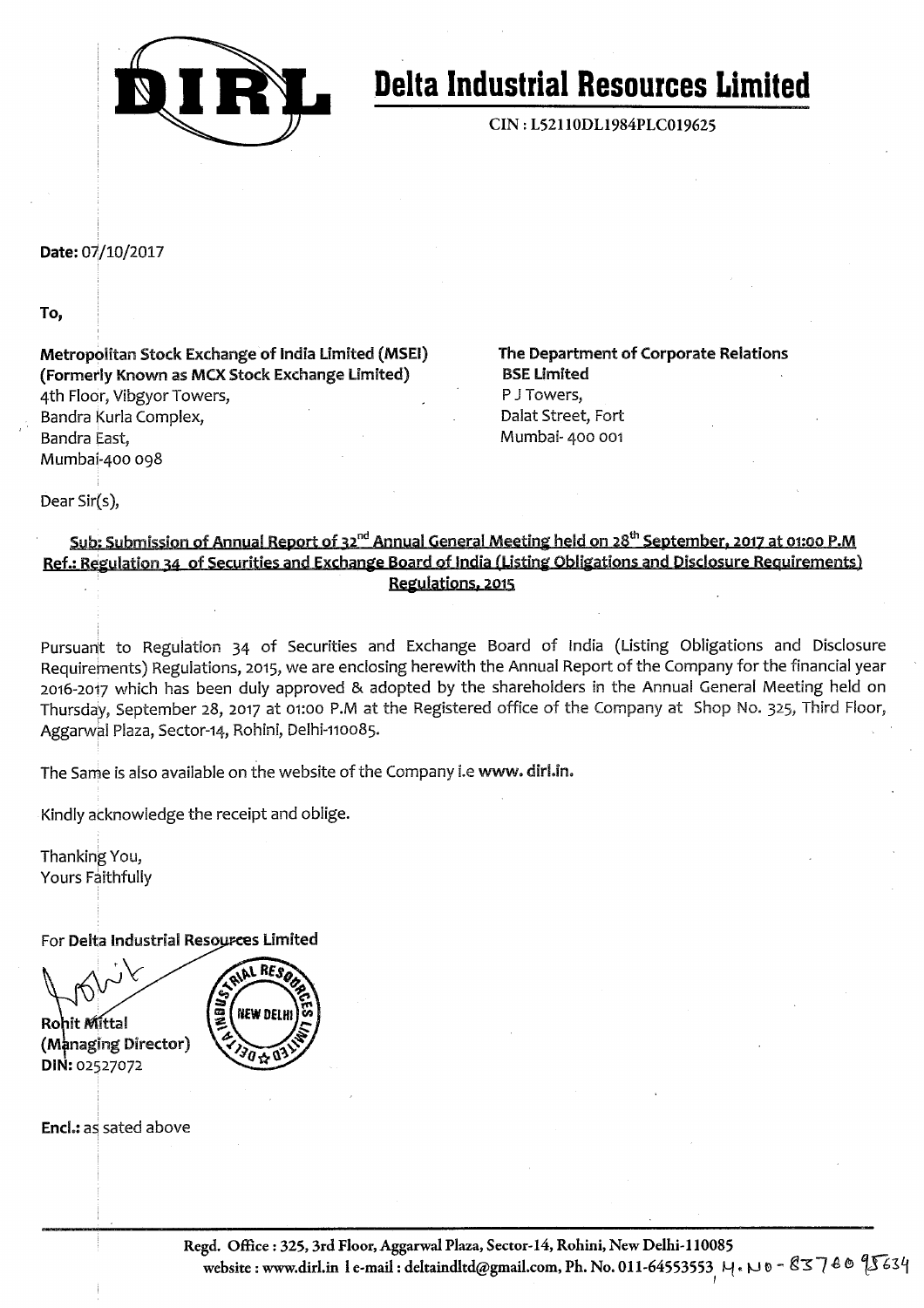

### **CORPORATE INFORMATION**

### **KEY MANAGERIAL PERSONNEL**

Mr. Rohit Mittal Managing Director

### **BOARD OF DIRECTORS**

| Mr. Pawan Kumar Mittal     | Chairman & Director  |
|----------------------------|----------------------|
| Ms. Kiran Mittal           | Director             |
| Mr. Jitendra Kumar Aqarwal | Independent Director |
| Mr. Prakash Chand Jajoria  | Independent Director |

### **STAUTORY AUDITORS**

V.N. Purohit & Co., Chartered Accountants 214, New Delhi House, 2<sup>nd</sup> Floor 27, Barakhamba Road, New Delhi-110001

**Contact Person: Mr. Gaurav Joshi**  Ph.: (011) 43596011 E-mail Id: vnpdelhi@vnpaudit.com

#### **SECRETARIAL AUDITOR**

Akhilesh Kumar & Associates Company Secretaries, Flat-13,B lock A-10, Sector-23B Dwarka, New Delhi-110077 Ph.: 9718403891 E-mail Id: csakhileshkumarjha@gmail.com

### **INTERNAL AUDITOR**

S.K. Goel & Associates Chartered Accountants C-1/117, 3rd Fllor, Janakpuri, New Delhi-110058 Ph.: (011) 25533400 E-mail Id: info@skgoel.com

### **BANKERS**

HDFC Bank

### **REGISTRAR & SHARE TRANSFER AGENT**

Skyline Financial Services Private Limited D-153A, First Floor, Okhla Industrial Area, Phase-I New Delhi-110020 Ph: (011)- 64732681-88 E-mail Id: admin@skylinerta.com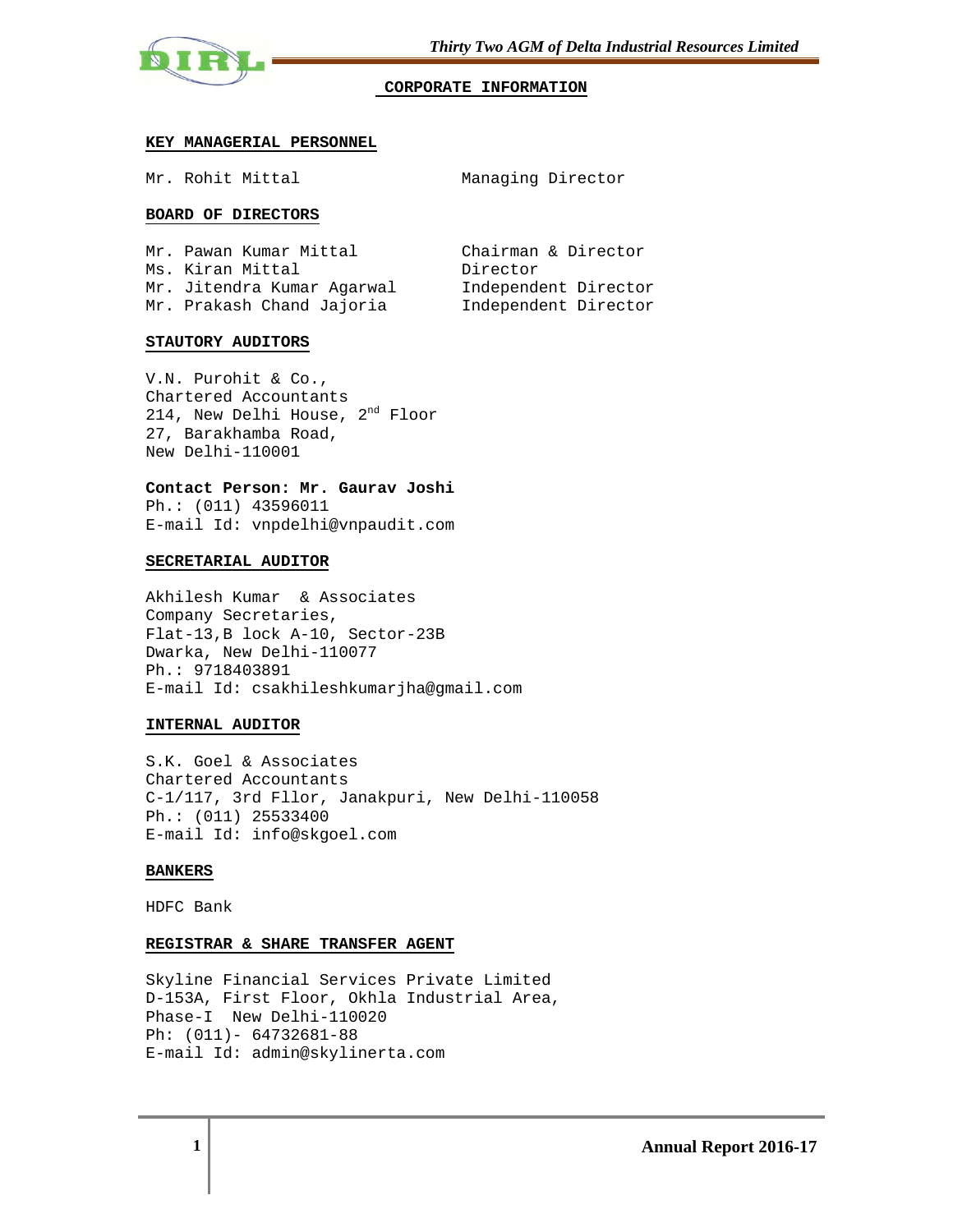

# **NAME OF THE STOCK EXCHANGE AT WHICH THE COMPANY'S SECURITIES ARE LISTED**

BSE Limited Metropolitan Stock Exchange of India Limited (MSEI) (formerly known as MCX Stock Exchange Limited)

### **ANNUAL GENERAL MEETING**

Date: 28<sup>th</sup> September, 2017 Time: 01:00 P.M. Day: Thursday Venue: Shop No. 325, Third Floor, Aggarwal Plaza, Sector-14, Rohini,Delhi-110085

### **REGISTERED OFFICE**

Shop No. 325, Third Floor, Aggarwal Plaza, Sector-14, Rohini, New Delhi-110085 Ph.: (011) 64553553, Mob No:+91-8376095634 Website: www.dirl.in E-mail Id: deltaindltd@gmail.com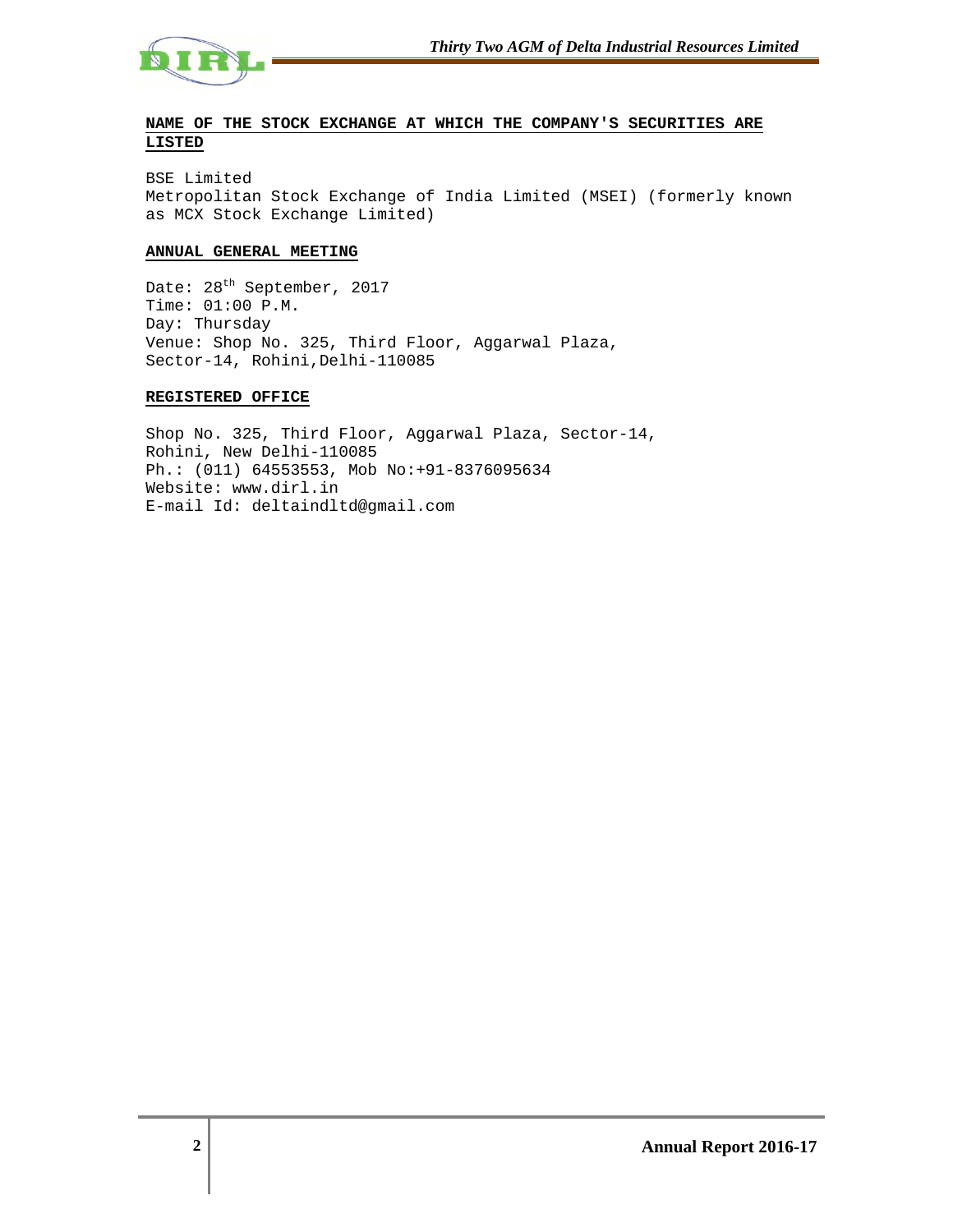

# **DECLARATION ON AUDITED FINANCIAL RESULTS** (pursuant to the second proviso to Regulation 33(3)(d) of the Securities and Exchange Board of India (Listing Obligations and Disclosure Requirements ) Regulations, 2016

Pursuant to Regulation 33(3)(d) of the Securities and Exchange Board of India (Listing Obligations and Disclosure Requirements) Regulations, 2015 as amended, by the SEBI (LODR) (Amendments) Regulations, 2016 vide notification No. SEBI/LAD-NRO/GN/2016-17/001 dated May 25, 2016 read with Circular No. CIR/CFD/CMD/56/2016 dated May 27, 2016, I, Rohit Mittal, Managing Director on behalf of the Board of Directors of Delta Industrial Resources Limited ("Company") (CIN: L52110DL1984PLC019625) having its registered office at Shop no. 325, Third Floor, Aggarwal Plaza, Sector-14, Rohini, New Delhi-110085 hereby confirm that M/s. V.N. Purohit & Co., Chartered Accountants (FRN: 304040E), the Statutory Auditors of the Company have issued their Audit Report with unmodified opinion on Audited Standalone Financial Results of the Company for the quarter and year ended  $31<sup>st</sup>$ March, 2017.

**For** Delta Industrial Resources Limited

 **Sd/- Rohit Mittal Managing Director DIN:** 02527072

**Date:** 25/05/2017 **Place:** New Delhi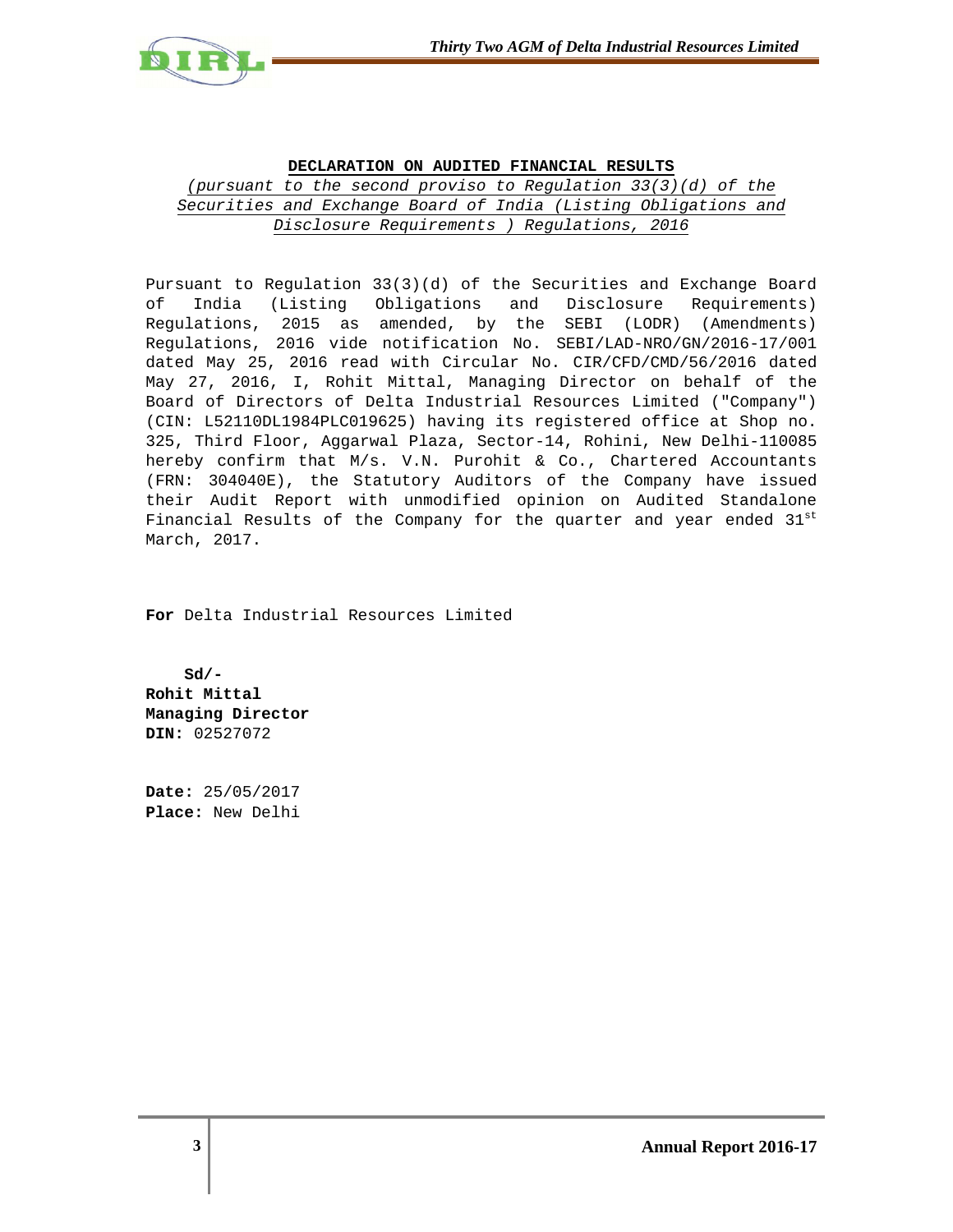



# **TABLE OF CONTENTS**

| S. No.         | Contents                                  | Page      |
|----------------|-------------------------------------------|-----------|
|                |                                           |           |
| 01             | Notice to Shareowners                     | $5 - 12$  |
| 02             | Directors' Report                         | $13 - 26$ |
| a.             | AOC <sub>2</sub>                          | 27        |
| b.             | Secretarial Audit Report                  | $28 - 31$ |
| $\mathsf{C}$ . | $MGT - 9$                                 | $32 - 41$ |
| 03             | Management Discussion and Analysis Report | $42 - 45$ |
| 04             | Independent Auditors' Report              | $46 - 54$ |
| 05             | Balance Sheet                             | 55        |
| 06             | Statement of Profit & Loss Account        | 56        |
| 07             | Cash Flow Statement                       | 57        |
| 08             | Notes to Accounts                         | $58 - 67$ |
| 09             | Attendance Slip                           | 68        |
| 10             | Proxy Forms                               | $69 - 70$ |
| 11             | Route Map of Venue                        | 71        |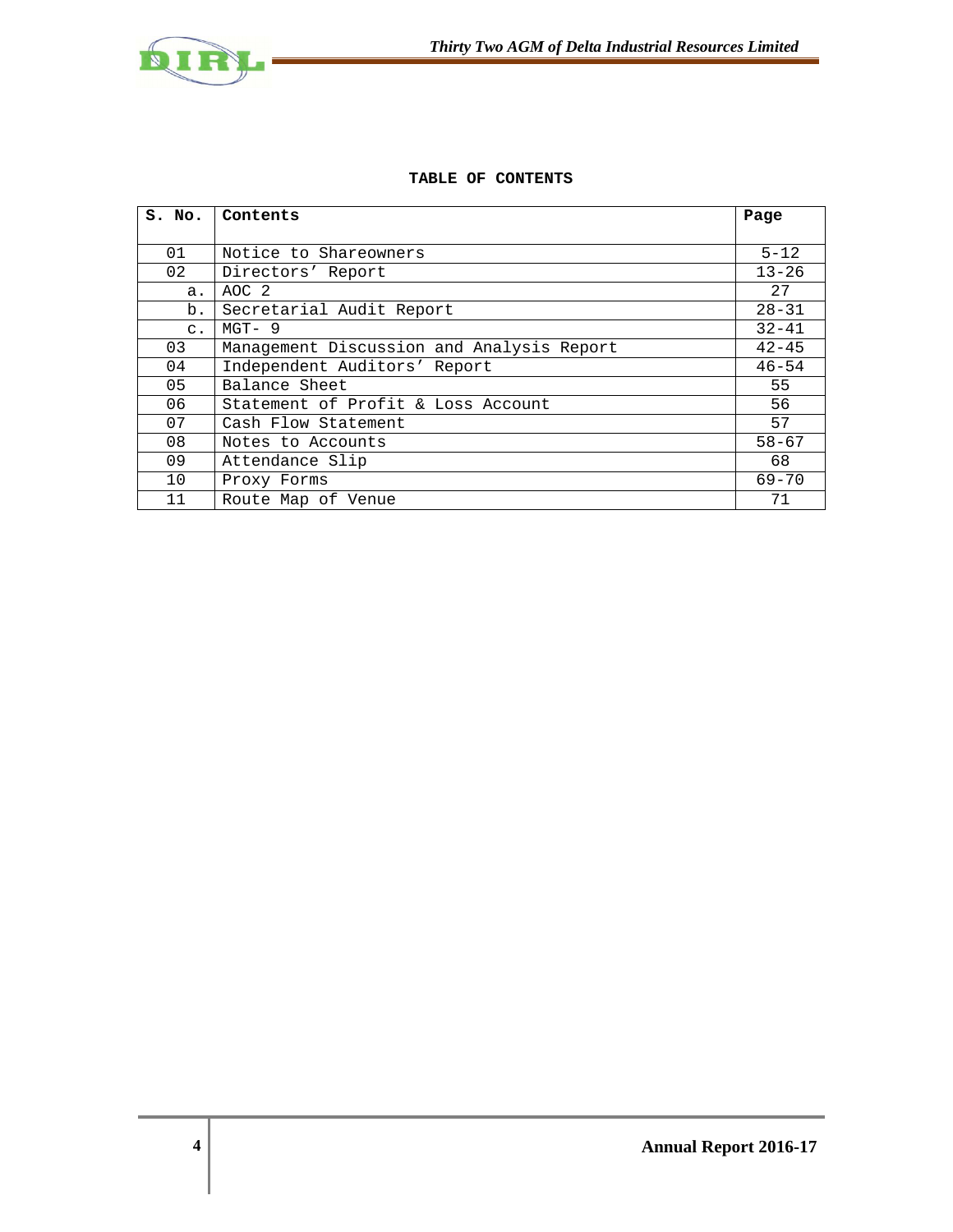

**Notice of 32ndAnnual General Meeting**

Notice is hereby given that the 32<sup>nd</sup> Annual General Meeting of the members of **Delta Industrial Resources Limited** will be held on Thursday, September 28, 2017 at 01:00 P.M. at Shop No. 325, Third Floor, Aggarwal Plaza, Sector-14, Rohini, Delhi-110085 to transact the following business:

#### **ORDINARY BUSINESS:**

### **Item No. 1- Consideration of Financial Statements and the Reports of the Board of Directors and Auditor Report For the F.Y. ended March 31, 2017**

To receive, consider and adopt the Audited standalone Financial Statements of the Company for the Financial Year ended March 31, 2017 and the Reports of the Board of Directors and the Auditors thereon.

### **Item No. 2 – Appointment of Ms. Kiran Mittal (DIN: 00749457) as a Director Liable to Retire by Rotation**

To appoint a Director in the place of Ms. Kiran Mittal (DIN: 00749457), who retires by rotation and being eligible, offers herself for reappointment.

# **Item No. 3 – To Ratify the Appointment Of Statutory Auditors of the Company**

To consider and if thought fit, to pass with or without modification(s), the following Resolution as an Ordinary Resolution:

"**RESOLVED THAT** pursuant to the provisions of Section 139 and other applicable provisions, if any, of the Companies Act, 2013 read with the Companies (Audit and Auditors) Rules, 2014 (including any statutory modification(s) or re-enactment(s) thereof, for the time being in force) and pursuant to the resolution passed by the members at the AGM held on September 30, 2016, the appointment of M/s V.N. Purohit & Co., Chartered Accountants (FRN: 304040E) as the Statutory Auditors of the Company till the conclusion of  $34<sup>th</sup>$  AGM be and are hereby ratified and that the Board of Directors be and is hereby authorized to fix the remuneration payable to them for the financial year ending March 31, 2018, as may be determined by the Audit Committee in consultation with Statutory Auditors.**"** 

> **By the order of the Board of Directors of Delta Industrial Resources Limited**

**Sd/- Rohit Mittal Managing Director Date:** 02/09/2017 **Date:** 02/09/2017

**Place:** New Delhi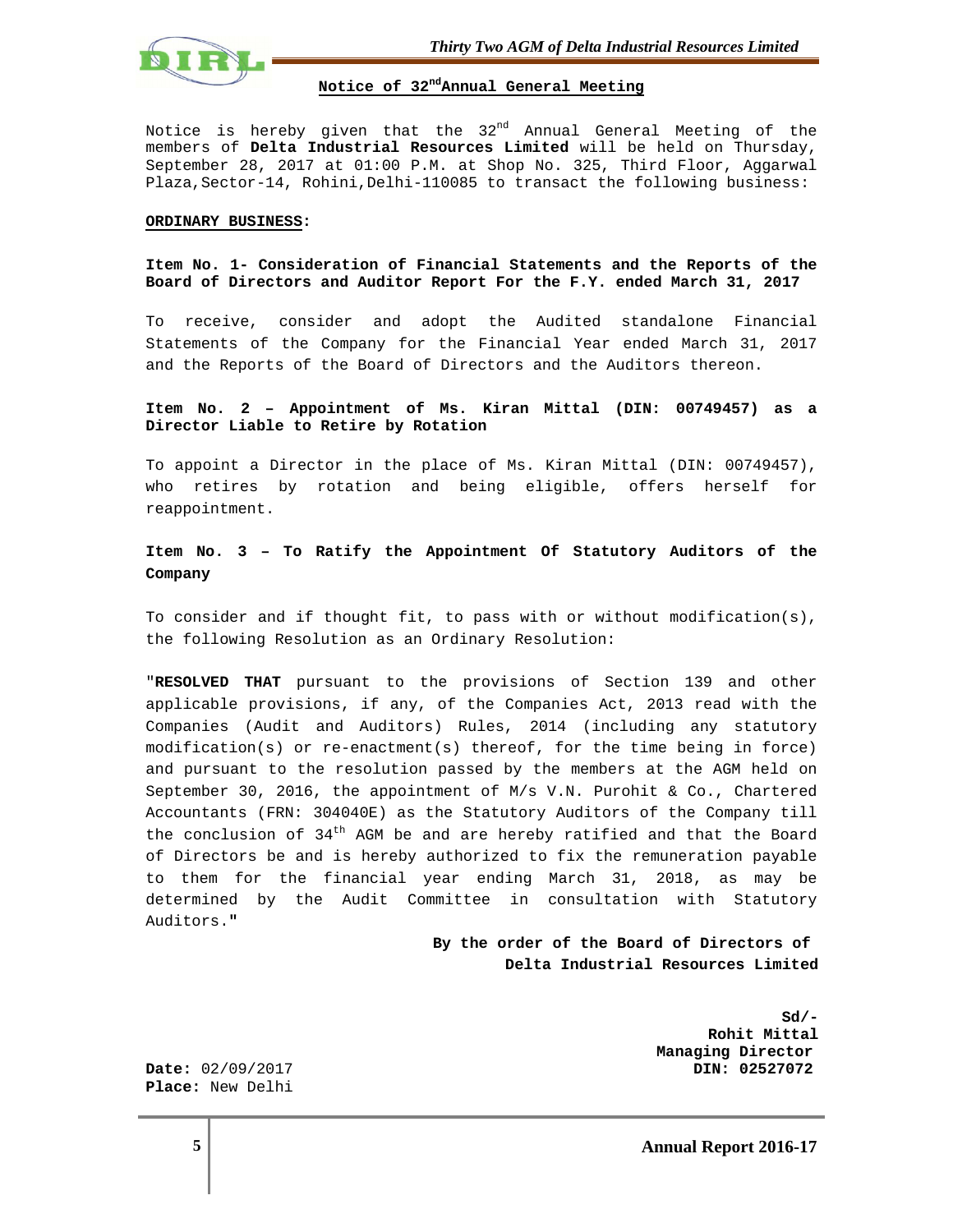

### **NOTES**

- 1. A member entitled to attend and vote at the Annual General Meeting (the "Meeting") is entitled to appoint a proxy to attend and vote on a poll instead of himself/herself and a proxy need not be a member of the company. A blank form of proxy is enclosed herewith and if intended to be used, it should be deposited duly completed at the registered office of the company not less than forty eight hours before the scheduled time of the commencement of Annual General Meeting**.**
- 2. Members are requested to note that a person can act as a proxy on behalf of members not exceeding 50 and holding in the aggregate not more than 10% of the total share capital of the Company carrying voting rights. In case a proxy is proposed to be appointed by a member holding more than 10% of the total share capital of the Company carrying voting rights, then such proxy shall not act as a proxy for any other person or shareholder.
- 3. Corporate Members intending to send their authorized representatives to attend the Meeting are requested to send to the Company a certified copy of the relevant Board Resolution authorizing their representative to attend and vote on their behalf at the Meeting.
- 4. Pursuant to section 91 of the Companies Act, 2013, the register of members and the share transfer books of the Company will remain closed from Saturday,  $16^{th}$  September, 2017 to Thursday,  $28^{th}$ September, 2017 (both days inclusive) for the purpose of Annual General Meeting.
- 5. The ISIN of the Equity Shares of Rs.10/- each is INE681Q01015.
- 6. Sections 101 and 136 of the Companies Act, 2013 read with the rules made thereunder, permit the listed companies to send the notice of Annual General Meeting and the Annual Report, including financial statements, board's report, etc. by electronic mode. The Company is accordingly forwarding soft copies of the above referred documents to all those members who have registered their email ids with their respective depository participants or with the share transfer agent of the Company or for the other whose email id is not registered same shall couriered to them.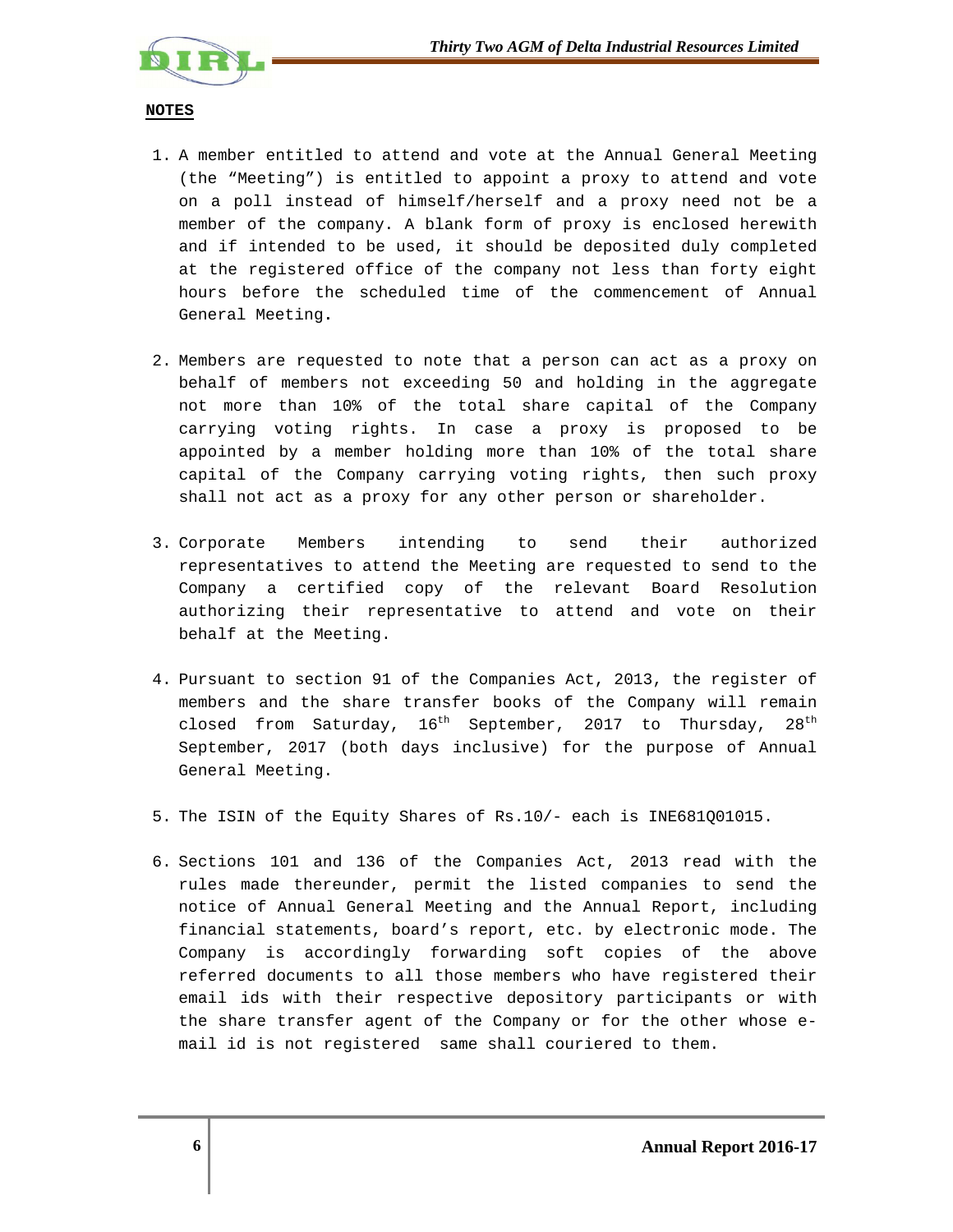

- 7. Members may also note that the Notice of the AGM and the Annual Report for F.Y. 2016-17 will also be available on the Company's website http://www.dirl.in/.
- 8. The following Statutory Registers are open for inspection of members and others at the registered office of the Company as prescribed in the respective sections of the Companies Act, 2013 as specified below:
	- a. Register of contracts with related party and contracts and bodies etc. in which directors are interested under section 189 of the Companies Act, 2013 shall be open for inspection on all working days during business hours.
	- b. Register of directors and key managerial personnel and their shareholding under section 170 of the Companies Act, 2013 shall be open for inspection on all working days during business hours.

The aforesaid registers shall be kept open for inspection at the Annual General Meeting by any person attending the meeting.

- 9. Members are requested to notify change in address, if any, to the Share Transfer Agent and to the Company quoting their Folio Numbers, number of shares held etc.
- 10. Members are requested to register their e-mail addresses for receiving communications including Annual Reports, Notices, and Circulars etc. by the Company electronically.
- 11. Members/proxies/Authorised Representatives are requested to bring to the Meeting necessary details of their Shareholding, attendance slip(s) and copies of their Annual Reports.
- 12. Members holding shares in demat form are requested to submit their Permanent Account Number (PAN) to their respective Depository Participant and those holding shares in physical form are requested to submit their PAN details to the company in order to comply with the SEBI guidelines.
- 13. Members are requested to bring along their Attendance Slip in the meeting, as enclosed with the Notice.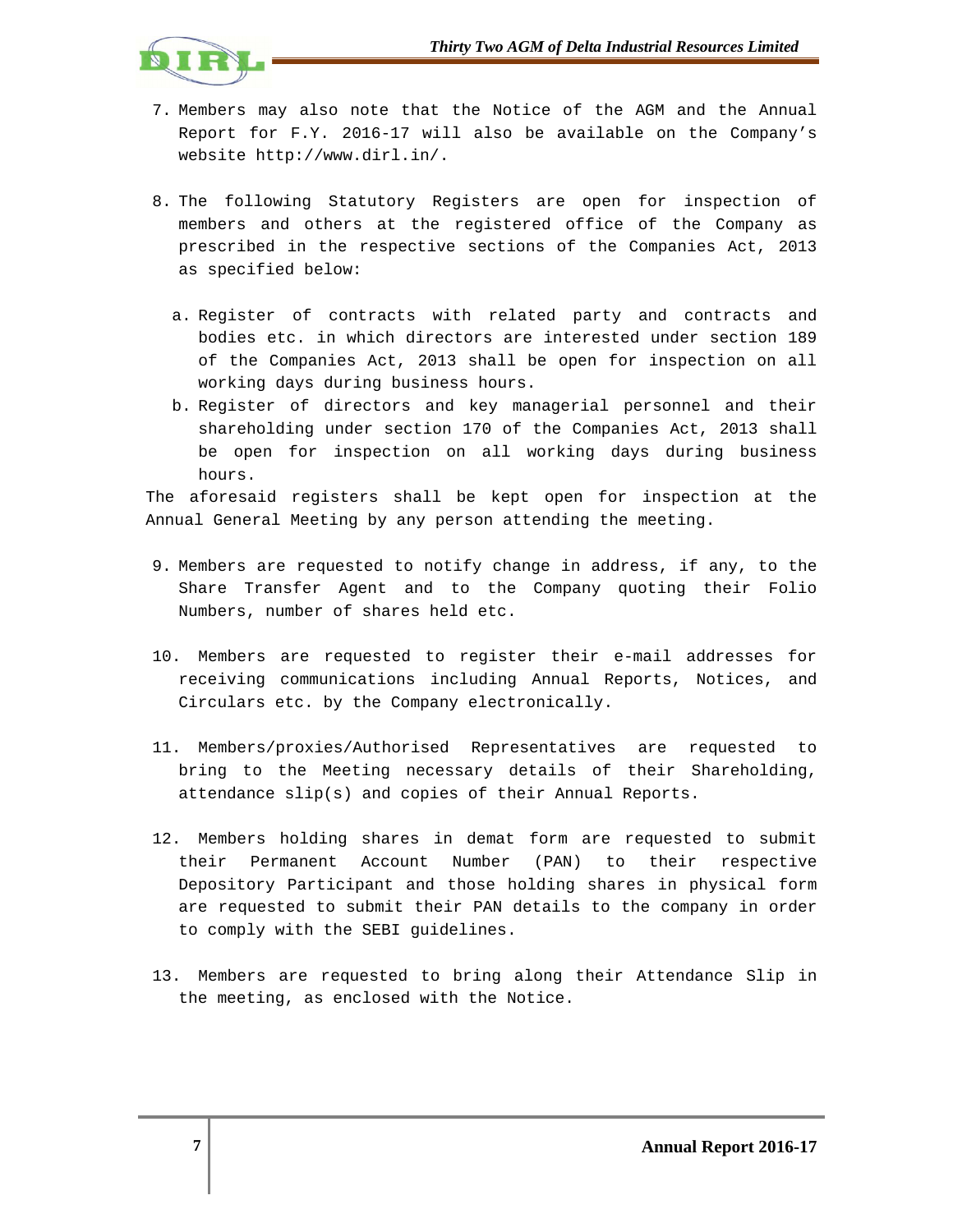

- 14. Members who hold shares in dematerialized form are requested to write their Client ID and DP ID Numbers and those who hold shares in physical form are requested to write their Folio Number in the Attendance Slip for attending the Meeting.
- 15. In compliance with provisions of Section 108 of the Companies Act, 2013 and Rule 20 of the Companies (Management and Administration) Rules, 2014, and Regulation 44 of SEBI (Listing Obligation & Disclosure Requirements) Regulation, 2015, the Company is pleased to provide the Members the facility to exercise their right to vote at the Annual General Meeting (AGM) by electronic means and the business may be transacted through e-Voting Services provided by NSDL. Details and Instructions for e-Voting are enclosed along with the Notice.
- 16. All documents referred to in accompanying Notice shall be open for inspection and shall be available at the registered office of the Company on all working days during business hours from the date of this Notice up to the date of AGM.

# **Voting through Electronic Means:**

In compliance with provisions of Section 108 of the Companies Act, 2013 and Rule 20 of the Companies (Management and Administration) Rules, 2014, the Company is pleased to offer the Members, facility to exercise their right to vote at the  $32<sup>nd</sup>$  Annual General Meeting (AGM) by electronic means and the business may be transacted through e-Voting Services provided by National Securities Depository Limited (NSDL).

The e- Voting facility is available at the link https://www.evoting.nsdl.com

The e- Voting facility will be available during the following voting period:

| Commencement of e- Voting | $25th$ September, 2016 at 09:00 A.M. |
|---------------------------|--------------------------------------|
| End of e- Voting          | $27th$ September, 2016 at 05:00 P.M. |

### **INSTRUCTIONS FOR E-VOTING**

1. The Notice of the 32<sup>nd</sup> Annual General Meeting (AGM) of the Company inter-alia indicating the process and manner of e-Voting is being sent to all the Members.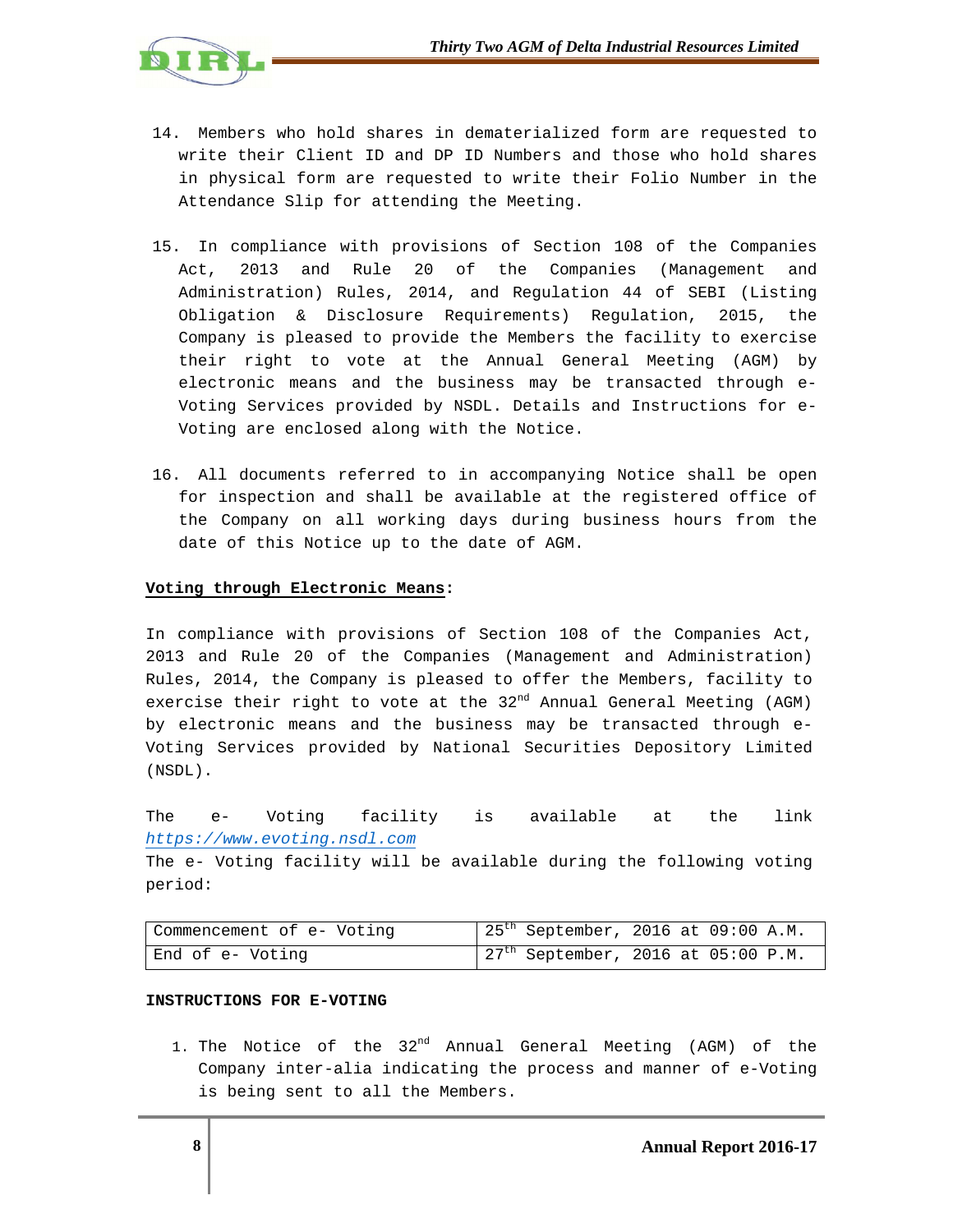

- 2. NSDL shall be sending the User ID and Password to those Members whose shareholding is in the dematerialized format and whose e-Mail addresses are registered with the Company/Depository Participants. For Members who have not registered their e-Mail Address, can use the details as provided in this document.
- 3. Launch internet browser by typing the following URL:https://www.evoting.nsdl.com
- 4. Click on Shareholder Login
- 5. Put User ID and Password as provided in this document and click Login. If you are already registered with NSDL for e-Voting then you can use your existing User ID and Password for the Login.
- 6. If you are logging in for the first time, the Password change menu will appears. Change the password/PIN with new password of your choice with minimum 8 digits/ characters or combination thereof. Note new password. It is strongly recommended not to share your password with any other person and take utmost care to keep your password confidential.
- 7. Once the home page of e-voting opens. Click on e-voting: **Active Voting Cycles**.
- 8. Select "EVEN (Electronic Voting Event Number)" of Delta Industrial Resources Limited.
- 9. Once you enter the **Cast Vote page** will open. Now you are ready for e-voting.
- 10. Cast your Vote by selecting appropriate option and click on "Submit" and also "Confirm" when prompted.
- 11. Upon confirmation, the message "**Vote cast successfully**" will be displayed.
- 12. Once you have voted on the resolution, you will not be allowed to modify your vote.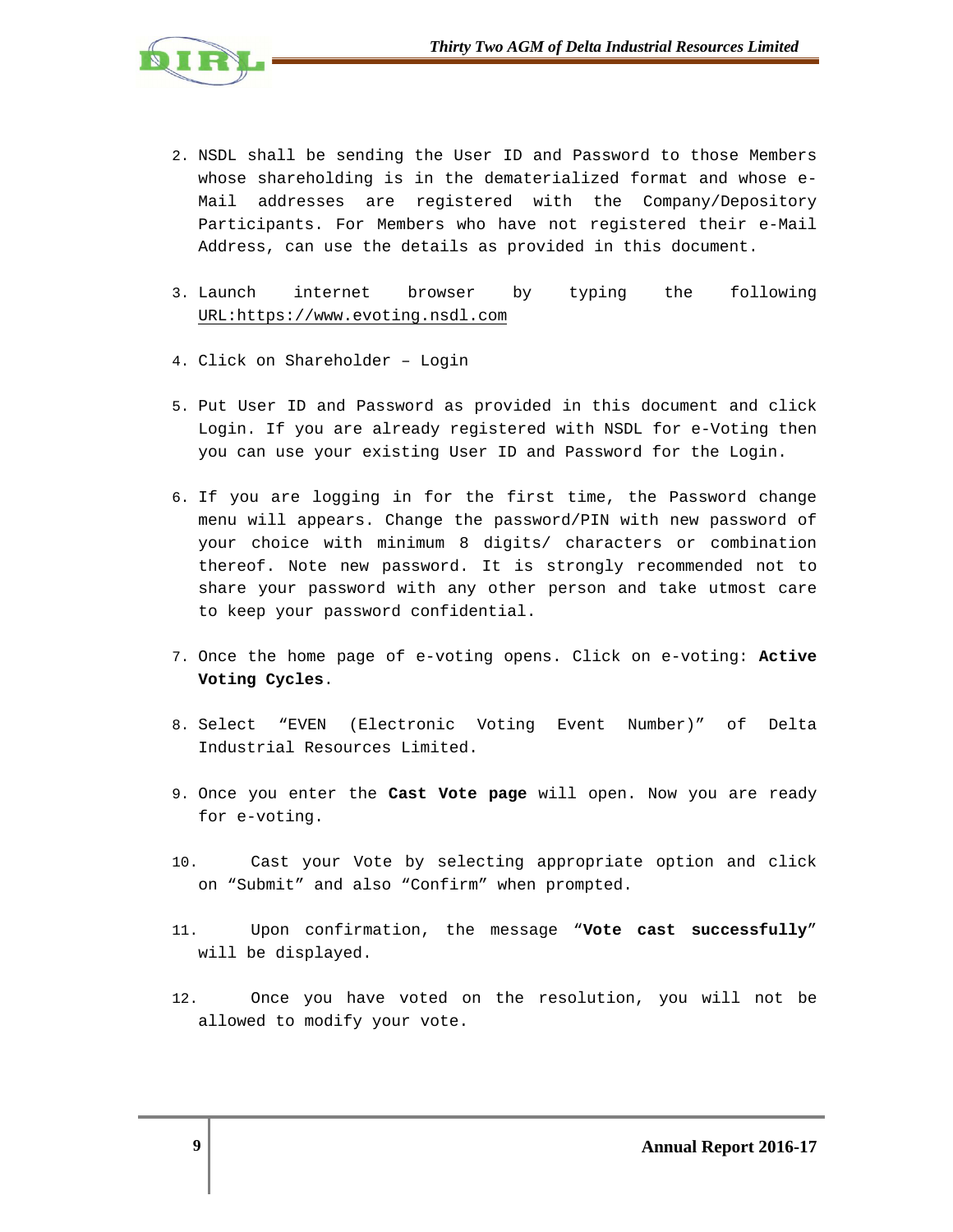

13. Institutional shareholders (i.e. other than individuals, HUF, NRI etc.),if any, are also required to send scanned copy (PDF/JPG Format) of the relevant Board Resolution / Authority Letter etc. together with the attested specimen signature of the duly authorized signatory(ies) who are authorized to vote, to the Scrutinizer through e-mail at **amitkumar\_cs@hotmail.com** with a copy marked to evoting@nsdl.co.in.

It is strongly recommended not to share your password with any other person and take utmost care to keep your password confidential. Kindly note that login to e-Voting website will be disabled upon five unsuccessful attempts to key-in the correct password. In such an event, you will need to go through "Forget Password" option available on the site to reset the same.

# **GENERAL INSTRUCTIONS:**

- 1. In case of any queries, you may refer the Frequently Asked Question (FAQs) for Shareholders and e-Voting user manual for Shareholders available to the Downloads section of https://www.evoting.nsdl.com
- 2. You can also update your mobile number and e-mail id in the profile details of the folio which may be used for sending future communication(s).
- 3. The e-voting period commences on Monday,  $25<sup>th</sup>$  September, 2017 (09:00 a.m. IST) and ends on Wednesday,  $27<sup>th</sup>$ September, 2017 (05:00 p.m. IST). During this period Shareholders of the Company, holding shares either in physical form or in dematerialized form, as on the cut-off date (record date) of Saturday,  $23<sup>rd</sup>$  day of September, 2017 may cast their vote electronically. The e-Voting module shall be disabled by NSDL for voting thereafter. Once the vote on a resolution is cast by the shareholder, the shareholder shall not be allowed to change it subsequently.
- 4. The voting rights of shareholders shall be in proportion to their shares of the paid up equity share capital of the Company as on the cut-off date (record date) of Saturday, 23<sup>rd</sup> September, 2017.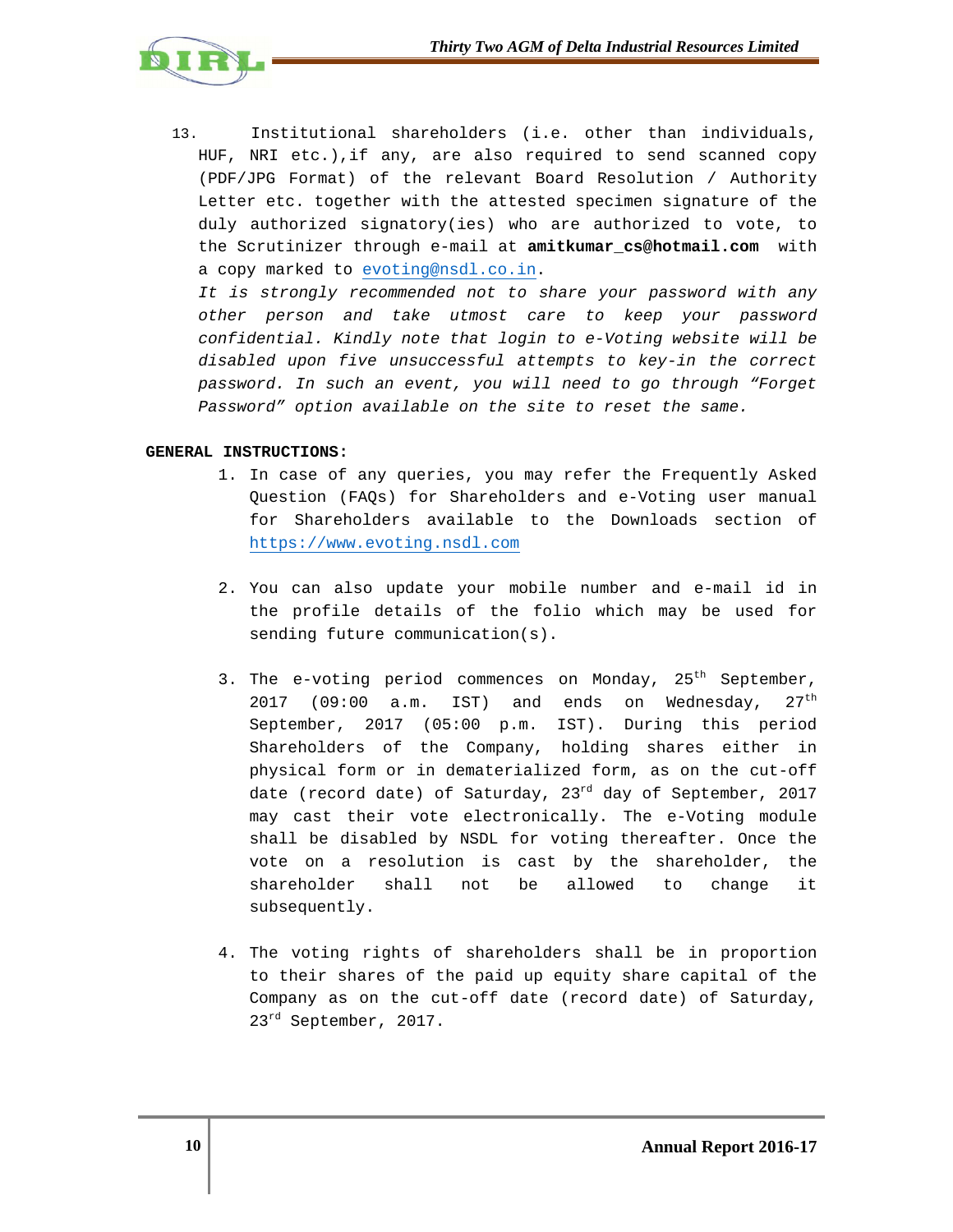

- 5. The voting rights of the members shall be in proportion to their shares of the paid up equity share capital of the Company as on the cut-off date (record date) of Saturday, 23<sup>rd</sup> September, 2017.
- 6. A person who is not a member as on the cut-off date should treat this notice for information purpose only.
- 7. Since the Company is required to provide members facility to exercise their right to vote by electronic means, shareholders of the Company, holding either in physical form or in dematerialized form, as on the cut-off date of Saturday, 23<sup>rd</sup> September, 2017 and not casting their vote electronically, may only cast their vote at the 32<sup>nd</sup> Annual General Meeting.
- 8. Amit Kumar, Practicing Company Secretary (Membership No.: FCS 5917, C.P. No.: 6184) has been appointed as the Scrutinizer to scrutinize the e-Voting process in a fair and transparent manner.
- 9. The Scrutinizer shall immediately after the conclusion of voting at the AGM, first count the voting cast at the meeting, thereafter unblock the votes cast through remote e-Voting in the presence of at least two (2) witnesses not in the employment of the Company and make a Consolidated Scrutinizer's Report of the votes cast in favour or against, if any, and to submit the same to the Chairman of the AGM not later than three working days from the conclusion of the AGM.
- 10.The Results shall be declared forthwith after the submission of Consolidated Scrutinizer's Report either by Chairman of the Company or by any person authorized by him in writing and the resolutions shall be deemed to be passed on the AGM date subject to receipt of the requisite number of votes in favour of the Resolutions.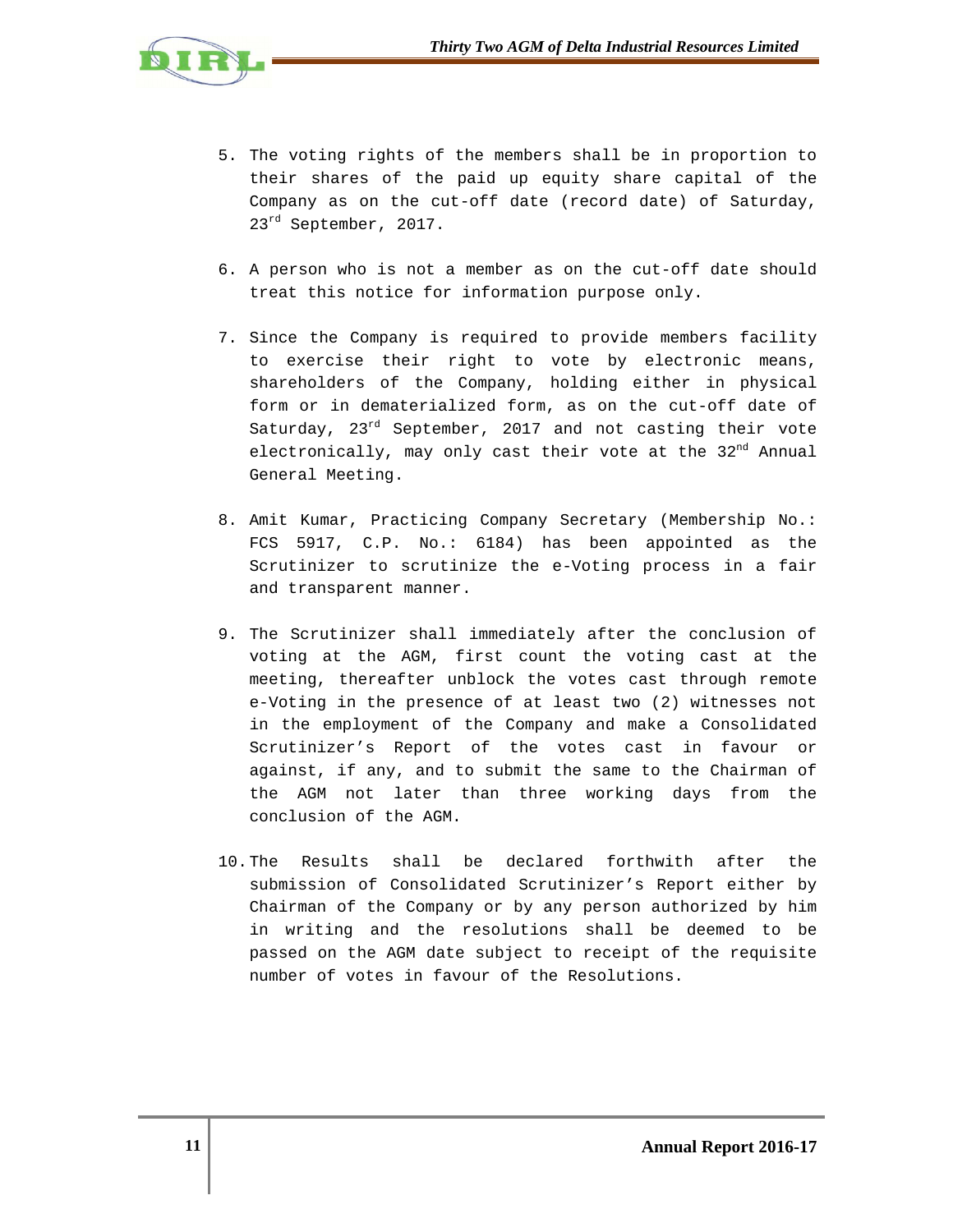

The Results declared along with the Scrutinizer's Report(s) will be available on the website of the Company www.dirl.in and on the website of NSDL immediately after the declaration of the results by the Chairman.

> **By the order of the Board of Directors of Delta Industrial Resources Limited**

**Sd/- Rohit Mittal Date:** 02/09/2017 **Managing Director Place:** New Delhi **Din: 02527072**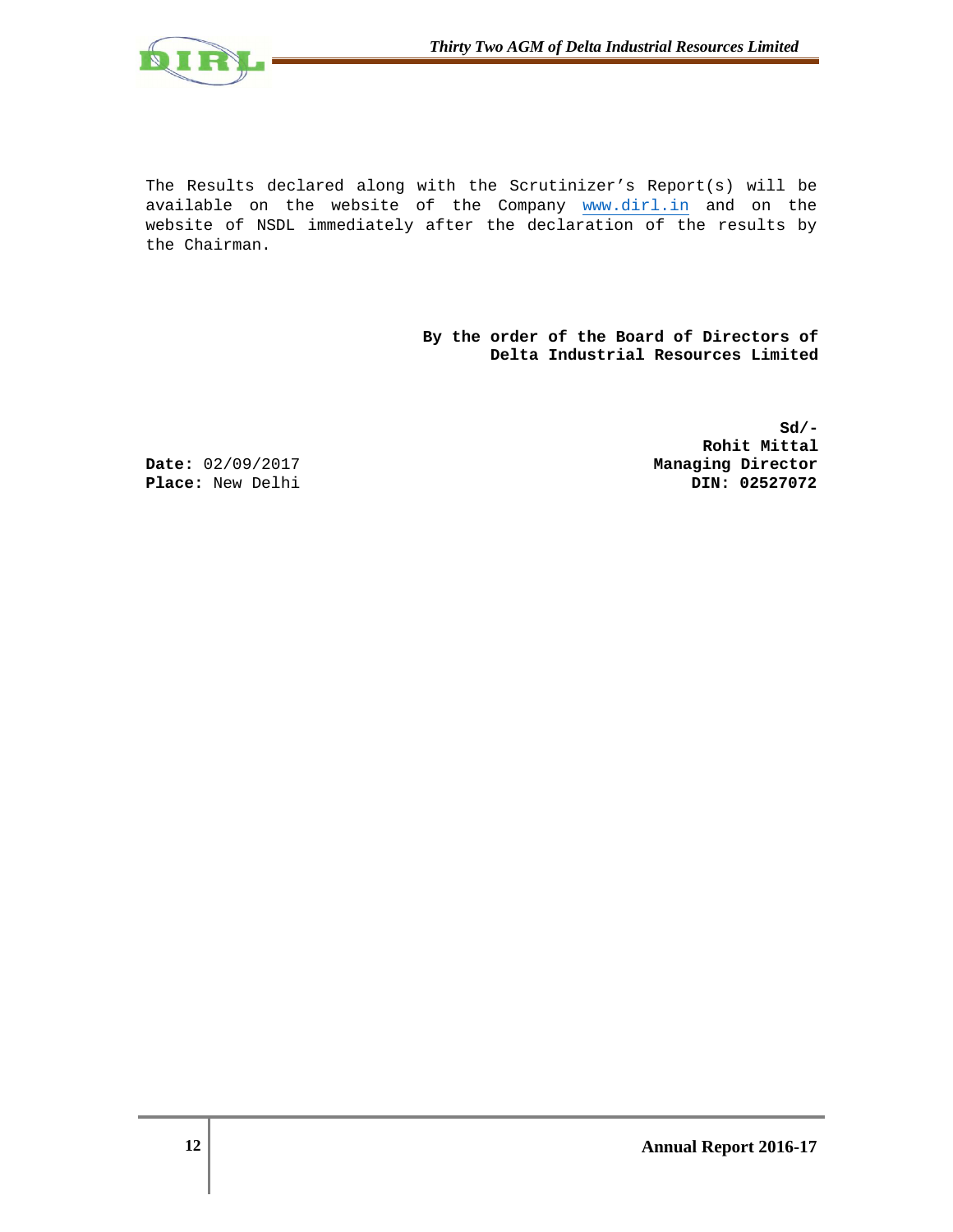

### **Directors' Report**

The Shareholders,

Your Directors take pleasure in presenting the  $32<sup>nd</sup>$  Annual Report on the business and operations of your Company along with the Audited Standalone Financial Statements for the year ended March 31, 2017.

### **BACKGROUND**

**Delta Industrial Resources Limited** was incorporated under Companies Act, 1956 on  $19<sup>th</sup>$  December, 1984. Equity Shares of the Company are listed on **BSE Limited** and **Metropolitan Stock Exchange of India Limited** (MSEI) (formerly known as MCX Stock Exchange Limited).

# **FINANCIAL SUMMARY/HIGH LIGHTS/PERFORMANCE OF THE COMPANY (STANDALONE)**

|                          |                      | (Amount in Rs.)     |
|--------------------------|----------------------|---------------------|
| Particular               | Current Year 2016-17 | Previous Year 2015- |
|                          |                      | 16                  |
| Revenue from Operations  | 9,640,998            | 68,788,419          |
| Total revenue (including | 12,846,858           | 72,848,118          |
| other income)            |                      |                     |
| Total Expenses:          | 11,674,822           | 72,595,937          |
| Profit before tax        | 1,172,036            | 252,182             |
| Tax Expenses:            |                      |                     |
| Less: Current tax        | (362, 200)           | (77, 900)           |
| Add: Deferred tax        | 13,377               | (9,313)             |
| Profit after tax         | 823, 213             | 164,969             |

The Company's financial results are as under:

# **BRIEF DESCRIPTION OF THE COMPANY'S WORKING DURING THE YEAR**

The total revenue from operations of your Company for the year ended March 31, 2017 stood at Rs. 9,640,998 as against Rs. 68,788,419 for the year ended March 31, 2016. The Profit before tax stood at Rs. 1,172,036 as compared to Rs. 252,182 in the previous year. The Profit after tax for the year ended March 31, 2017 stood at Rs. 823,213 as compared to Rs. 164,969 in the previous year ended March 31, 2016.

There has been no change in the business of the Company during the year under review.

# **STATE OF COMPANY'S AFFAIRS**

With the expected positive momentum in the Indian economy, the Company is focused on growth and achieving profitability along with a renewed commitment to customer service. Innovations, investment and positive modifications are expected in the near future, boosting the Company's revenue. Together with forward looking strategy, the Company is also focusing extensively on expanding the business and operational improvements through various strategic projects for operational excellence.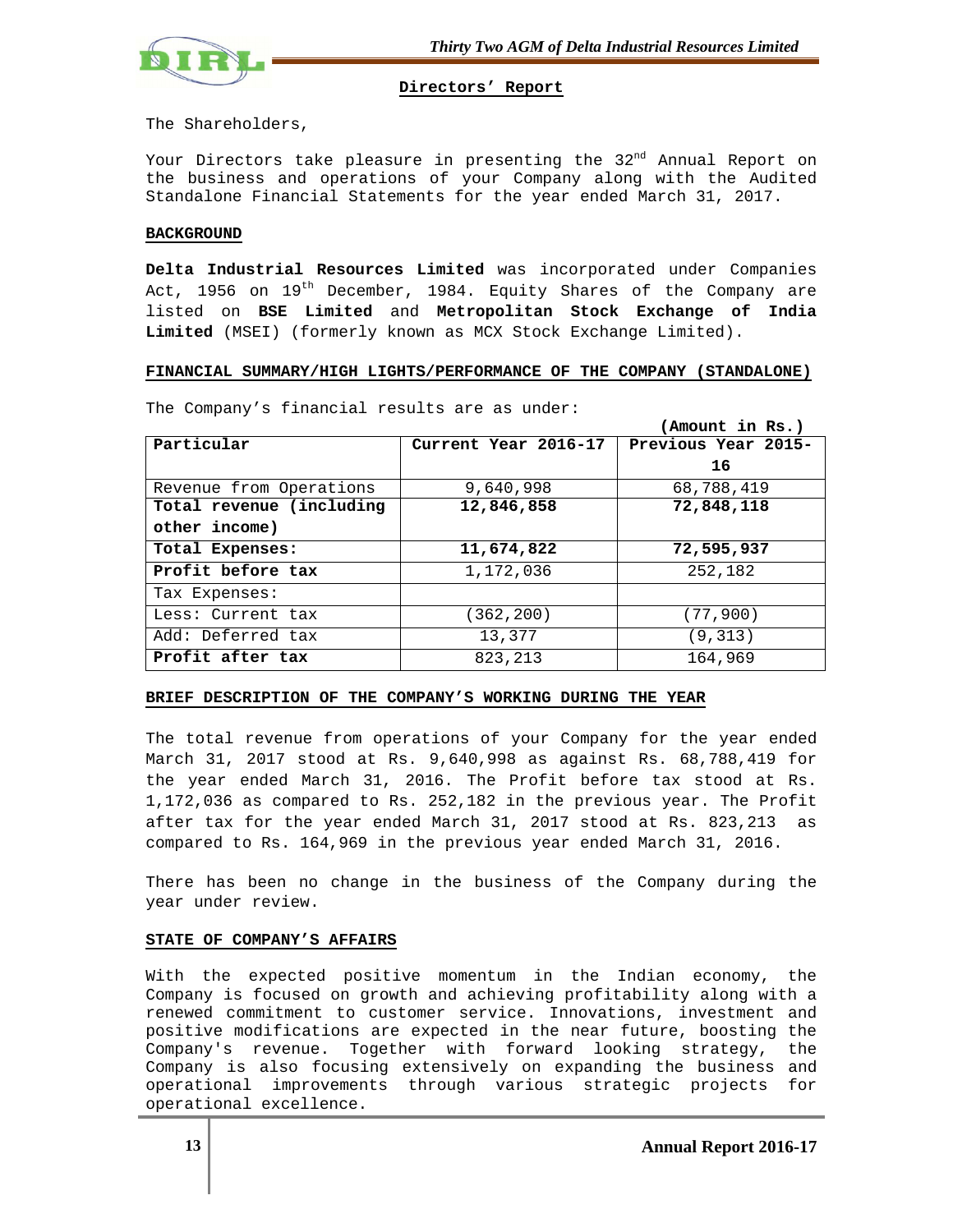

### **RESERVES**

Your Company has not transferred any amount to general reserve out of the profits of the year.

### **DIVIDEND**

The Company needs further funds to enhance its business operations, to upgrade the efficiency and to meet out the deficiencies in working capital. The Directors, therefore, do not recommend any dividend on Equity Shares for the financial year 2016-17.

# **MATERIAL CHANGES AND COMMITMENTS AFFECTING THE FINANCIAL POSITION OF THE COMPANY**

In the opinion of the Board, there has been no material changes and commitments, if any, affecting the financial position of the Company which have occurred between the end of the financial year of the Company to which the financial statements relate and the date of the report.

### **SHARE CAPITAL**

During the year under review, there is no change in share capital of the Company.

### **RISK MANAGEMENT**

While the business risk associated with operating environment, ownership structure, Management, System & Policy, the financial risk lies in Asset Quality, Liquidity, Profitability and Capital Adequacy. The company recognizes these risks and makes best effort to mitigate them in time. Risk Management is also an integral part of the Company's business strategy.

Business Risk Evaluation and Management is an ongoing process within the Organization. The Company has a robust risk management framework to identify, monitor and minimize risk as also identify business opportunities.

### **INTERNAL CONTROL SYSTEMS**

The Company's Internal Control System is designed to ensure operational efficiency, protection and conservation of resources, accuracy and promptness in financial reporting and compliance with laws and regulations. The internal control system is supported by an internal audit process for reviewing the adequacy and efficiency of the Company's internal controls, including its systems and processes and compliance with regulations and procedures.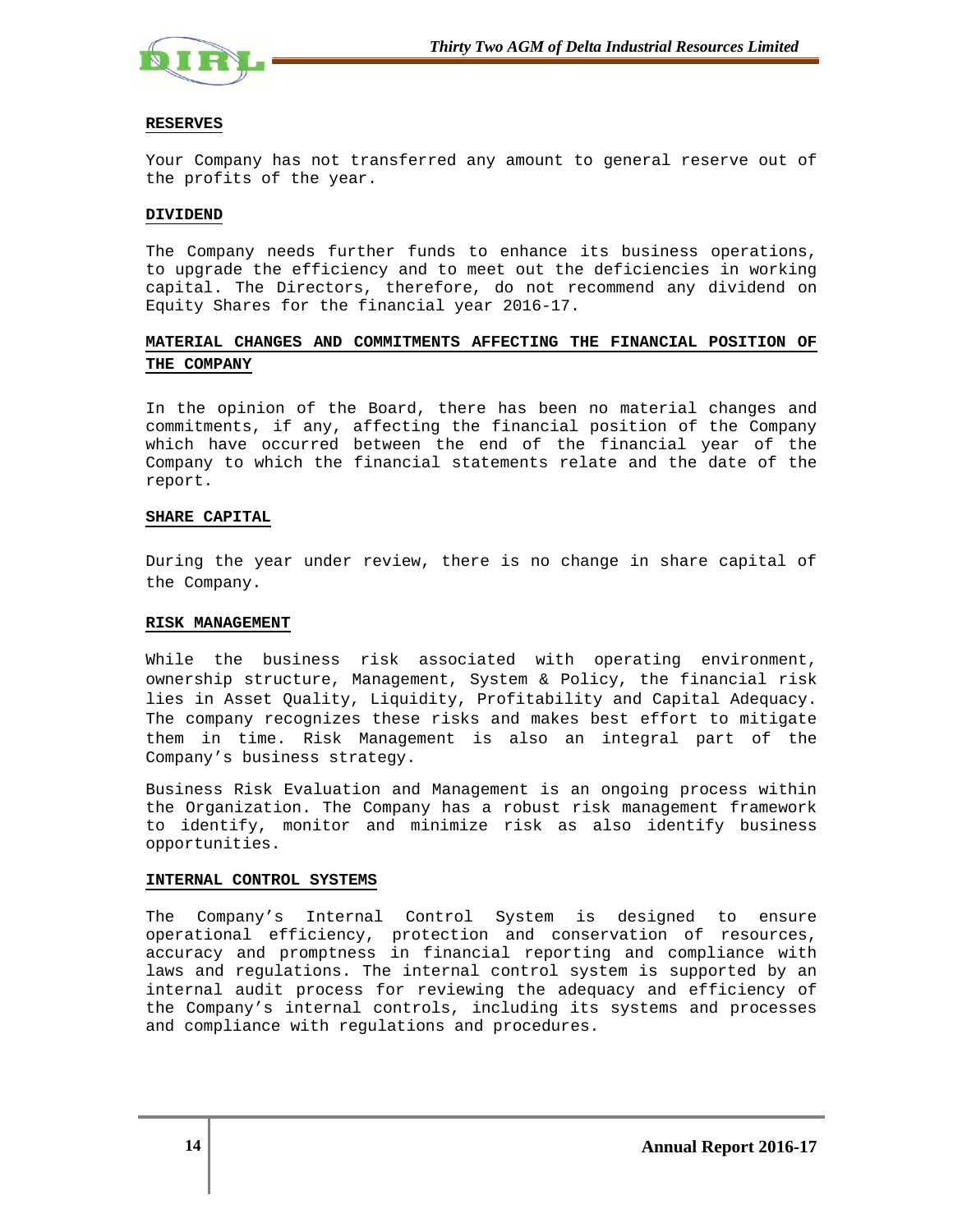

### **VIGIL MECHANISM**

The Company believes in the conduct of its affairs in a fair and transparent manner by adopting highest standards of professionalism, honesty, integrity and ethical behaviour. The Company is committed to develop a culture in which every employee feels free to raise concerns about any poor or unacceptable practice and misconduct. In order to maintain the standards has adopted lays down this Whistle Blower Policy to provide a framework to promote responsible and secure whistle blowing. The Board of Directors of your Company has adopted the Vigil Mechanism and Whistle Blower Policy in compliance of Companies Act, 2013.

### **HUMAN RESOURCES**

People remain the most valuable asset of your Company. Your Company follows a policy of building strong teams of talented professionals. Your Company continues to build on its capabilities in getting the right talent to support different products and geographies and is taking effective steps to retain the talent. It has built an open, transparent and meritocratic culture to nurture this asset.

The Company recognizes people as its most valuable asset and the Company has kept a sharp focus on Employee Engagement. The Company's Human Resources is commensurate with the size, nature and operations of the Company.

### **COMPLIANCE**

The Company has complied and continues to comply with all the applicable regulations, circulars and guidelines issued by the Ministry of Corporate Affairs (MCA), Stock Exchange(s), Securities and Exchange Board of India (SEBI) etc.

The Company has complied with all applicable provisions of Companies Act, 2013, Listing Agreement executed with the Stock Exchanges, SEBI (Listing Obligations and Disclosure Requirements) Regulations, 2015 and other applicable rules/regulations/guidelines issued from time to time.

### **DEPOSITS**

During the year under review, the Company has not accepted any deposits from the public under Section 73 of the Companies Act, 2013 and rules made thereunder. There is no unclaimed or unpaid deposit lying with the Company.

### **DIRECTORS AND KEY MANAGERIAL PERSONNEL (KMP):**

### **Board of Directors**

1. Designation of Mr. Pawan Kumar Mittal & Ms. Kiran Mittal, Directors of the Company has been changed from Executive Director to Non-Executive director w. e. f May 30, 2016.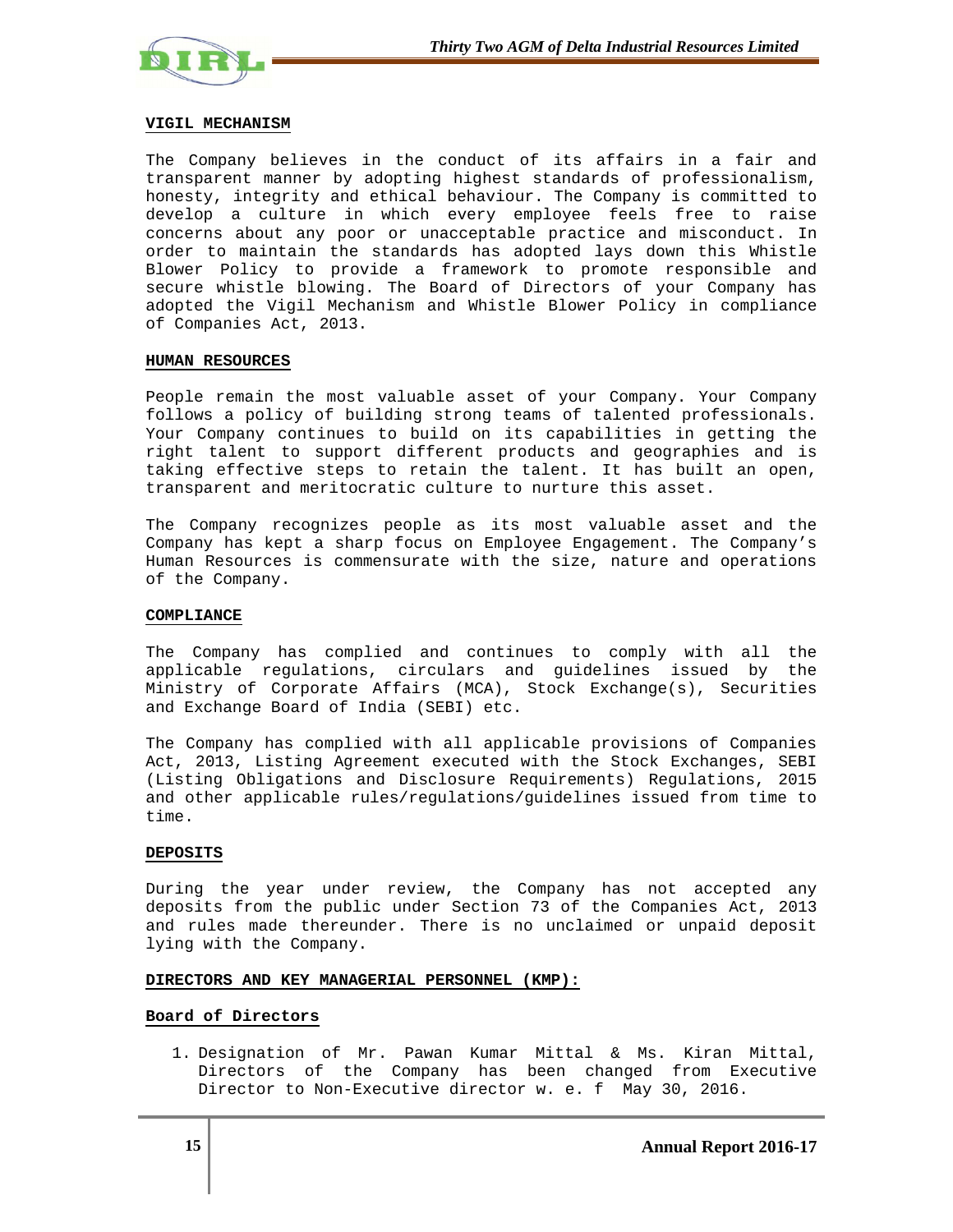

2. In accordance with the provisions of 152 and other applicable provisions of the Companies Act, 2013, Ms. Kiran Mittal will retire at the ensuing AGM and being eligible, seek reappointment. The Board recommends her re-appointment.

# **Key Managerial Personnel (KMP)**

- 1. Ms. Kiran Mittal has resigned from the post of Chief Financial Officer (CFO) of the Company w. e. f May 30, 2016. The Board places on record her profound appreciation for the contributions made by her during her tenure as CFO of the Company. The Company is looking for suitable candidate for the post of CFO of the Company.
- 2. Mr. Alok Nath Singh has resigned from the post of Company Secretary and Compliance Officer of the Company w.e.f May 30, 2016. In his place, Board of Directors of the Company has appointed Ms. Shruti Mittal (Membership No.: ACS 45391) as Company Secretary and Compliance Officer of the Company w.e.f May 30, 2016. However, Ms. Shruti Mittal has resigned from the post of Company Secretary and Compliance Officer w.e.f June 02, 2016. After that, the Board of Directors of the Company has appointed Mr. Alok Nath Singh (Membership No.: ACS A31643) as Company Secretary and Compliance Officer of the Company w.e.f July 11, 2016.

# **BOARD EVALUATION**

The performance of the Board was evaluated by the Board after seeking inputs from all the directors on the basis of the criteria such as the board composition and structure, effectiveness of board processes, information and functioning, etc. The performance of the committees was evaluated by the board after seeking inputs from the committee members on the basis of the criteria such as the composition of committees, effectiveness of committee meetings, etc.

In a separate meeting of independent directors, performance of nonindependent directors, performance of the board as a whole and performance of the chairman was evaluated, taking into account the views of executive directors and non-executive directors. The same was discussed in the board meeting that followed the meeting of the independent directors, at which the performance of the board, its committees and individual directors was also discussed. Performance evaluation of independent directors was done by the entire board, excluding the independent director being evaluated.

### **PARTICULAR OF EMPLOYEES AND RELATED DISCLOSURES**

The information required under Section 197(12) of the Companies Act, 2013 read with rule 5(1) of the Companies (Appointment and Remuneration of Managerial Personnel) Rules, 2014 are given below:

i)**The ratio of the remuneration of each Director to the median remuneration of the employees of the Company for the financial year:**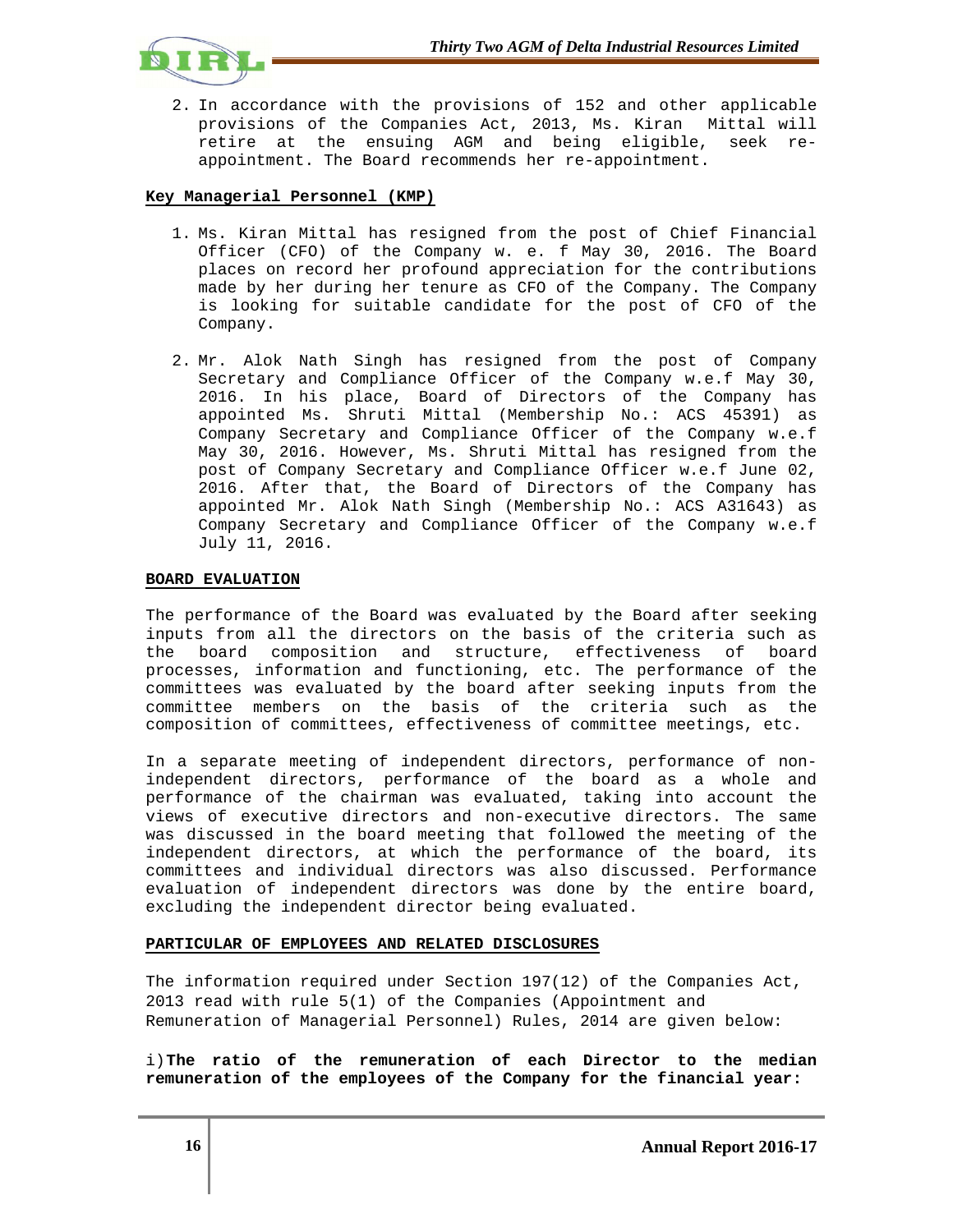

 # No Remuneration was paid to directors during the year under review except sitting fees.

ii) **The percentage increase in remuneration of each Director, Chief Executive Officer, Chief Financial Officer, Company Secretary or Manager, if any, in the Financial Year:** 

No Remuneration was paid to Directors and CFO of the company during the year under review and preceding year. Hence, percentage increase in remuneration cannot be computed. W.r.t remuneration to Company Secretary, there is no percentage increase in remuneration during the year under review as compared to previous year.

iii) **The percentage increase in the median remuneration of employees in the financial year**: NIL

iv) **the number of Permanent employees on the rolls of the company** : 2

v)**average percentile increase already made in the salaries of employees other than the managerial personnel in the last financial year and its comparison with the percentile increase in the managerial remuneration and justification thereof and point out if there are any exceptional circumstances for increase in the managerial remuneration:** There was no increase in the salaries of employees and managerial personnel in the last financial year. Hence, the comparison between the two cannot be made.

vi) **Affirmation that the remuneration is as per the remuneration policy of the company:** It is hereby affirmed that the remuneration paid during the year is as per the Remuneration Policy of the Company.

# **DISCLOSURE UNDER RULE 5 (2) & (3) OF THE COMPANIES (APPOINTMENT AND REMUNERATION OR MANAGERIAL PERSONNEL) RULES, 2014**

There is no directors/employees in the Company for which disclosure have to be made under the provisions of Rule 5 (2)  $\&$  (3) of the Companies (Appointment and Remuneration or Managerial Personnel) Rules, 2014.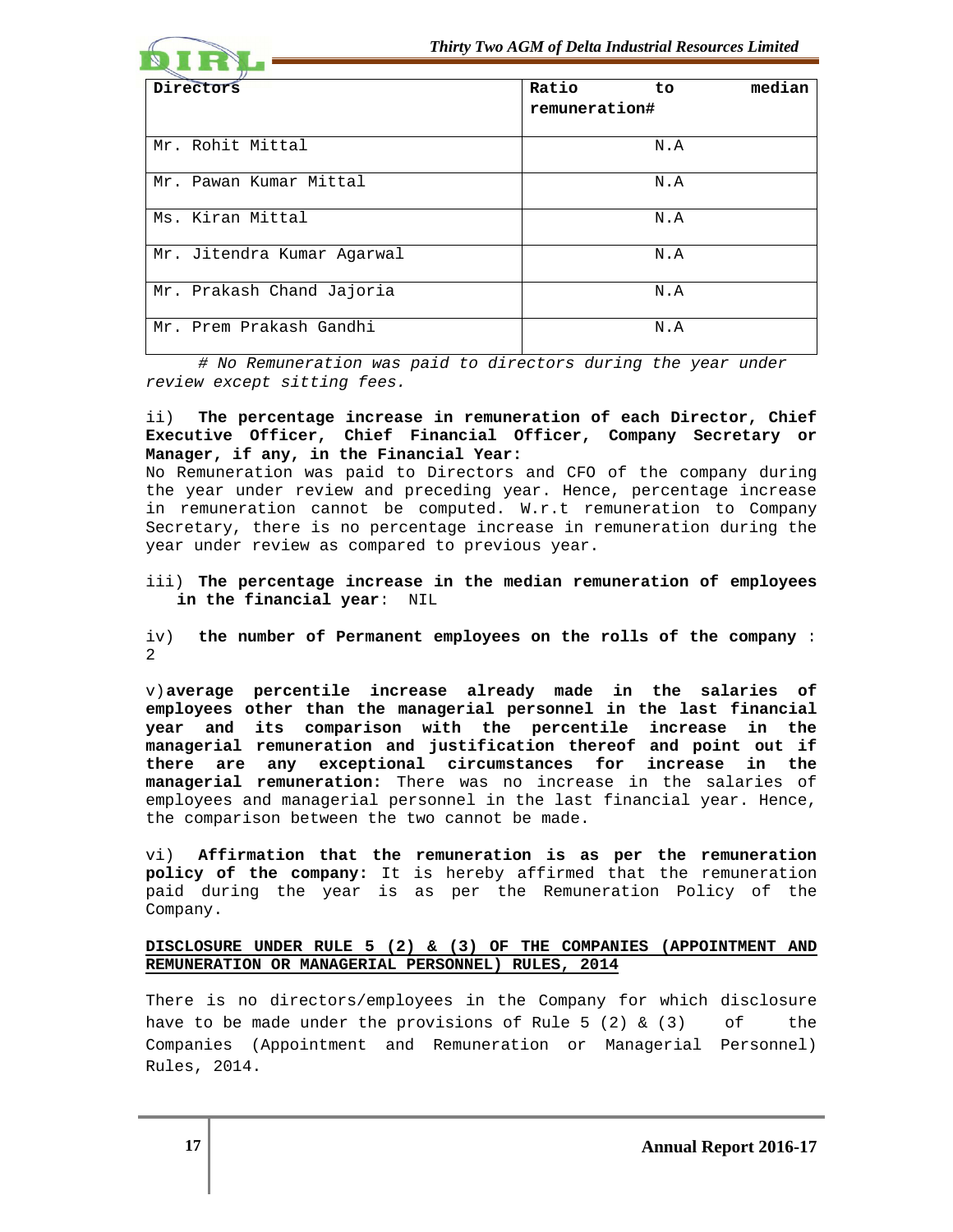

| Name &   | Aqe |                 | Remunera Nature of Qualific Date of Last |                     |                              |       | %ဝ£      | Whether  |
|----------|-----|-----------------|------------------------------------------|---------------------|------------------------------|-------|----------|----------|
| Designat | (in | tion            | Employmenation &                         |                     | commenceEmploy Equityrelated |       |          |          |
| ion      |     | Year Received t |                                          | Experien ment of m- |                              |       | Share to |          |
|          | s)  |                 | (Contract ce                             |                     | EmploymeEnt                  |       | held     | Director |
|          |     |                 | ual or                                   |                     | nt                           |       |          | or       |
|          |     |                 | otherwise                                |                     |                              |       |          | Manaqer  |
|          |     |                 |                                          |                     |                              |       |          |          |
| Alok     | 28  | 1,95,75         | Regular                                  | C.S                 | 11/07/2                      | Pract |          | No       |
| Nath     |     | $\Omega$        |                                          |                     | 016                          | icing |          |          |
| Singh    |     |                 |                                          |                     |                              | Compa |          |          |
|          |     |                 |                                          |                     |                              | ny    |          |          |
|          |     |                 |                                          |                     |                              | Secre |          |          |
|          |     |                 |                                          |                     |                              | tary  |          |          |
|          |     |                 |                                          |                     |                              |       |          |          |
| Kuldeep  | 25  | 1,11,85         | Regular                                  | Graduat             | $18/07/2$ N.A.               |       |          | No       |
| Pandey   |     | 7               |                                          | e                   | 014                          |       |          |          |
|          |     |                 |                                          |                     |                              |       |          |          |

# **A. Names of top ten employees in terms of remuneration drawn during the financial year 2016-17:**

**B. Names of employees who are in receipt of aggregate remuneration of not less than rupees one crore and two lakh if employed throughout the financial year 2016-17:** 

| Name &   |                | Age Remunera Nature   |         |        | Qualifi Date of    | Last     | %of      | Wheth |
|----------|----------------|-----------------------|---------|--------|--------------------|----------|----------|-------|
| Designat |                | (in tion              | оf      | cation | commenceme         | Employm- | Equit er |       |
| ion      |                | Year Received Employm |         | &      | nt of              | Ent      |          | relat |
|          | $\mathbf{s}$ ) |                       | ent     |        | Experie Employment |          | Share    | led   |
|          |                |                       | (Contra | nce    |                    |          | held     | to    |
|          |                |                       | ctual   |        |                    |          |          | Direc |
|          |                |                       | оr      |        |                    |          |          | tor   |
|          |                |                       | otherwi |        |                    |          |          | or    |
|          |                |                       | se)     |        |                    |          |          | Manaq |
|          |                |                       |         |        |                    |          |          | er    |
|          |                |                       |         | NIL    |                    |          |          |       |
|          |                |                       |         |        |                    |          |          |       |
|          |                |                       |         |        |                    |          |          |       |

C. **Name of employee whose remuneration in aggregate was not less than eight lakh and fifty thousand per month if employed for part of the financial year 2016-17:** 

| Name & | Age  |     | Remune Nature of Qualific Date of Last                 |               |         |     | 8of      | Whether  |
|--------|------|-----|--------------------------------------------------------|---------------|---------|-----|----------|----------|
| Design | (in) |     | ration Employmentation & commenc Employm-Equityrelated |               |         |     |          |          |
| ation  |      |     | Years) Receiv (ContractuExperienement                  |               |         | Ent | Share to |          |
|        |      | led | al or                                                  | <sub>ce</sub> | оf      |     | held     | Director |
|        |      |     | otherwise)                                             |               | Employm |     |          | or       |
|        |      |     |                                                        |               | ent     |     |          | Manaqer  |
|        |      |     |                                                        | NIL           |         |     |          |          |
|        |      |     |                                                        |               |         |     |          |          |
|        |      |     |                                                        |               |         |     |          |          |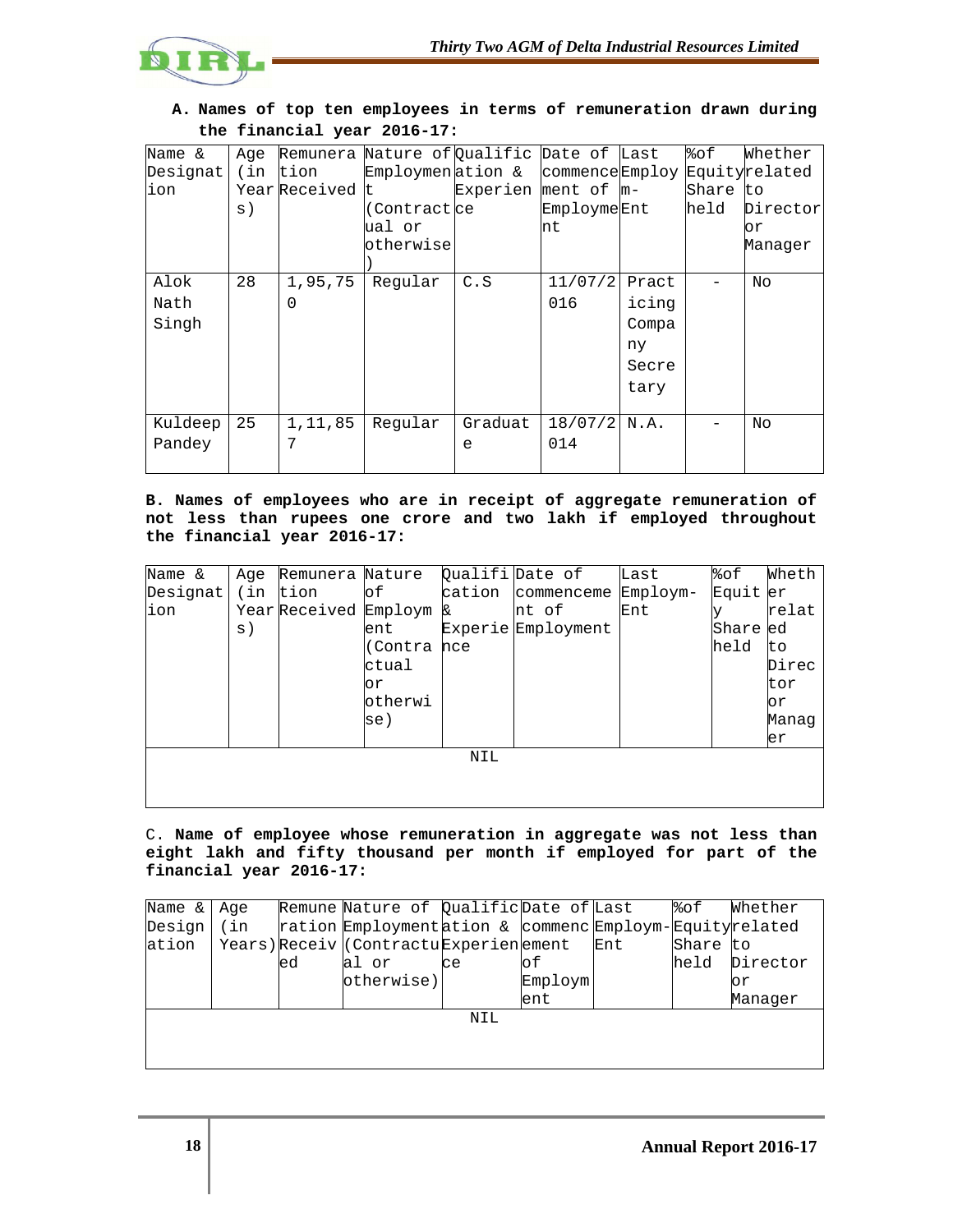

### **DIRECTOR'S APPOINTMENT AND REMUNERATION POLICY**

The Company's policy on directors' appointment and remuneration, including criteria for determining qualifications, positive attributes, independence of a director and other matters provided under sub section (3) of Section 178 of the Companies Act, 2013, as is adopted by the Board.

The Company has adopted a comprehensive policy on Nomination and Remuneration of Directors on the Board. As per such policy, candidates proposed to be appointed as Directors on the Board shall be first reviewed by the Nomination and Remuneration Committee in its duly convened Meeting. The Nomination and Remuneration Committee shall formulate the criteria for determining the qualifications, positive attributes and independence of a Director and recommend to the Board a policy, relating to the Remuneration for the Directors, Key Managerial Personnel and other employees. The Nomination and Remuneration Committee shall ensure that—

a) The level and composition of remuneration is reasonable and sufficient to attract, retain and motivate directors of the quality required to run the company successfully;

b) Relationship of remuneration to performance is clear and meets appropriate performance benchmarks; and

c) Remuneration to directors and senior management involves a balance between fixed and incentive pay reflecting short and long-term performance objectives appropriate to the working of the company and its goals. During the year under review, none of the Directors of the company receive any remuneration.

### **STATEMENT ON DECLARATION GIVEN BY INDEPENDENT DIRECTOR OF THE COMPANY**

All the Independent Directors are well appointed on the Board of Company in compliance with the Companies Act, 2013. The Company has received declarations from all the Independent Directors of the Company confirming that they meet the criteria of Independence under sub-section (6) of section 149 of the Act.

### **SEPARATE MEETING OF INDEPENDENT DIRECTORS**

In due compliance with the provisions of the Companies Act, 2013 read with the rules made there under a separate meeting of independent directors, performance of non-independent directors, performance of the board as a whole was evaluated, taking into account the views of directors and non-executive directors. The same was discussed in the board meeting that followed the meeting of the independent directors, at which the performance of the Board, its committees and individual directors was discussed.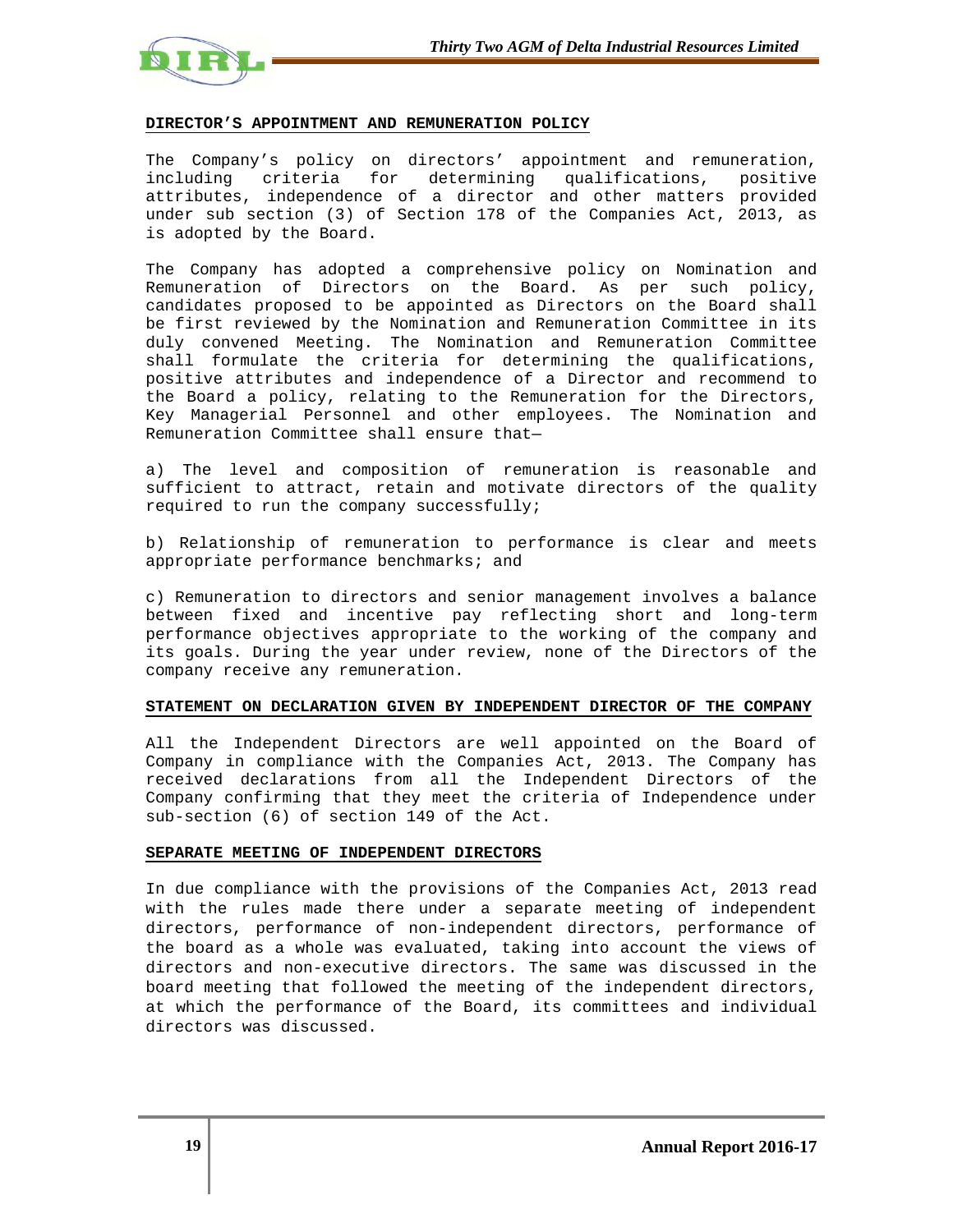

### **PARTICULARS OF LOANS, GUARANTEES OR INVESTMENTS MADE U/S 186**

Details of Loans, Guarantees and Investments covered under the provisions of Section 186 of the Companies Act, 2013 are given in the notes to the Financial Statements.

### **PARTICULARS OF CONTRACT OR ARRANGEMENT WITH RELATED PARTIES U/S 188**

The particulars of contracts or arrangements with related parties referred to in sub-section (1) of Section 188 of the Companies Act, 2013 is prepared in Form No. AOC-2 pursuant to clause (h) of subsection (3) of Section 134 of the Act and Rule 8(2) of the Companies (Accounts) Rules, 2014 and is in Annexure-I to this Report.

### **MEETINGS**

The agenda and Notice for the Meetings is prepared and circulated in advance to the Directors. The Board of Directors of the Company met Six (6) times during the financial year 2016-17 i.e.  $27<sup>th</sup>$  May, 2016, 30th May, 2016, 11th July,2016, 13th August,2016, 14th November,2016 and 09<sup>th</sup> February, 2017.

Details of attendance of board meetings by directors of the Company are as follows:

| Name of the Director       | Nos. of meetings attended |
|----------------------------|---------------------------|
| Mr. Rohit Mittal           | 6                         |
| Mr. Pawan Kumar Mittal     | 6                         |
| Ms. Kiran Mittal           | 5                         |
| Mr. Jitendra Kumar Agarwal | 3                         |
| Mr. Prakash Chand Jajoria  | 5                         |
| Mr. Prem Prakash Gandhi    | 5                         |

**Note: Board Meeting held on 27th May,2016 was adjourned on 30th May, 2016 due to non finalisation of agenda to be transacted. Attendance of the meeting is calculated after considering the both original and Adjourned Meeting.** 

The necessary quorum was present in all the meetings. The intervening gap between any two meetings was not more than one hundred and twenty days as prescribed by the Companies Act, 2013.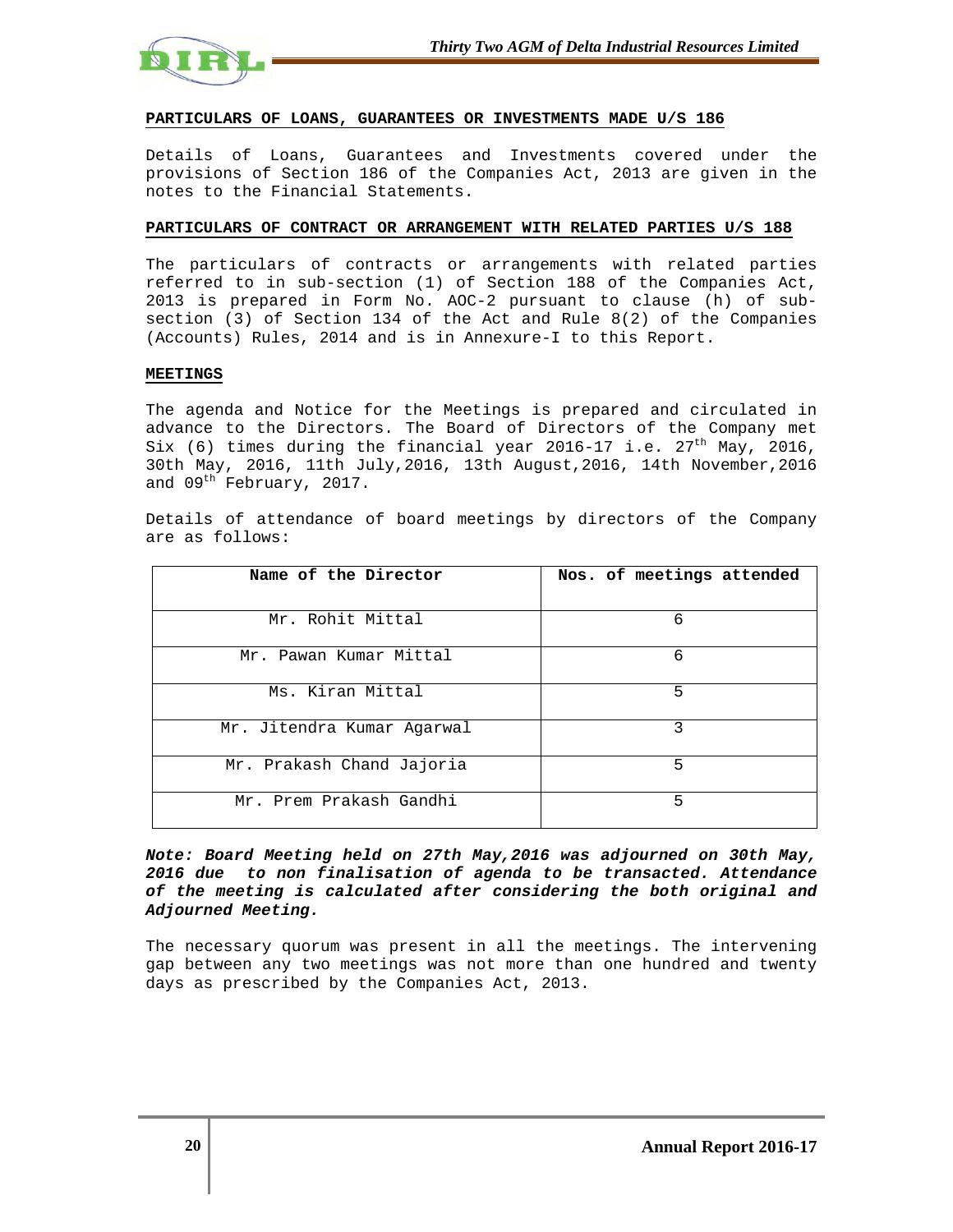

**COMPOSITION/COMMITTEES OF THE BOARD**:

### **AUDIT COMMITTEE:**

The Board has constituted an Audit Committee in accordance with the requirement of Companies Act, 2013 and other applicable provisions. All members of Audit Committee are financially literate and 2 Directors out of 3 members have financial management expertise. This Committee comprises of the following Directors as on date:

| IS. No. | Name of the Director                      | Category |
|---------|-------------------------------------------|----------|
|         | Mr. Prem Prakash Gandhi (DIN: 07062091)   | Chairman |
| 2.      | Mr. Prakash Chand Jajoria (DIN: 07020057) | Member   |
|         | Mr. Rohit Mittal (DIN: 02527072)          | Member   |

The Audit Committee met Four (4) times during the financial year 2016-17 on May 25, 2016, August 09, 2016, November 11, 2016 and February 06, 2017. Details of attendance of meetings of Committee by members are as follows:

| Name of the Member    | Nos. of meetings attended |
|-----------------------|---------------------------|
| Prem Prakash Gandhi   |                           |
| Prakash Chand Jajoria |                           |
| Kiran Mittal          |                           |
| Rohit Mittal          |                           |

\* Audit Committee was reconstituted effective from May 30, 2016, where Mr. Rohit Mittal was inducted in place of Ms. Kiran Mittal.

During the year under review, the Board accepted all the recommendations made by the Audit Committee of the Board.

### **NOMINATION AND REMUNERATION COMMITTEE:**

The Company had constituted the Nomination and Remuneration Committee to decide and fix payment of remuneration and sitting fees to the Directors of the Company as per provisions u/s 178 of the Companies Act, 2013. This committee will look after the functions as enumerated u/s 178 of the Companies Act, 2013. As on date, this Committee comprises of the following Directors as on date:

| S. No.        | Name of the Director                      | Category |
|---------------|-------------------------------------------|----------|
|               | Mr. Prem Prakash Gandhi (DIN: 07062091)   | Chairman |
| $^{\circ}$ 2. | Mr. Prakash Chand Jajoria (DIN: 07020057) | Member   |
|               | Mr. Jitendra Kumar Agarwal(DIN: 00850314) | Member   |

The Nomination and Remuneration Committee met Two (2) times during the financial year 2016-17 on May 24, 2016, July 09, 2016. Details of attendance of meetings of Committee by members are as follows: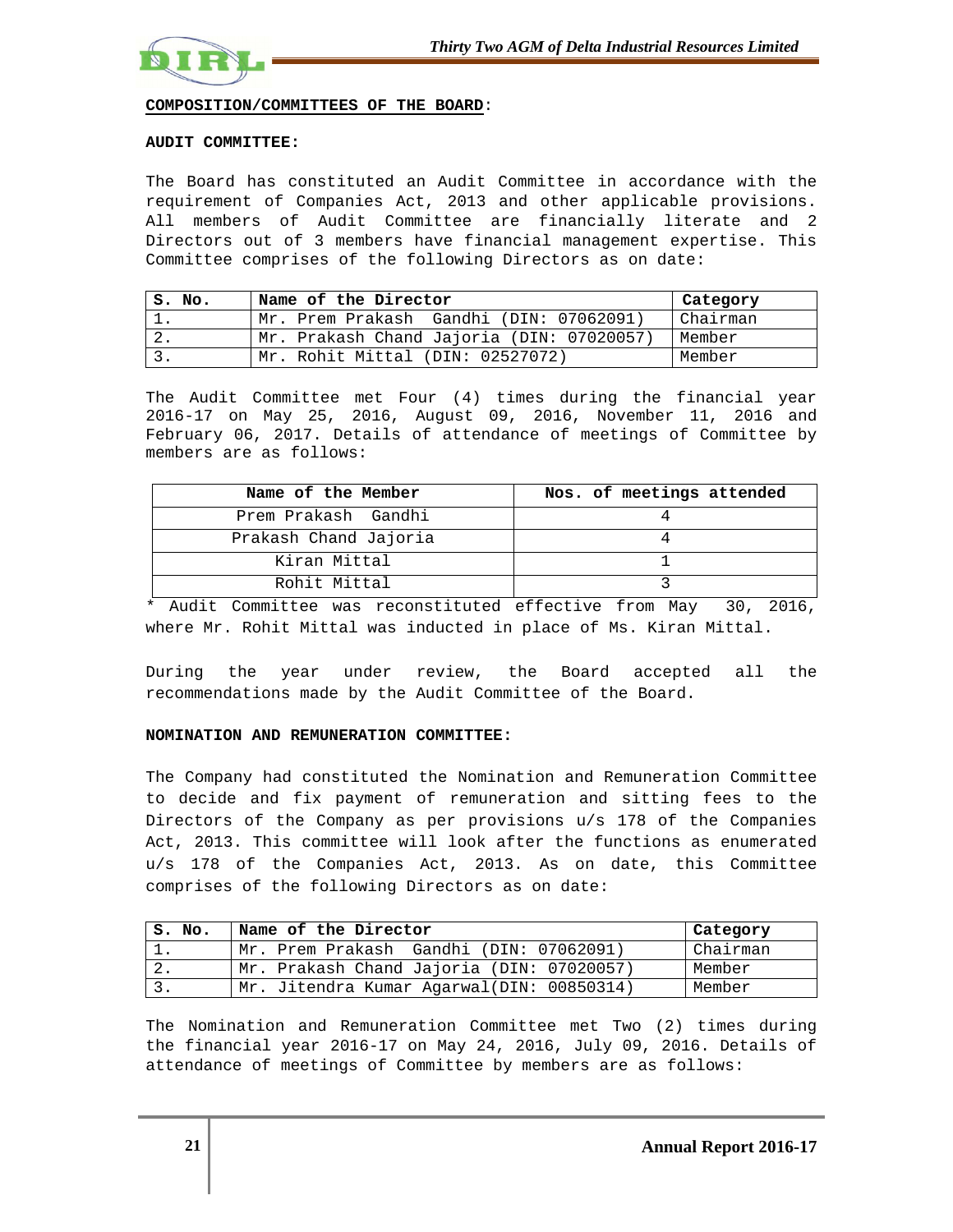

| Name of the Member      | Nos. of meetings attended |
|-------------------------|---------------------------|
| Prem Prakash Gandhi     |                           |
| Prakash Chand Jijoria   |                           |
| Pawan Kumar Mittal#     |                           |
| Jitendra Kumar Agarwal# |                           |

# Nomination and Remuneration Committee was reconstituted effective from May 30, 2016, where Mr. Jitendra Kumar Agarwal was inducted in place of Mr. Pawan Kumar Mittal.

### **STAKEHOLDER RELATIONSHIP COMMITTEE:**

The Stakeholder Relationship Committee looks into the redressal of the shareholders complaints in respect of any matter including transfer of shares, non receipt of annual report, non receipt of declared dividend etc. As on date, This Committee comprises of the following Directors as on date:

| S. No. | Name of the Director                      | Category |
|--------|-------------------------------------------|----------|
|        | Mr. Prem Prakash Gandhi (DIN: 07062091)   | Chairman |
| Ζ.     | Mr. Prakash Chand Jajoria (DIN: 07020057) | Member   |
|        | Mr. Pawan Kumar Mittal (DIN: 00749265)    | Member   |

The Stakeholder Relationship Committee met One (1) times during the financial year 2016-17 on April 05, 2016. Details of attendance of meetings of Committee by members are as follows:

| Name of the Member       | Nos. of meetings attended |
|--------------------------|---------------------------|
| Mr. Prem Prakash Gandhi# |                           |
| Prakash Chand Jajoria    |                           |
| Pawan Kumar Mittal       |                           |

### **AUDITORS**

### **STATUTORY AUDITORS**

M/s V.N. Purohit & Co., Chartered Accountants were appointed as Statutory Auditors of the Company to hold office until the conclusion of the 34th AGM which was subject to the ratification at every AGM.

As per the provisions of Section 139 of the Companies Act, 2013, the appointment of Statutory Auditors is required to be ratified by members at every Annual General Meeting. Accordingly, the appointment of M/s. V.N. Purohit & Co., Chartered Accountants, as Statutory Auditor of the Company is placed for ratification by the shareholders.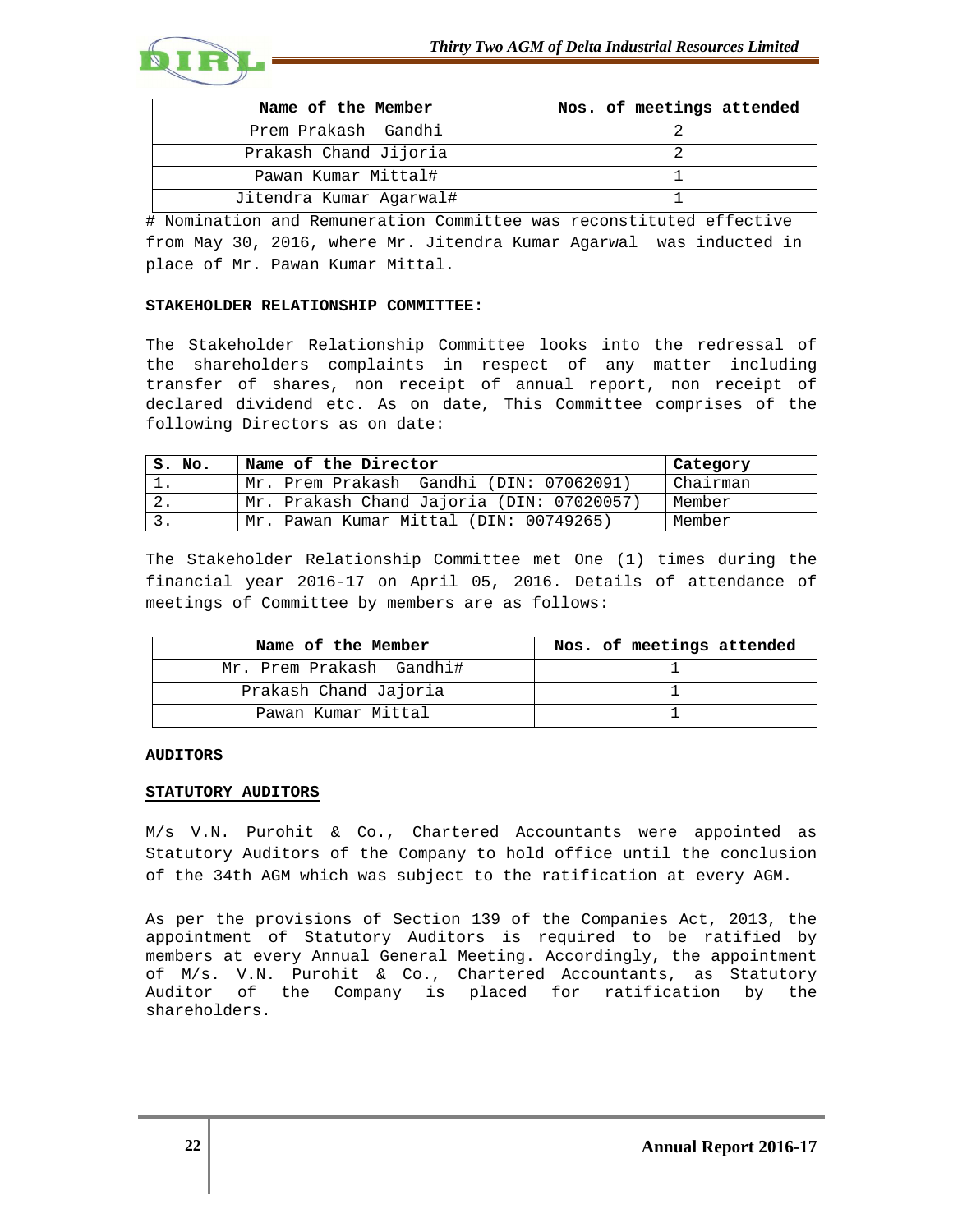

### **STATUTORY AUDITORS' REPORT**

The Auditors Report has been annexed with this report; Auditors' observations are self explanatory, which do not call for any further clarifications except the company has not passed special resolution of members in respect of loans, investments, guarantees and security given above the limit as prescribed under section 186 of the Companies Act, 2013 and accordingly has not complied with such provisions;

**Response of Board of Directors:** With respect to compliance of Section 186 of Companies Act, 2013, the board assures that, it will take necessary steps to comply the provisions of Section 186 of Companies Act, 2013 at the earliest.

### **SECRETARIAL AUDIT**

Pursuant to the provisions of Section 204 of the Companies Act, 2013 and the Companies (Appointment and Remuneration of Managerial Personnel) Rules, 2014, the Board of Directors of the Company has appointed M/s Akhilesh & Associates, Company Secretaries and Law Firms to undertake the Secretarial Audit of the Company for the Financial Year 2016-17. The Secretarial Audit Report is annexed herewith as **"Annexure-II".** 

### **SECRETARIAL AUDITORS' REPORT**

The Secretarial Auditors Report has been annexed with this report. There has been no qualification, reservation or adverse remarks made by the Secretarial Auditors in their report for the financial year ended 31st March, 2017 except that the that

"The Company has not complied with the provision of section 186 of the Companies Act, 2013 i.e. "the members of the Company has not passed special resolution in respect of loans, investments, guarantees and security given above the limit as prescribed under section 186 of the Companies Act, 2013" as marked in the Secretarial Audit Report dated  $13^{th}$  August, 2016".

**Response of Board of Directors:** The Board assures that, it will take necessary steps to comply the provisions of Section 186 of Companies Act, 2013 at the earliest.

### **INTERNAL AUDITORS**

Pursuant to the provision of Section 138 of the Companies Act, 2013 has mandated the appointment of Internal Auditor in the Company. Accordingly, the Board had appointed M/s S.K. Goel & Associates, Chartered Accountants, as the Internal Auditors of the Company for the financial year 2016-17.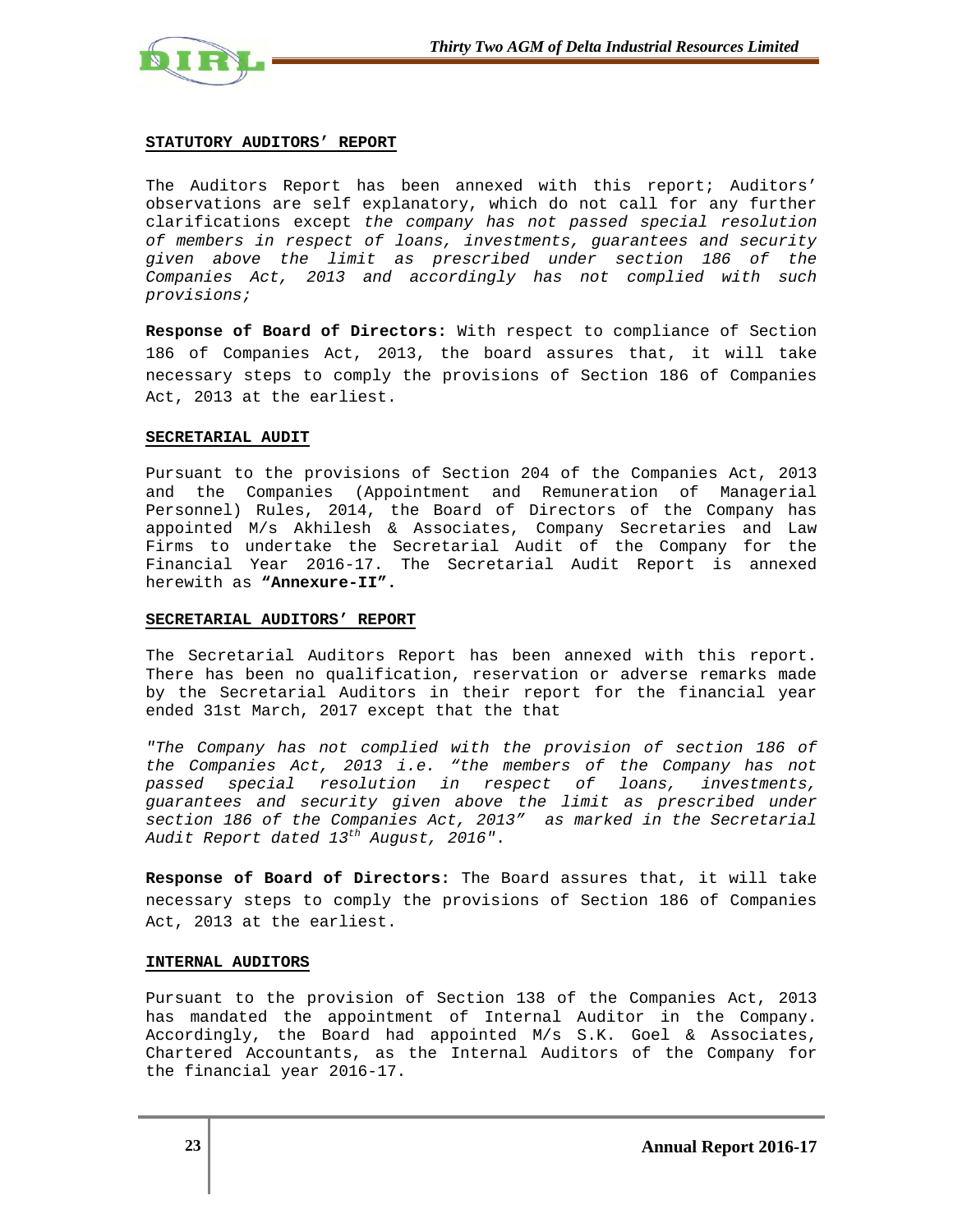

### **EXTRACT OF ANNUAL RETURN**

In accordance with Section 134(3)(a) of the Companies Act, 2013, an extract of the annual return in Form MGT 9 is annexed herewith as "**Annexure III**".

# **CONSERVATION OF ENERGY, TECHNOLOGY ABSORPTION AND FOREIGN EXCHANGE EARNINGS AND OUTGO**

In view of the nature of the activities carried out by the Company, Section  $134(3)(m)$  of the Companies Act, 2013, read with Rule 8(3) of the Companies (Accounts) Rules, 2014 relating to conservation of energy and technology absorption, are not applicable to the Company. However, the Company makes all efforts towards conservation of energy, protection of environment and ensuring safety. During the year under review, the Company had no earnings and expenditure in foreign exchange.

### **DIRECTORS RESPONSIBILITY STATEMENT**

In terms of Section 134(5) of the Companies Act, 2013, your directors hereby confirm that:

- (a) in the preparation of the annual accounts for the financial year ended March 31, 2017, the applicable accounting standards have been followed along with proper explanation relating to material departures;
- (b) the directors have selected such accounting policies and applied them consistently and made judgments and estimates that are reasonable and prudent so as to give a true and fair view of the state of affairs of the Company at the end of the financial year and of the profit and loss of the Company for that period;
- (c) the directors have taken proper and sufficient care for the maintenance of adequate accounting records in accordance with the provisions of the Companies Act, 2013, for safeguarding the assets of the Company and preventing and detecting fraud and other irregularities;
- (d) the directors have prepared the annual accounts for the financial year ended March 31, 2017, on a going concern basis;
- (e) the directors have laid down internal financial controls to be followed by the Company and that such internal financial controls are adequate and are operating effectively;' and
- (f) the directors have devised proper systems to ensure compliance with the provisions of all applicable laws and that such systems are adequate and operating effectively.

### **SUBSIDIARIES, JOINT VENTURES OR ASSOCIATE COMPANIES**

The Company does not have any Subsidiary, Joint Venture or Associate Company.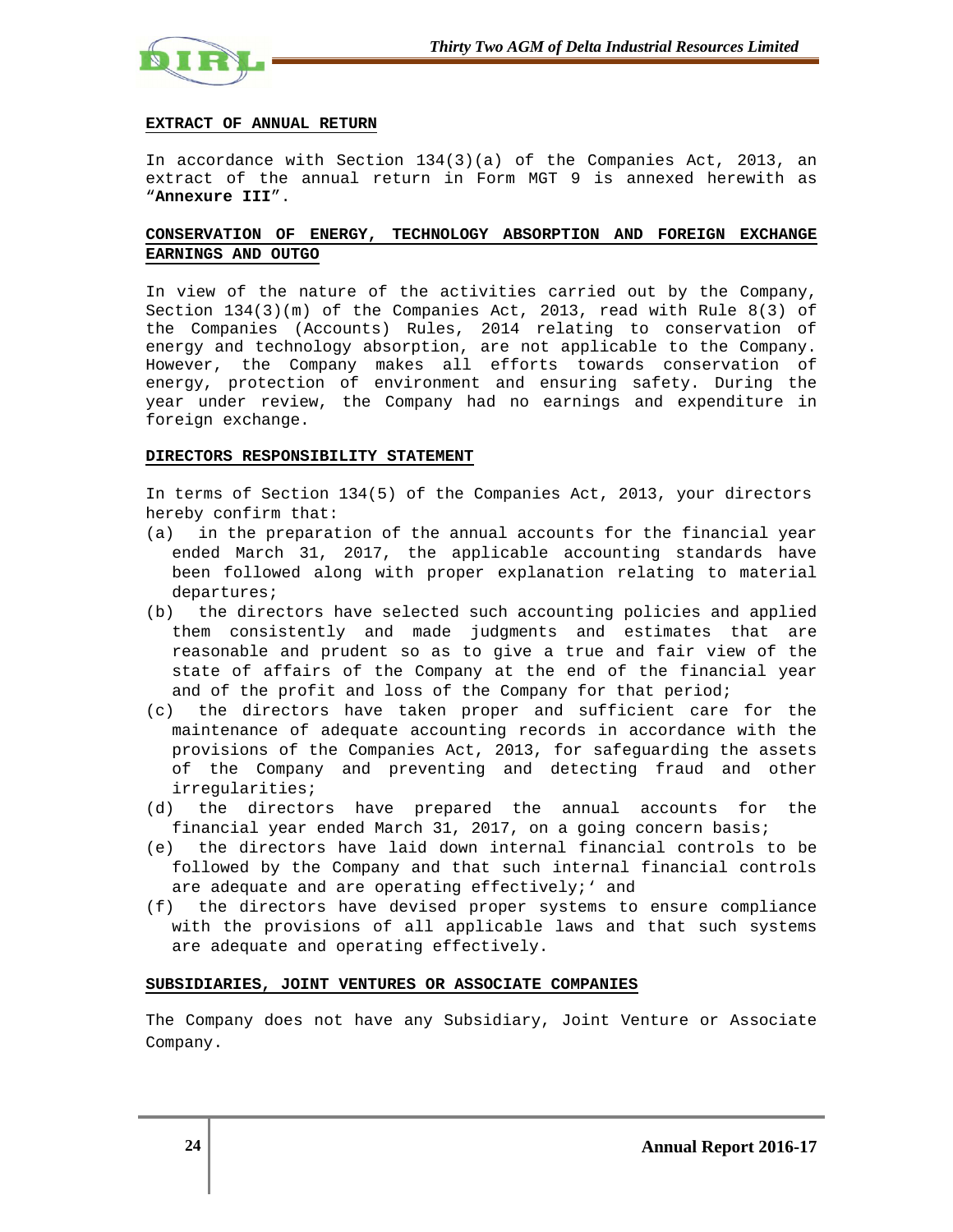

### **CORPORATE GOVERNANCE**

Since, the paid- up capital of the Company is less than Rs. 10 Crores and Net worth is less than Rs. 25 Crores, the provisions of the Corporate Governance as stipulated under Regulation 15(2) of SEBI (Listing Obligations and Disclosure Requirements) Regulations, 2015 are not applicable to the Company. However, your Company has made every effort to comply with the provisions of the Corporate Governance and to see that the interest of the Shareholders and the Company are properly served. It has always been the Company's endeavor to excel through better Corporate Governance and fair & transparent practices, many of which have already been in place even before they were mandated by the law of land.

The management of Company believes that it will further enhance the level of Corporate Governance in the Company

### **CORPORATE SOCIAL RESPONSIBILITY**

The Company is not required to spend any amount in respect of Corporate Social Responsibility as provisions relating to Corporate Social Responsibility under Section 135 of Companies Act, 2013 is not applicable to Company.

# **DISCLOSURES UNDER SEXUAL HARASSMENT OF WOMEN AT WORKPLACE (PREVENTION, PROHIBITION & REDRESSAL) ACT 2013 READ WITH RULES**

Pursuant to the requirements of Section 22 of Sexual Harassment of Women at Workplace (Prevention, Prohibition & Redressal) Act 2013 read with Rules there under, the Company has not received any complaint of sexual harassment during the year under review.

# **SIGNIFICANT AND MATERIAL ORDERS PASSED BY THE REGULATORS OR COURTS OR TRIBUNALS**

There has been no significant and material order passed by any regulator, courts or tribunals impacting the going concern status and operations of the Company in future.

# **DISCLOSURE OF FRAUDS IN THE BOARD'S REPORT U/S 143 OF THE COMPANIES ACT, 2013**

During the year under review, your Directors do not observe any transactions which could result in a fraud. Your Directors hereby declares that the Company has not been encountered with any fraud or fraudulent activity during the Financial Year 2016-2017.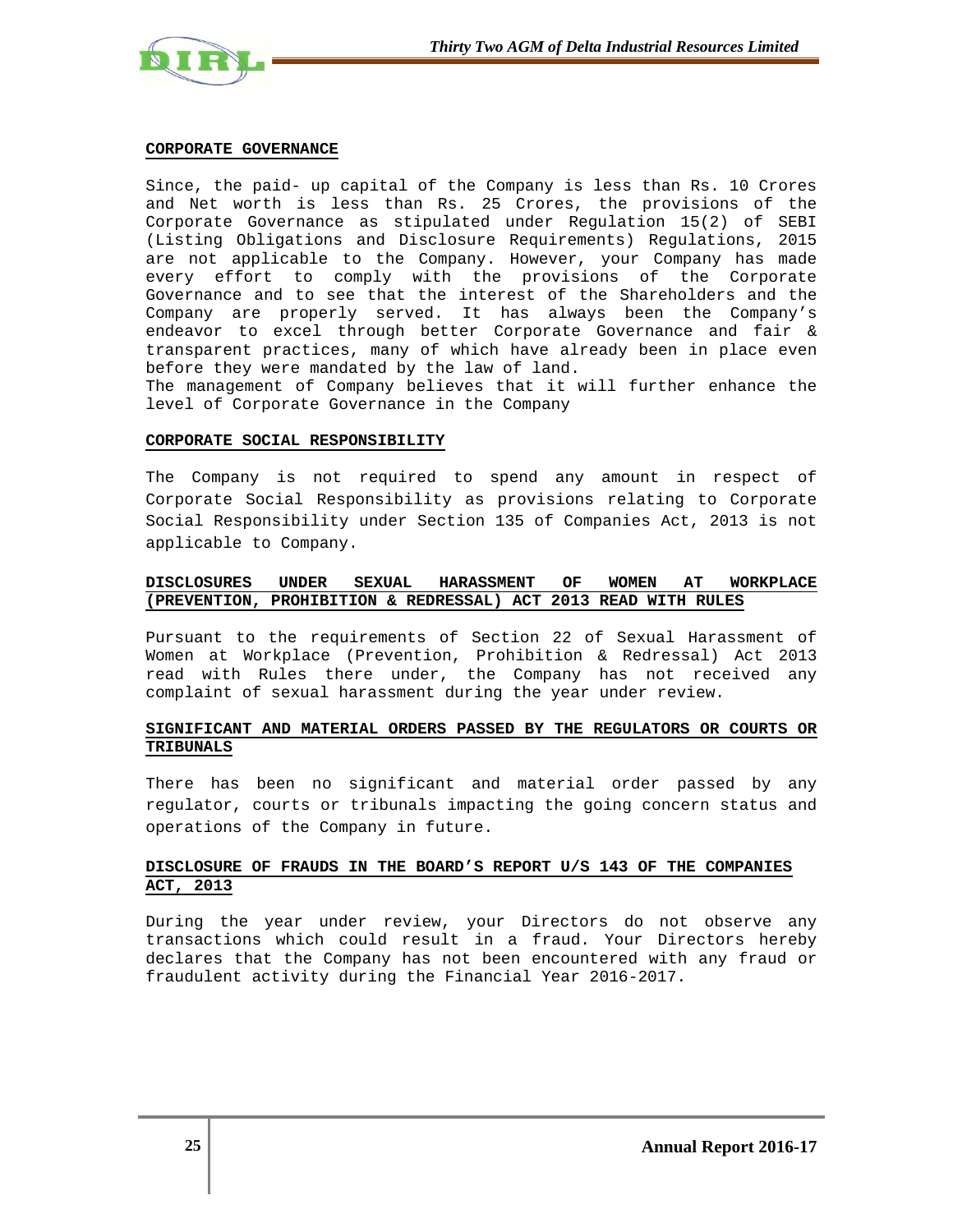

### **MANAGEMENT DISCUSSION AND ANALYSIS REPORT**

Pursuant to Regulation 34 of SEBI (Listing Obligations and Disclosure Requirements) Regulations, 2015, a detailed Management Discussion and Analysis Report has been appended separately, which forms part of this report and the Annual Report.

### **ACKNOWLEDGMENT**

Your Directors wish to express their sincere appreciation for the support and cooperation, which the Company continues to receive from its clients, Banks, Government Authorities, Financial Institutions and associates and are grateful to the shareholders for their continued support to the Company. Your Directors place on record their appreciation for the contributions made and the efforts put in by the management team and employees of the Company at all levels.

# **By the order of the Board of Directors of Delta Industrial Resources Limited**

**Sd/- Sd/- Date:** 02/09/2017 **(Managing Director) (Director) Place:** New Delhi **DIN: 02527072 DIN: 00749265** 

 **Rohit Mittal Pawan Kumar Mittal**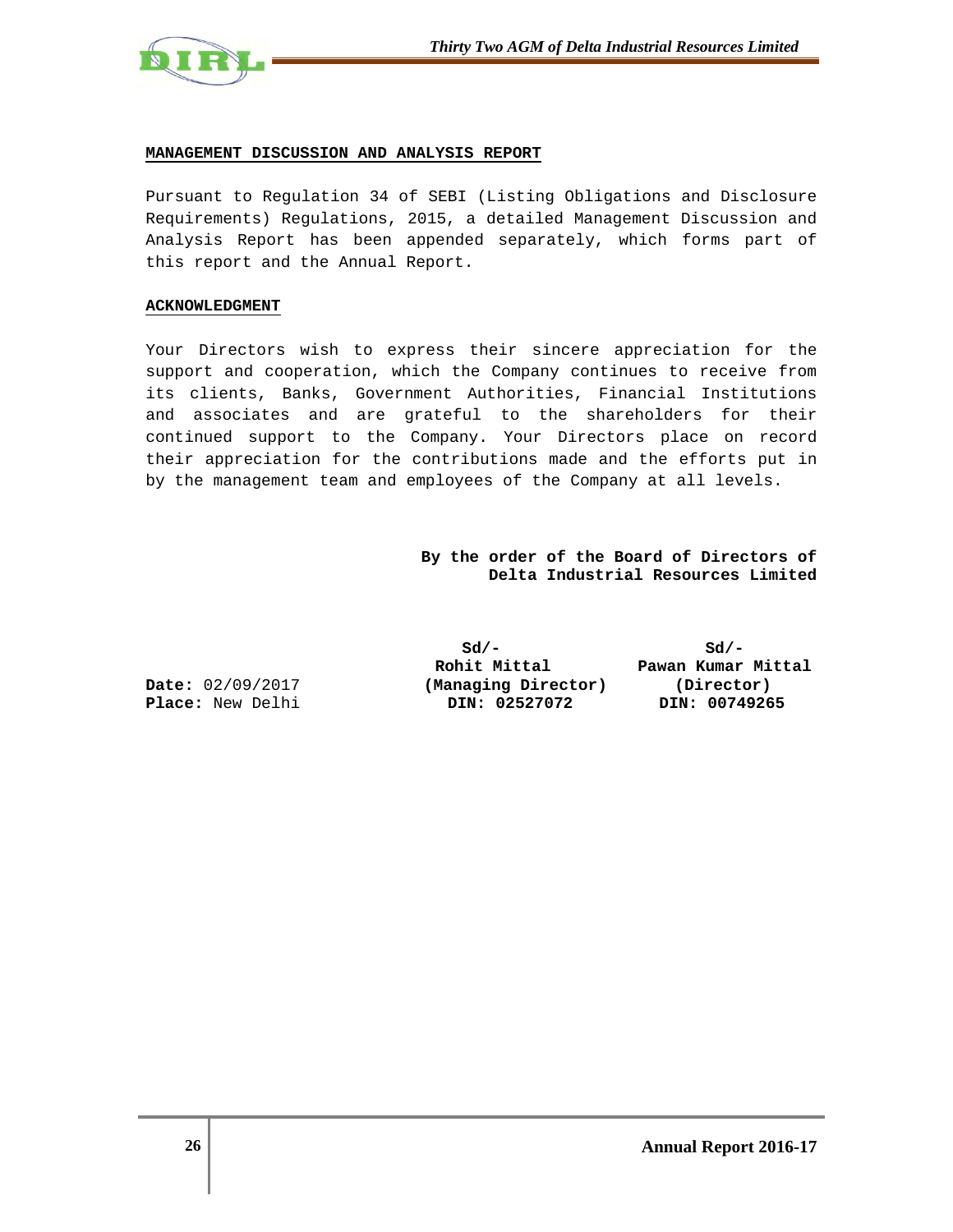

**Annexure-I**

**Form No. AOC-2** 

(Pursuant to clause (h) of sub-section (3) of section 134 of the Act and Rule 8(2) of the Companies (Accounts) Rules, 2014)

**Disclosure of particulars of contracts/arrangements entered into by the company with related parties referred to in sub-section (1) of section 188 of the Companies Act, 2013 including certain arms length transactions under third proviso thereto** 

- 1. Details of contracts or arrangements or transactions not at arm's length basis: Not Applicable
- 2. Details of material contracts or arrangement or transactions at arm's length basis

| $S$ .                | Name of the | Relationshi  | Amount        | Nature | Durati     | Salient        |
|----------------------|-------------|--------------|---------------|--------|------------|----------------|
| No.                  | Related     | $\mathbf{p}$ | (Rs.)         | оf     | on of      | terms of       |
|                      | Party       |              |               | Contra | Contra     | the            |
|                      |             |              |               | cts/ar | cts/       | contract or    |
|                      |             |              |               | rangem | arrang     | arrangement    |
|                      |             |              |               | ents/t | ements     | or             |
|                      |             |              |               | ransac | $\prime$   | transaction    |
|                      |             |              |               | tion   | transa     | s including    |
|                      |             |              |               |        | ction      | the value      |
|                      |             |              |               |        |            | if any         |
| $\mathbf{1}$         | Dolf        | Enterprises  | $48,00,000/-$ | Unsecu | Upto       | Unsecured      |
| $\ddot{\phantom{a}}$ | Leasing     | in which Key |               | red    | <b>One</b> | Loan           |
|                      | Limited     | Managerial   |               | Loan   | year       | amounting to   |
|                      |             | Personnel    |               | Taken  |            | Rs.            |
|                      |             | and          |               |        |            | $48,00,000$ /- |
|                      |             | Relatives    |               |        |            | taken          |
| 2                    | Dolf        | are having   | $48,00,000/-$ | Unsecu |            | Unsecured      |
|                      | Leasing     | significant  |               | red    |            | Loan           |
|                      | Limited     | linterest    |               | Loan   |            | amounting to   |
|                      |             |              |               | Repaid |            | Rs.            |
|                      |             |              |               |        |            | $48,00,000/-$  |
|                      |             |              |               |        |            | repaid         |
| 3                    | Dolf        |              |               | Intere |            | Interest       |
|                      | Leasing     |              | $2,07,323/-$  | st on  |            |                |
|                      | Limited     |              |               | Loan   |            |                |
|                      |             |              |               | paid   |            |                |

Appropriate approvals have been taken for related party transactions. No amount was paid as advance.

> **By the order of the Board of Directors of Delta Industrial Resources Limited**

**Sd/- Sd/- Rohit Mittal Pawan Kumar Mittal Date:** 02/09/2017 **(Managing Director) (Director) Place:** New Delhi **DIN: 02527072 DIN: 00749265**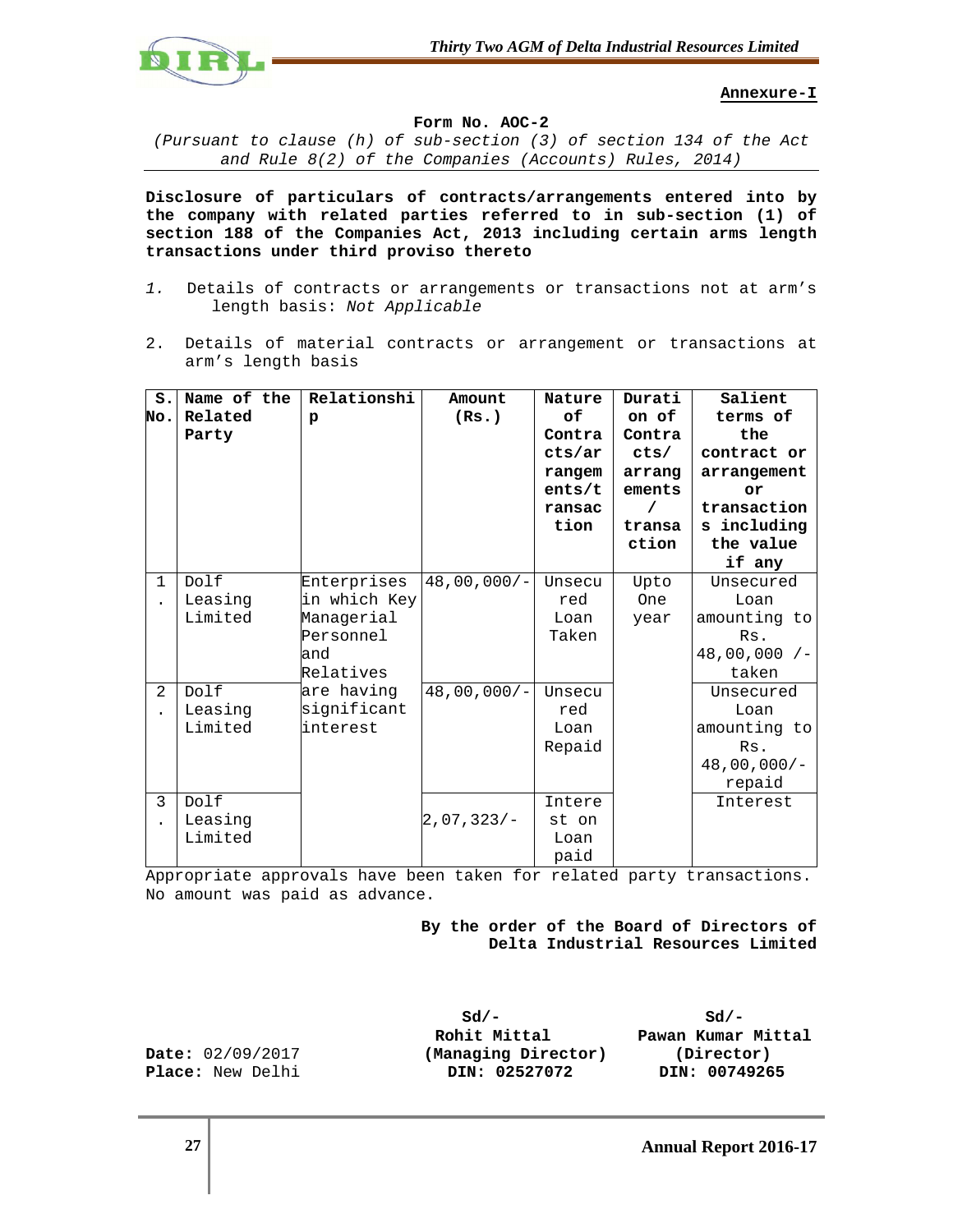*Thirty Two AGM of Delta Industrial Resources Limited*



**AKHILESH & ASSOCIATES (Company Secretaries and Law Firm)** 

### **Annexure-II**

### **SECRETARIAL AUDIT REPORT**

For the financial year ended March 31, 2017 [Pursuant to Section 204, 9(1) of the Companies Act, 2013 and Rule No. 09 of the Companies (Appointment and Remuneration Personnel) Rules, 2014]

**To, The Member, DELTA INDUSTRIAL RESOURCES LIMITED**  Shop No. 325, Third Floor, Aggarwal Plaza, Sector- 14, Rohini, New Delhi- 110085

We have conducted the Secretarial Audit of the compliance of applicable statutory provisions and the adherence to good corporate practices by **DELTA INDUSTRIAL RESOURCES LIMITED** (hereinafter called the Company). Secretarial Audit was conducted in a manner that provided us reasonable basis for evaluating the corporate conducts/statutory compliances and expressing our opinion thereon.

Based on our verification of the Company's books, papers, minute books, forms and returns filed and other records maintained by the company and also the information provided by the Company, its officers, agents and authorised representatives during the conduct of secretarial audit, we hereby report that in our opinion, the Company has , during the audit period covering the financial year ended on **March 31, 2017** complied with the Statutory provisions listed hereunder and also that the Company has proper Board-processes and compliance-mechanism in place to the extent, in the manner and subject to the extent, in the manner and subject to the reporting made hereinafter.

We have examined the books, papers, minute books, forms and returns filed and other records maintained by the Company for the financial year ended on **March 31, 2017** according to the provisions of;

- 1. The Companies Act, 2013 (the Act) and the rules made there under;
- 2. The Securities Contracts ( Regulation) Act, 1956(SCRA) and the rules made there under;
- 3. The Depositories Act, 1996 and the Regulations and Bye-law framed hereunder;
- 4. Foreign Exchange Management Act, 1999 and the rules and regulations made there under to the extent of Foreign Direct Investment and Overseas Direct Investment; **(Not Applicable)**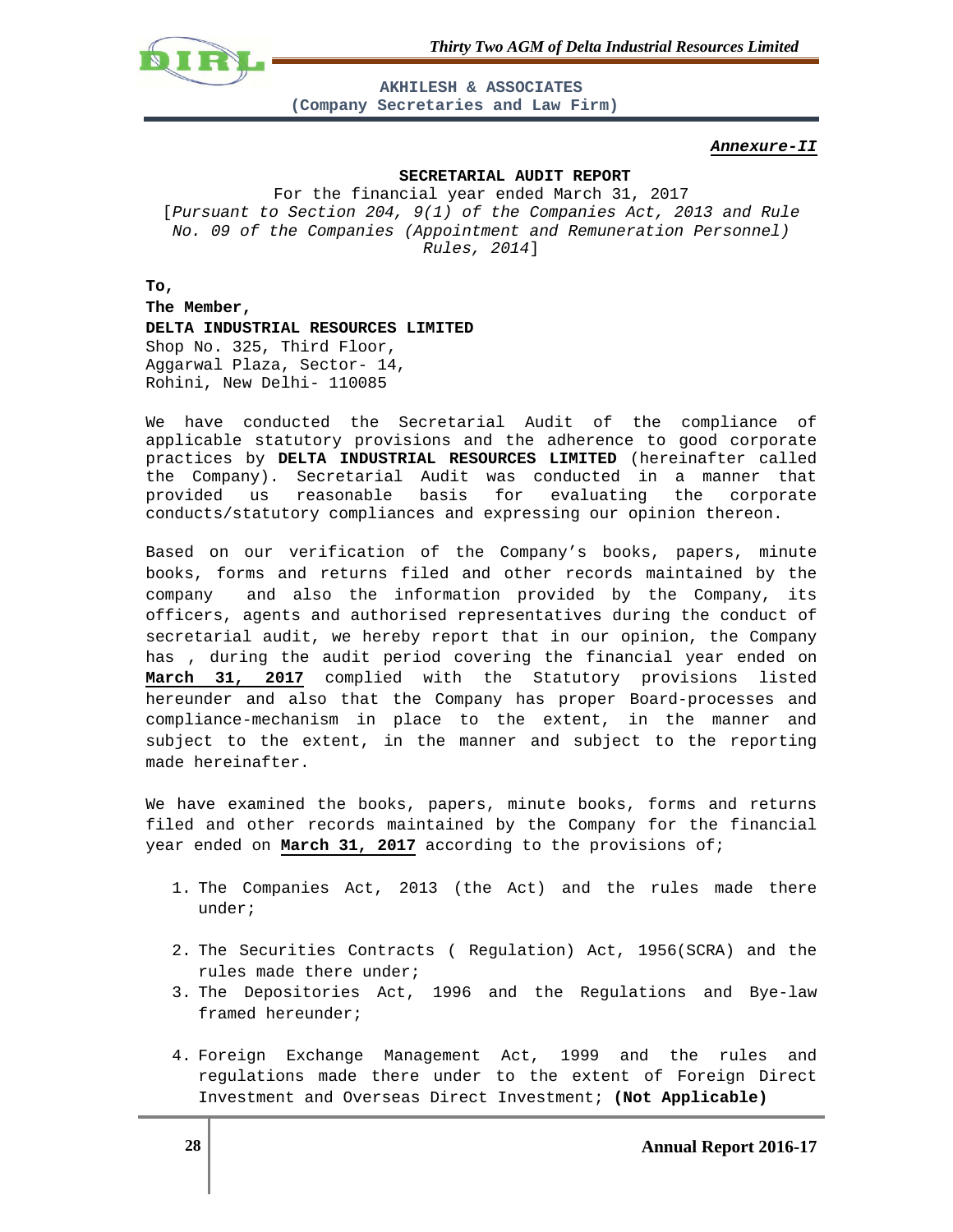

- 5. The following Regulations and Guidelines prescribed under the Securities and Exchange Board of India , 1992 ( ' SEBI Act');
	- (a) The Securities and Exchange Board of India( Substantial Acquisition of Shares and Takeovers) Regulations, 2011;
	- (b) The Securities and Exchange Board of India ( Prohibition of Insider Trading) Regulations, 1992;
	- (c) The Securities and Exchange Board of India ( Issue of Capital and Disclosure Requirements) Regulations, 2009; **(Not Applicable)**
	- (d) The Securities and Exchange Board of India (Employee Stock Option Scheme and Employee Stock Purchase Scheme) Guidelines , 1999; **(Not Applicable)**
	- (e) The Securities and Exchange Board of India ( Issue and Listing of Debt Securities) Regulations, 2008; **(Not Applicable)**
	- (f) The Securities and Exchange Board of India ( Registration to an Issue and Share Transfers Agents ) Regulations, 1993;
	- (g) The Securities and Exchange Board of India ( Delisting of Equity Shares) Regulations, 2009; **(Not Applicable)**
	- (h) The Securities and Exchange Board of India (Buyback of Securities ) Regulations, 1998; **(Not Applicable)**

# 6. **OTHER LAWS** applicable to the Company;

We have examined the framework, processes and procedures of compliance of laws applicable on the Company in detail. We have examined reports, compliances with respect to applicable laws on test basis

# **Other Miscellaneous and state laws**.

- a) Income Tax Act, 1961;
- b) Service Tax Act, 1994;
- c) The Indian Stamp Act 1899

(The Company has paid Stamp Duty on various instruments according to stamp rate prescribed by respective states)

We have also examined compliance with the applicable clause of the following;

- I. The Secretarial Standards issue by the Institute of Company Secretaries of India.
- **II.** The Listing Agreements entered into by the Company with **BSE Limited and Metropolitan Stock Exchange of India Limited (MSEI)**

During the period under review the Company has complied with the provisions of the Act, Rules, Regulations, Guidelines, Standards, etc mentioned above and found that:-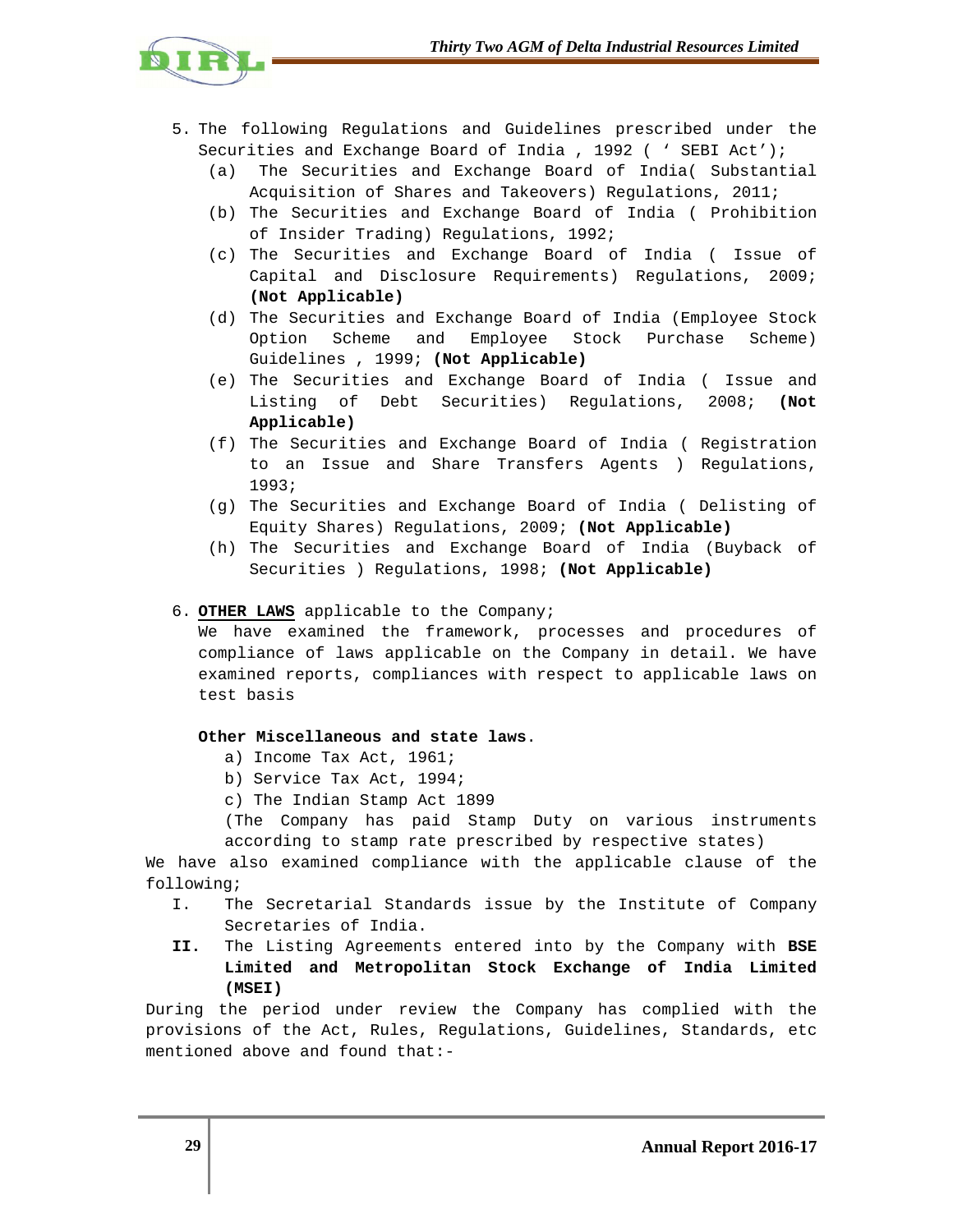

*1-* The Company has not complied with the provision of section 186 of the Companies Act, 2013 i.e. "the members of the Company has not passed special resolution in respect of loans, investments, guarantees and security given above the limit as prescribed under section 186 of the Companies Act, 2013" as marked in the Secretarial Audit Report dated  $13^{th}$ August, 2016.

We further report that the Board of Directors of the Company is duly constituted with proper balance of Executive Directors, Non-Executive Directors and Independent Directors. The changes in the composition of the Board of Directors that took place during the period under review were carried out in compliance with the provisions of the Act.

Adequate notice is given to all Directors to schedule the Board Meetings, agenda and detailed notes on agenda were sent at least seven days in advance (except where the shorter notice was applicable), and a system exists for seeking and obtaining further information and clarification on the agenda items before the meeting and for meaningful participation at the meeting.

Al decision at Board Meetings and Committee Meetings are carried unanimously as recorded in the minutes of the Meetings of the Board of Directors or Committee of the Board, as the case may be.

We further report that there are adequate systems and processes in the Company commensurate with the size and operations of the Company to monitor and ensure compliance with applicable laws, rules, regulations and guidelines.

We further report that during the audit period the Company had no events which had bearing on the Company's affairs in pursuance of the above referred laws, rules, regulations, guidelines, standards etc

For **AKHILESH & ASSOCIATES Sd/- (Akhilesh Kumar Jha)**  Proprietor FCS: 9031,CP: 18250

Place: Delhi Date: 04/08/2017

Note: This report is to be read with our letter of even date which is annexed as "ANNEXURE A" and forms an integral part if this report.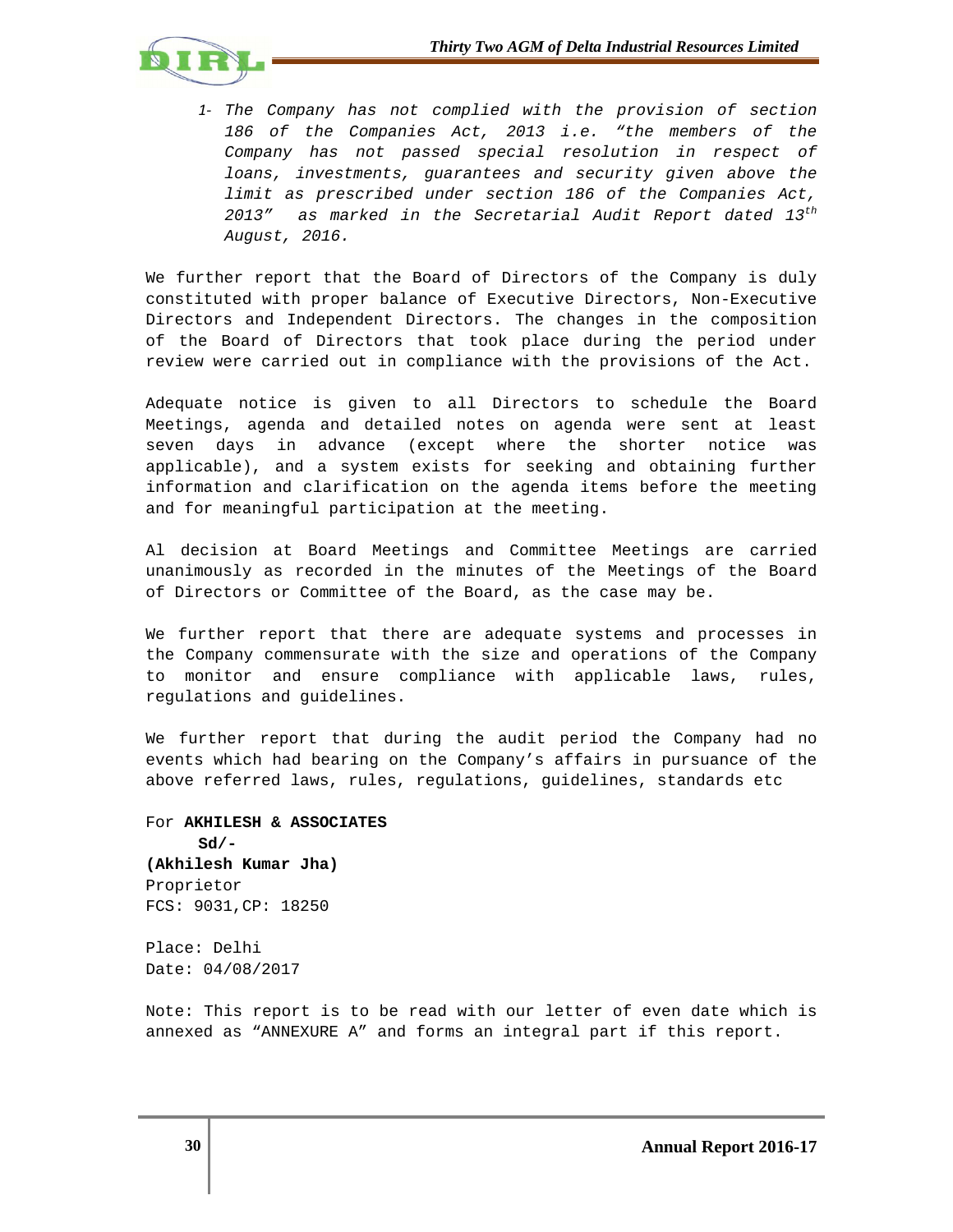

 **"ANNEXURE A"** 

**To, The Member, DELTA INDUSTRIAL RESOURCES LIMITED**  Shop No. 325, Third Floor, Aggarwal Plaza, Sector- 14, Rohini, New Delhi- 110085

Our report of even date is to be read along with this letter.

- 1. Maintenance of Secretarial records is the responsibility of the management of the Company. Our responsibility is to express an opinion on these secretarial records based on our audit.
- 2. We have followed the audit practices and processes as were appropriate to obtain reasonable assurance about the correctness of the contents of the Secretarial records. The verification was done on the test basis to ensure that correct facts are reflected in Secretarial records. We believe that the processes and practices, we followed provide a reasonable basis for our opinion.
- 3. We have not verified the correctness and appropriateness of financial records and books of accounts of the Company.
- 4. Where ever required, we have obtained the Management representation about compliance of laws, rules and regulations and happenings of events etc.
- 5. The compliance of provisions of Corporate and other applicable laws, rules, regulations, standards is the responsibility of the management. Our examination was limited to the verification of procedures on test basis.
- 6. The Secretarial Audit Report is neither an assurance as to the future viability of the Company nor of efficacy or effectiveness with which the management has conducted the affairs of the Company.

For **AKHILESH & ASSOCIATES Sd/- (Akhilesh Kumar Jha)**  Proprietor FCS: 9031,CP: 18250

Place: Delhi Date: 04/08/2017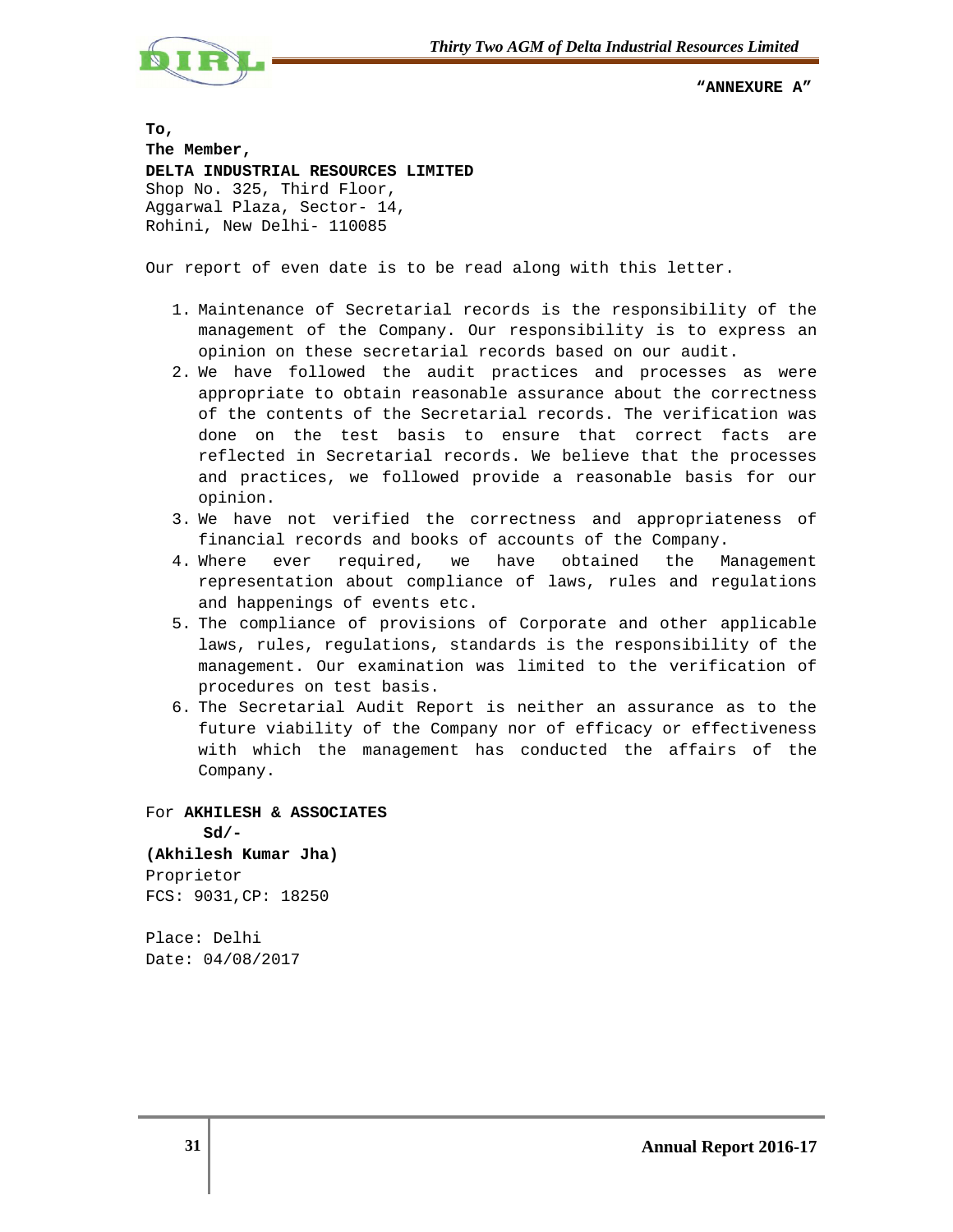

# **Annexure-III**

# **FORM NO. MGT 9 EXTRACT OF ANNUAL RETURN As on financial year ended on March 31, 2017**

[Pursuant to Section 92(3) of the Companies Act, 2013 and rule 12(1) of the Companies (Management and Administration) Rules, 2014]

# **I REGISTRATION & OTHER DETAILS:**

| $\mathsf{T}$ | CIN                                                    | L52110DL1984PLC019625                     |  |  |  |  |
|--------------|--------------------------------------------------------|-------------------------------------------|--|--|--|--|
| II           | Registration Date                                      | 19/12/1984                                |  |  |  |  |
| III          | Name of the Company                                    | Delta Industrial Resources Limited        |  |  |  |  |
| <b>IV</b>    | Category/Sub-category of the Company Limited by shares |                                           |  |  |  |  |
|              | Company                                                |                                           |  |  |  |  |
| V            | Address of the Registered                              | Shop No. 325, Third Floor, Aggarwal       |  |  |  |  |
|              | office and contact details                             | Plaza,                                    |  |  |  |  |
|              |                                                        | Sector-14, Rohini, New Delhi-110085       |  |  |  |  |
| VI           | Whether listed Company                                 | Yes                                       |  |  |  |  |
| VII          | Name, Address and Contact                              | Skyline Financial Services Private        |  |  |  |  |
|              | details of Registrar and                               | Limited                                   |  |  |  |  |
|              | Transfer Agent, if any:-                               | Address: $D-153$ A, $1^{st}$ Floor, Okhla |  |  |  |  |
|              |                                                        | Industrial Area, Phase-I, New Delhi-      |  |  |  |  |
|              |                                                        | 110020                                    |  |  |  |  |
|              |                                                        | $Ph.: 011-64732681$                       |  |  |  |  |
|              |                                                        |                                           |  |  |  |  |

# **II. PRINCIPAL BUSINESS ACTIVITIES OF THE COMPANY**

All the business activities contributing 10% or more of the total turnover of the Company shall be stated:-

| $S_{\bullet}$ |                             |  | Name and Description of NIC Code of the $\frac{1}{8}$ to total turnover |  |  |                                   |  |  |  |  |       |  |  |
|---------------|-----------------------------|--|-------------------------------------------------------------------------|--|--|-----------------------------------|--|--|--|--|-------|--|--|
|               | No   main products/services |  |                                                                         |  |  | Product /service   of the Company |  |  |  |  |       |  |  |
|               | 1. Trading of Fabrics       |  |                                                                         |  |  | 99612310                          |  |  |  |  | 96.58 |  |  |

# **III PARTICULARS OF HOLDING, SUBSIDIARY & ASSOCIATE COMPANIES**

| SI          | Name               |  | & CIN/G           | HOLDING/SUBSIDI   % OF SHARES |             |  |         | I АРРІ ТСАВІ Е |  |
|-------------|--------------------|--|-------------------|-------------------------------|-------------|--|---------|----------------|--|
| No          | of I LN<br>Address |  | ASSOCIATE<br>ARY/ |                               | <b>HELD</b> |  | SECTION |                |  |
| the Company |                    |  |                   |                               |             |  |         |                |  |
|             | NOT APPLICABLE     |  |                   |                               |             |  |         |                |  |

# **IV SHAREHOLDING PATTERN (Equity Share capital Break up as percentage of Total Equity)**

i) Category-wise Share Holding

| Categor | No. of Shares held at the |          |       |        |                       | No. of Shares held at the end | ℁     |       |     |
|---------|---------------------------|----------|-------|--------|-----------------------|-------------------------------|-------|-------|-----|
| y of    | beginning of the year     |          |       |        |                       |                               | Cha   |       |     |
| Shareho | [As on 31-March-2016]     |          |       |        | [As on 31-March-2017] |                               |       |       |     |
| lders   | Dem                       | Physical | Total | % of   | Demat                 | Physica                       | Total | % of  | dur |
|         | at                        |          |       | Total  |                       |                               |       | Total | ing |
|         |                           |          |       | Shares |                       |                               |       | Share | the |
|         |                           |          |       |        |                       |                               |       | S     | yea |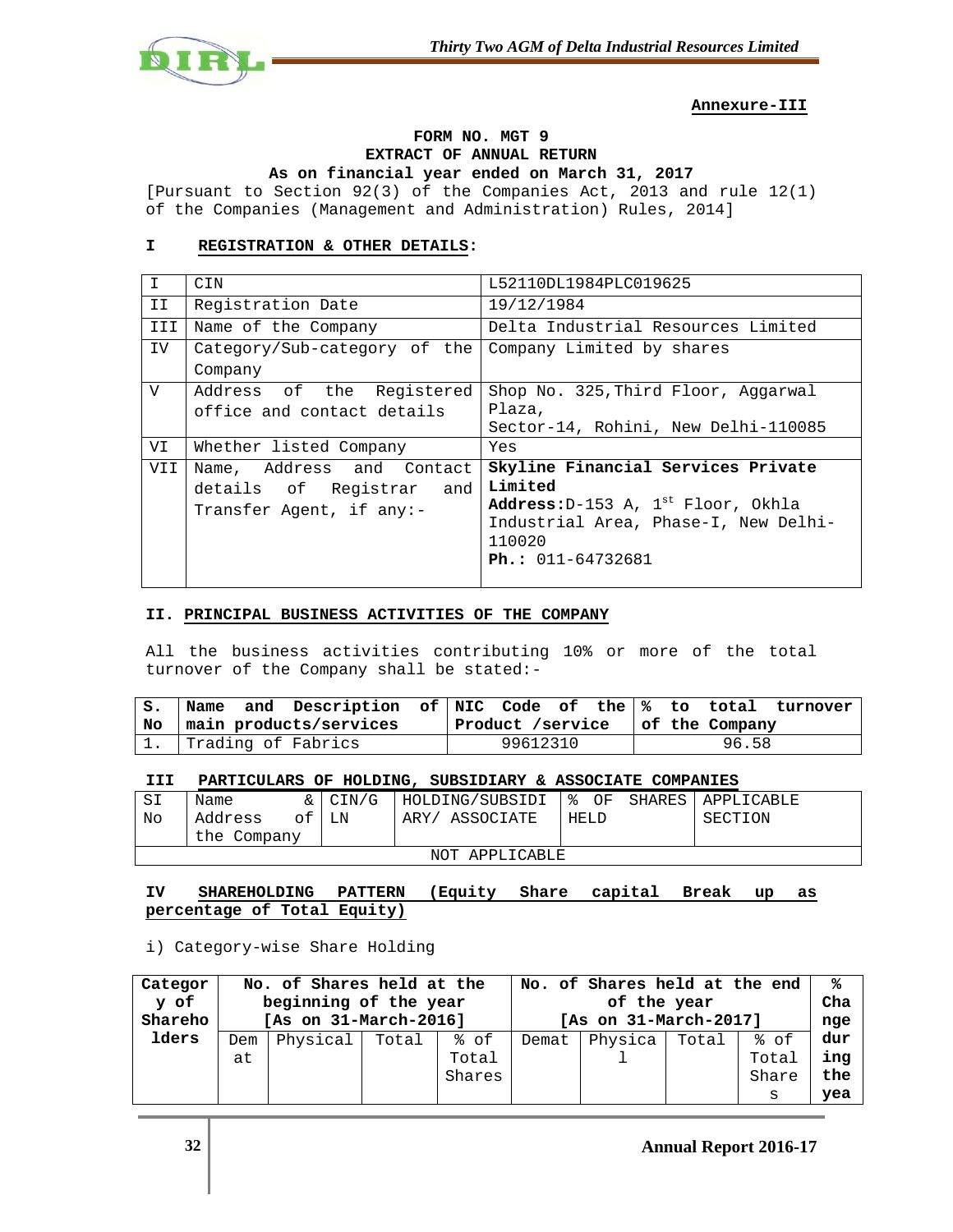|                                       |                          |                          |                          |       |                          |                          |                          |          | r                       |
|---------------------------------------|--------------------------|--------------------------|--------------------------|-------|--------------------------|--------------------------|--------------------------|----------|-------------------------|
|                                       |                          |                          |                          |       |                          |                          |                          |          |                         |
| Α.                                    |                          |                          |                          |       |                          |                          |                          |          |                         |
| Promote                               |                          |                          |                          |       |                          |                          |                          |          |                         |
| rs                                    |                          |                          |                          |       |                          |                          |                          |          |                         |
| (1)<br>Indian                         |                          |                          |                          |       |                          |                          |                          |          |                         |
| a)                                    | 216                      | $\mathsf 0$              | 2165000                  | 40.14 | 21650                    | $\mathsf{O}\xspace$      | 2165000                  | 40.14    | $0.0$                   |
| Individ                               | 500                      |                          |                          |       | 00                       |                          |                          |          | 0 <sup>°</sup>          |
| ual/                                  | $\mathsf{O}\xspace$      |                          |                          |       |                          |                          |                          |          |                         |
| ${\rm HUF}$                           |                          |                          |                          |       |                          |                          |                          |          |                         |
| b)                                    | $\equiv$                 | $\overline{\phantom{a}}$ | $\overline{\phantom{0}}$ | 0.00% | $\overline{\phantom{a}}$ | $\overline{\phantom{0}}$ | $\overline{\phantom{0}}$ | 0.00%    | $0.0$                   |
| Central                               |                          |                          |                          |       |                          |                          |                          |          | 0 <sup>°</sup>          |
| Govt                                  |                          |                          |                          |       |                          |                          |                          |          |                         |
| $\subset$ )<br>State                  | $\overline{\phantom{0}}$ | $\overline{\phantom{0}}$ | $\overline{\phantom{0}}$ | 0.00% | $\overline{\phantom{0}}$ | $\overline{\phantom{0}}$ |                          | 0.00%    | $0.0$<br>0 <sup>°</sup> |
| Govt(s)                               |                          |                          |                          |       |                          |                          |                          |          |                         |
| d)                                    | $\overline{\phantom{0}}$ | $\overline{\phantom{0}}$ | $\overline{\phantom{0}}$ | 0.00% | $\overline{\phantom{0}}$ | $\overline{\phantom{0}}$ | $\overline{\phantom{0}}$ | 0.00%    | $0.0$                   |
| Bodies                                |                          |                          |                          |       |                          |                          |                          |          | 0 <sup>°</sup>          |
| Corp.                                 |                          |                          |                          |       |                          |                          |                          |          |                         |
| e)                                    |                          |                          | $\overline{\phantom{0}}$ | 0.00% |                          | $\overline{\phantom{0}}$ |                          | 0.00%    | ${\bf 0}$ . ${\bf 0}$   |
| Banks /<br>$\mathbb{F} \, \mathbb{I}$ |                          |                          |                          |       |                          |                          |                          |          | 0 <sup>8</sup>          |
| $\overline{f}$ ) Any                  | -                        |                          | -                        | 0.00% | $\qquad \qquad -$        | -                        |                          | 0.00%    | $0.0$                   |
| other                                 |                          |                          |                          |       |                          |                          |                          |          | 0 <sup>°</sup>          |
| Sub                                   | 216                      | $\overline{\mathbf{0}}$  | 2165000                  | 40.14 | 21650                    | $\mathbf 0$              | 2165000                  | 40.14    | 0.0                     |
| Total                                 | 500                      |                          |                          |       | 00                       |                          |                          |          | 0%                      |
| (A) (1)                               | $\mathbf 0$              |                          |                          |       |                          |                          |                          |          |                         |
| (2)                                   |                          |                          |                          |       |                          |                          |                          |          |                         |
| Foreign                               |                          |                          | ÷.                       |       |                          |                          |                          |          |                         |
| a) NRI<br>Individ                     |                          |                          |                          | 0.00% |                          |                          |                          | 0.00%    | $0.0$<br>0 <sup>°</sup> |
| uals                                  |                          |                          |                          |       |                          |                          |                          |          |                         |
| b)                                    |                          |                          |                          | 0.00% |                          |                          |                          | 0.00%    | $\overline{0}$ .0       |
| Other                                 |                          |                          |                          |       |                          |                          |                          |          | 0 <sup>°</sup>          |
| Individ                               |                          |                          |                          |       |                          |                          |                          |          |                         |
| uals                                  |                          |                          |                          |       |                          |                          |                          |          |                         |
| $\circ$ )                             |                          |                          |                          | 0.00% |                          |                          |                          | 0.00%    | $0.0$                   |
| Bodies<br>Corp.                       |                          |                          |                          |       |                          |                          |                          |          | 0 <sup>°</sup>          |
| d) Any                                | $\overline{\phantom{a}}$ | $\equiv$                 | $\equiv$                 | 0.00% | $\equiv$                 | $ \,$                    | $\overline{\phantom{0}}$ | 0.00%    | 0.0                     |
| other                                 |                          |                          |                          |       |                          |                          |                          |          | 0 <sup>°</sup>          |
| Sub                                   | $\overline{\phantom{0}}$ | $\overline{\phantom{0}}$ | $-$                      | 0.00% | $\equiv$                 | $-$                      | $-$                      | $0.00$ % | $0.0$                   |
| Total                                 |                          |                          |                          |       |                          |                          |                          |          | 0 <sup>8</sup>          |
| (A) (2)                               |                          |                          |                          |       |                          |                          |                          |          |                         |
| <b>TOTAL</b>                          | 216                      | $\mathbf 0$              | 2165000                  | 40.14 | 216500                   | $\mathbf 0$              | 2165000                  | 40.14    | $0.0$                   |
| (A)                                   | 500<br>0                 |                          |                          |       | $\mathbf 0$              |                          |                          |          | 0%                      |
|                                       |                          |                          |                          |       |                          |                          |                          |          |                         |
|                                       |                          |                          |                          |       |                          |                          |                          |          |                         |
| в.<br>Public                          |                          |                          |                          |       |                          |                          |                          |          |                         |
| Shareho                               |                          |                          |                          |       |                          |                          |                          |          |                         |
| lding                                 |                          |                          |                          |       |                          |                          |                          |          |                         |
| 1.                                    |                          |                          |                          |       |                          |                          |                          |          |                         |
| Institu                               |                          |                          |                          |       |                          |                          |                          |          |                         |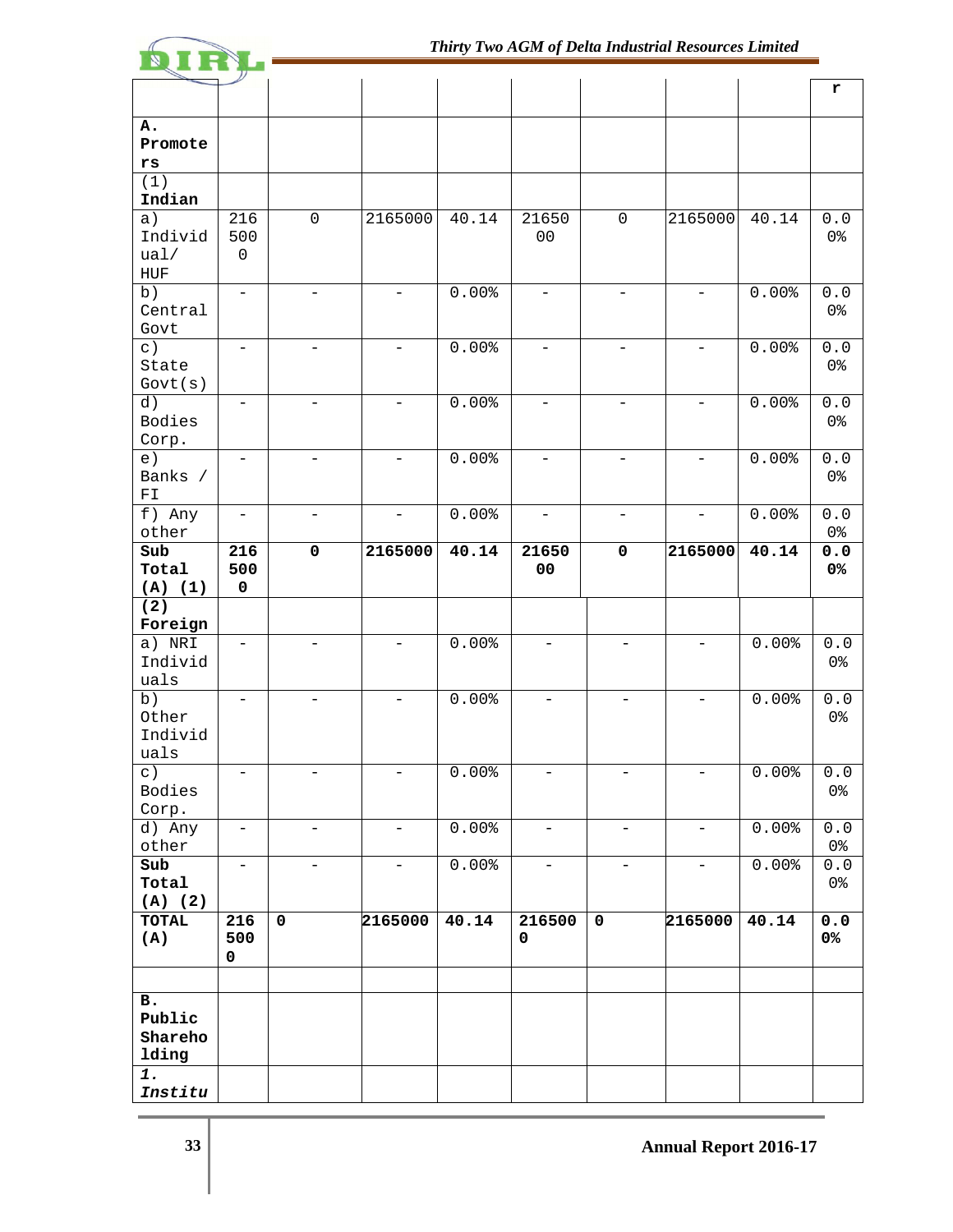

| tions                      |                          |                          |                          |       |                          |                          |                          |        |                                         |
|----------------------------|--------------------------|--------------------------|--------------------------|-------|--------------------------|--------------------------|--------------------------|--------|-----------------------------------------|
| a)                         |                          |                          |                          | 0.00% |                          |                          |                          | 0.00%  | ${\bf 0}$ . ${\bf 0}$                   |
| Mutual                     |                          |                          |                          |       |                          |                          |                          |        | 0 <sup>8</sup>                          |
| Funds                      |                          |                          |                          |       |                          |                          |                          |        |                                         |
| b)                         |                          |                          |                          | 0.00% |                          |                          |                          | 0.00%  | ${\bf 0}$ . ${\bf 0}$                   |
| Banks /                    |                          |                          |                          |       |                          |                          |                          |        | 0 <sup>8</sup>                          |
| $\mathbb{F} \, \mathbb{I}$ |                          |                          |                          |       |                          |                          |                          |        |                                         |
| $\subset$ )                | $\equiv$                 |                          | $\equiv$                 | 0.00% |                          | $\overline{\phantom{0}}$ |                          | 0.00%  | ${\bf 0}$ . ${\bf 0}$                   |
| Central                    |                          |                          |                          |       |                          |                          |                          |        | 0 <sup>8</sup>                          |
| Govt                       |                          |                          |                          |       |                          |                          |                          |        |                                         |
| d)                         | $\overline{\phantom{a}}$ | L.                       | $\equiv$                 | 0.00% |                          | $\equiv$                 | $\overline{\phantom{0}}$ | 0.00%  | ${\bf 0}$ . ${\bf 0}$                   |
| State                      |                          |                          |                          |       |                          |                          |                          |        | 0 <sup>8</sup>                          |
| Govt(s)                    |                          |                          |                          |       |                          |                          |                          |        |                                         |
| e)                         | $\overline{\phantom{0}}$ | $\equiv$                 | $-$                      | 0.00% | $\overline{\phantom{0}}$ | $\overline{\phantom{a}}$ | $\overline{\phantom{m}}$ | 0.00%  | ${\bf 0}$ . ${\bf 0}$                   |
| Venture                    |                          |                          |                          |       |                          |                          |                          |        | 0 <sup>°</sup>                          |
| Capital                    |                          |                          |                          |       |                          |                          |                          |        |                                         |
| Funds                      |                          |                          |                          |       |                          |                          |                          |        |                                         |
| f)                         | $-$                      | $\overline{\phantom{0}}$ | $\overline{\phantom{0}}$ | 0.00% | $\qquad \qquad -$        | $\overline{\phantom{0}}$ | $\overline{\phantom{0}}$ | 0.00%  | ${\bf 0}$ . ${\bf 0}$                   |
| Insuran                    |                          |                          |                          |       |                          |                          |                          |        | 0 <sup>8</sup>                          |
| ce                         |                          |                          |                          |       |                          |                          |                          |        |                                         |
| Compani                    |                          |                          |                          |       |                          |                          |                          |        |                                         |
| $\mathop{\mathsf{es}}$     |                          |                          |                          |       |                          |                          |                          |        |                                         |
| g) FIIs                    | $\overline{\phantom{0}}$ | $\overline{\phantom{0}}$ | $\qquad \qquad -$        | 0.00% | $\overline{\phantom{a}}$ | $\overline{\phantom{a}}$ | $\overline{\phantom{a}}$ | 0.00%  | ${\bf 0}$ . ${\bf 0}$<br>0 <sup>8</sup> |
| h)                         | $\equiv$                 |                          | $\overline{\phantom{0}}$ | 0.00% | $\qquad \qquad -$        | $\overline{\phantom{m}}$ | $\overline{\phantom{0}}$ | 0.00%  | ${\bf 0}$ . ${\bf 0}$                   |
| Foreign                    |                          |                          |                          |       |                          |                          |                          |        | 0 <sup>8</sup>                          |
| Venture                    |                          |                          |                          |       |                          |                          |                          |        |                                         |
| Capital                    |                          |                          |                          |       |                          |                          |                          |        |                                         |
| Funds                      |                          |                          |                          |       |                          |                          |                          |        |                                         |
| $\pm$ )                    | $\overline{\phantom{0}}$ |                          | $\overline{\phantom{0}}$ | 0.00% |                          |                          | $\overline{\phantom{0}}$ | 0.00%  | $\overline{0}$ .0                       |
| Others                     |                          |                          |                          |       |                          |                          |                          |        | 0 <sup>8</sup>                          |
| (specif                    |                          |                          |                          |       |                          |                          |                          |        |                                         |
| y)                         |                          |                          |                          |       |                          |                          |                          |        |                                         |
| $Sub-$                     |                          |                          | -                        | 0.00% |                          |                          |                          | 0.00%  | ${\bf 0}$ . ${\bf 0}$                   |
| total                      |                          |                          |                          |       |                          |                          |                          |        | 0 <sup>8</sup>                          |
| $(B)(1)$ :                 |                          |                          |                          |       |                          |                          |                          |        |                                         |
| -                          |                          |                          |                          |       |                          |                          |                          |        |                                         |
|                            |                          |                          |                          |       |                          |                          |                          |        |                                         |
| $2.$ Non-                  |                          |                          |                          |       |                          |                          |                          |        |                                         |
| Institu                    |                          |                          |                          |       |                          |                          |                          |        |                                         |
| tions                      |                          |                          |                          |       |                          |                          |                          |        |                                         |
| a)                         |                          |                          |                          |       |                          |                          |                          |        |                                         |
| Bodies                     |                          |                          |                          |       |                          |                          |                          |        |                                         |
| Corp.                      |                          |                          |                          |       |                          |                          |                          |        |                                         |
| $\pm$ )                    | 250                      | 400                      | 2900                     | 0.05% | 171446                   | 400                      | 171486                   | 31.80% | 31.                                     |
| Indian                     | $\mathsf 0$              |                          |                          |       | 6                        |                          | 6                        |        | 75%                                     |
| $\pm\pm$ )                 | $\equiv$                 | $\overline{\phantom{a}}$ | $\overline{\phantom{0}}$ | 0.00% |                          | $\overline{\phantom{0}}$ |                          | 0.00%  | $0.0$                                   |
| Oversea                    |                          |                          |                          |       |                          |                          |                          |        | 0 <sup>8</sup>                          |
| S                          |                          |                          |                          |       |                          |                          |                          |        |                                         |
| b)<br>Individ              |                          |                          |                          |       |                          |                          |                          |        |                                         |
| uals                       |                          |                          |                          |       |                          |                          |                          |        |                                         |
| $\overline{i}$ )           | $\overline{\phantom{0}}$ | 124450                   | 124450                   | 2.31% | 187467                   | 125150                   | 312617                   | 5.79%  | $\overline{3.4}$                        |
| Individ                    |                          |                          |                          |       |                          |                          |                          |        | 8 <sup>°</sup>                          |
|                            |                          |                          |                          |       |                          |                          |                          |        |                                         |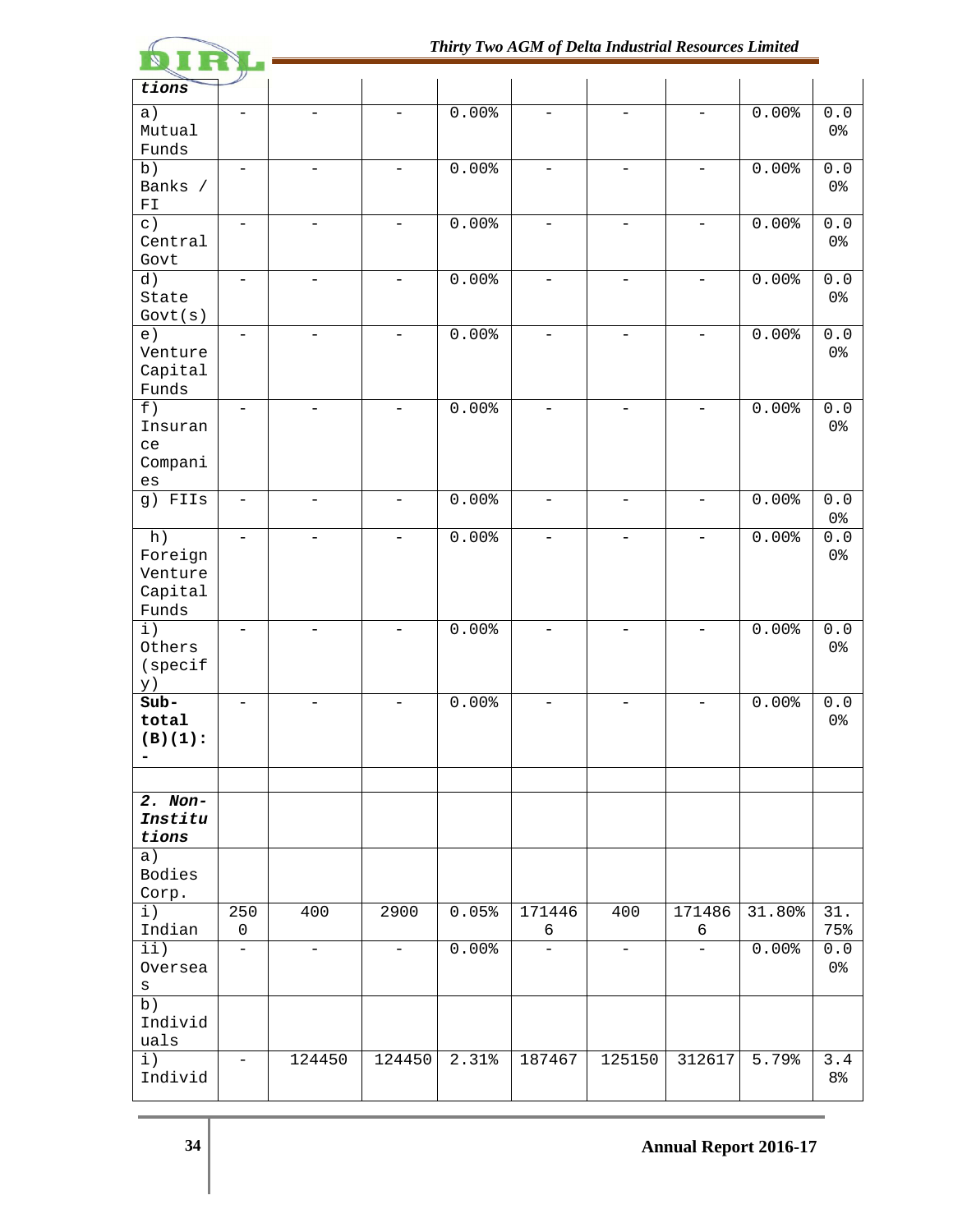|                                                                                                                              |                          |                          |                              |                |                          | Thirty Two AGM of Delta Industrial Resources Limited |                          |                |                                                        |
|------------------------------------------------------------------------------------------------------------------------------|--------------------------|--------------------------|------------------------------|----------------|--------------------------|------------------------------------------------------|--------------------------|----------------|--------------------------------------------------------|
| ual<br>shareho<br>lders<br>holding<br>nominal<br>share<br>capital<br>upto<br>Rs. 1<br>lakh<br>$\pm\dot{\pm}$ )               | 231                      | 63650                    |                              | 2378650 44.11% | 873550                   | 63650                                                | 937200                   | 17.38%         | 15.                                                    |
| Individ<br>ual<br>shareho<br>lders<br>holding<br>nominal<br>share<br>capital<br>in<br>excess<br>of Rs 1<br>lakh<br>$\circ$ ) | 500<br>$\mathbf 0$       |                          |                              |                |                          |                                                      |                          |                | 07%                                                    |
| Others                                                                                                                       |                          |                          |                              |                |                          |                                                      |                          |                |                                                        |
| ${\tt HUF}$                                                                                                                  | 689<br>100               | 32200                    | 721300                       | 13.37%         | 202107                   | 32200                                                | 234307                   | 04.34%         | 9.0<br>3%                                              |
| Non<br>Residen<br>$\mathsf{t}$<br>Indians<br>Oversea<br>S<br>Corpora<br>te<br>Bodies                                         |                          |                          |                              | 0.00%<br>0.00% | 29000                    | $\mathsf{O}$                                         | 29000                    | 0.54%<br>0.00% | $0.5$<br>4%<br>${\bf 0}$ . ${\bf 0}$<br>0 <sup>°</sup> |
| Foreign<br>Nationa<br>ls                                                                                                     | $\overline{\phantom{0}}$ |                          | $\overline{\phantom{0}}$     | 0.00%          |                          | $\overline{\phantom{0}}$                             | $\overline{\phantom{0}}$ | 0.00%          | ${\bf 0}$ . ${\bf 0}$<br>0 <sup>8</sup>                |
| Clearin<br>g<br>Members                                                                                                      | $\qquad \qquad -$        | $\overline{\phantom{0}}$ | $\overline{\phantom{a}}$     | 0.00%          | $10$                     | $\qquad \qquad -$                                    | $10$                     | 0.00%          | ${\bf 0}$ . ${\bf 0}$<br>0 <sup>8</sup>                |
| Trusts                                                                                                                       | $\overline{\phantom{a}}$ | $\overline{\phantom{0}}$ | $\overline{\phantom{0}}$     | 0.00%          | $\overline{\phantom{0}}$ | $\qquad \qquad -$                                    | $\overline{\phantom{a}}$ | 0.00%          | $0.0$<br>0 <sup>8</sup>                                |
| Foreign<br>Bodies<br>$-$ D R                                                                                                 | $\overline{\phantom{a}}$ | $\qquad \qquad -$        | $\qquad \qquad -$            | 0.00%          | $\overline{\phantom{a}}$ | $\overline{\phantom{a}}$                             | $\overline{\phantom{a}}$ | $0.00$ %       | ${\bf 0}$ . ${\bf 0}$<br>0 <sup>8</sup>                |
| $Sub-$<br>total<br>$(B)(2)$ :                                                                                                | 300<br>660<br>$\pmb{0}$  | 221400                   | 3228000                      | 59.86%         | 300660<br>0              | 221400                                               | 3228000                  | 59.86%         | $0.0$<br>0%                                            |
| Total<br>Public<br>(B)                                                                                                       | 300<br>660<br>$\pmb{0}$  | 221400                   | 3228000                      | 59.86%         | 300660<br>0              | 221400                                               | 3228000                  | 59.86%         | $0.0$<br>0%                                            |
| $\mathbf{c}$ .                                                                                                               |                          |                          | $\qquad \qquad \blacksquare$ | 0.00%          |                          |                                                      |                          | 0.00%          | ${\bf 0}$ . ${\bf 0}$                                  |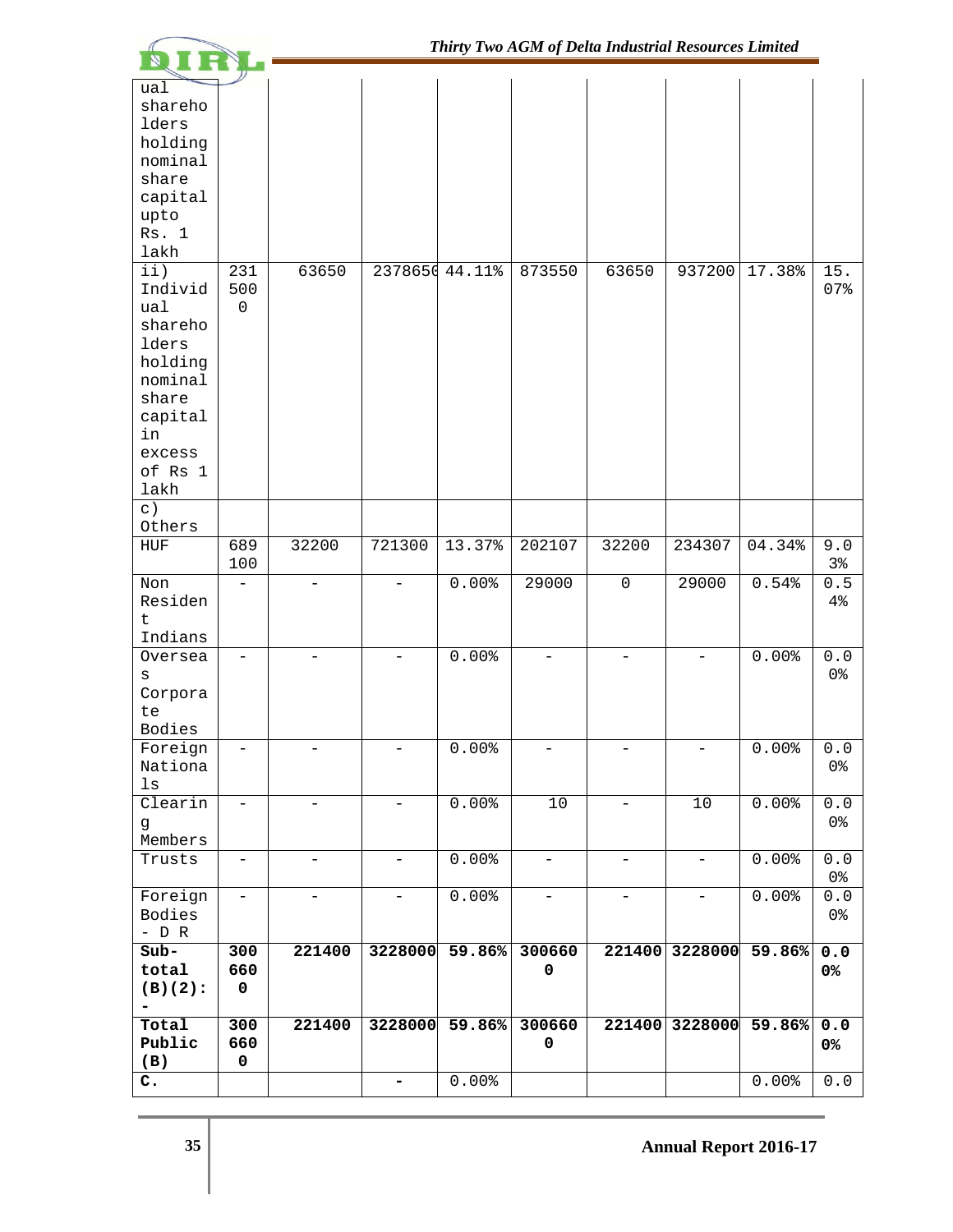|                                                                 |            |        |         |      |             | Thirty Two AGM of Delta Industrial Resources Limited |         |      |           |
|-----------------------------------------------------------------|------------|--------|---------|------|-------------|------------------------------------------------------|---------|------|-----------|
| <b>Shares</b><br>held by<br>Custodi<br>an for<br>GDRS &<br>ADRs |            |        |         |      |             |                                                      |         |      | 0%        |
| Grand<br>Total                                                  | 517<br>160 | 221400 | 5393000 | 100% | 517160<br>0 | 221400                                               | 5393000 | 100% | 0.0<br>0% |
| $(A+B+C)$                                                       | 0          |        |         |      |             |                                                      |         |      |           |

## **(ii) SHARE HOLDING OF PROMOTERS**

| S.NO.       | Shareholder'<br>s Name     |                  | ℁<br>Shareholding at the<br>Shareholding at the<br>beginning of the year<br>end of the year<br>chan |                                                                            |                         |                                                       |                                                                   |                                                                    |
|-------------|----------------------------|------------------|-----------------------------------------------------------------------------------------------------|----------------------------------------------------------------------------|-------------------------|-------------------------------------------------------|-------------------------------------------------------------------|--------------------------------------------------------------------|
|             |                            | No. of<br>Shares | % of<br>total<br>Shares<br>of the<br>compan<br>У                                                    | % of<br>Shares<br>Pledge<br>d/<br>encumb<br>ered<br>to.<br>total<br>shares | No.<br>of<br>Share<br>s | % of<br>total<br>Share<br>s of<br>the<br>compa<br>ny# | % of<br>Shares<br>Pledged<br>encumbe<br>red to<br>total<br>shares | ge<br>in<br>shar<br>ehol<br>ding<br>duri<br>ng<br>the<br>year<br># |
| $\mathbf 1$ | Pawan Kumar<br>Mittal(HUF) | 1000000          | 18.54                                                                                               | $\Omega$                                                                   | 10000<br>0 <sub>0</sub> | 18.54                                                 | $\Omega$                                                          | $\Omega$                                                           |
| 2           | Pawan Kumar<br>Mittal      | 765000           | 14.19                                                                                               | $\Omega$                                                                   | 76500<br>0              | 14.19                                                 | $\Omega$                                                          | $\Omega$                                                           |
| 3           | Kiran Mittal               | 400000           | 7.42                                                                                                | $\Omega$                                                                   | 40000<br>$\Omega$       | 7.42                                                  | $\Omega$                                                          | $\Omega$                                                           |
|             | Total                      | 2165000          | 40.14                                                                                               | $\mathbf 0$                                                                | 21650<br>00             | 40.14                                                 | 0                                                                 | $\mathbf 0$                                                        |

# **(iii) CHANGE IN PROMOTERS' SHAREHOLDING (please specify if there is no change)**

There is no change in shareholdings of Promoters

# **(iv) SHAREHOLDING PATTERN OF TOP TEN SHAREHOLDERS (OTHER THAN DIRECTORS, PROMOTERS AND HOLDERS OF GDRS & ADRS)**

| SN | Name of the                                   | Shareholding at the |        | Cumulative Shareholding |            |  |
|----|-----------------------------------------------|---------------------|--------|-------------------------|------------|--|
|    | Shareholder                                   | beginning of the    |        | during the year         |            |  |
|    |                                               | year                |        |                         |            |  |
|    |                                               | No. of              | % of   | No. of                  | % of total |  |
|    |                                               | shares              | total  | shares                  | shares     |  |
|    |                                               |                     | shares |                         |            |  |
|    | AMRAPALI AADYA TRADING & INVESTMENT PVT. LTD. |                     |        |                         |            |  |
|    | At the beginning of                           |                     | 0      |                         |            |  |
|    | the year                                      |                     |        |                         |            |  |
|    | (+)Shares acquired                            | 1011908             | 18.76  | 1011908                 | 18.76%     |  |
|    |                                               |                     | ٩,     |                         |            |  |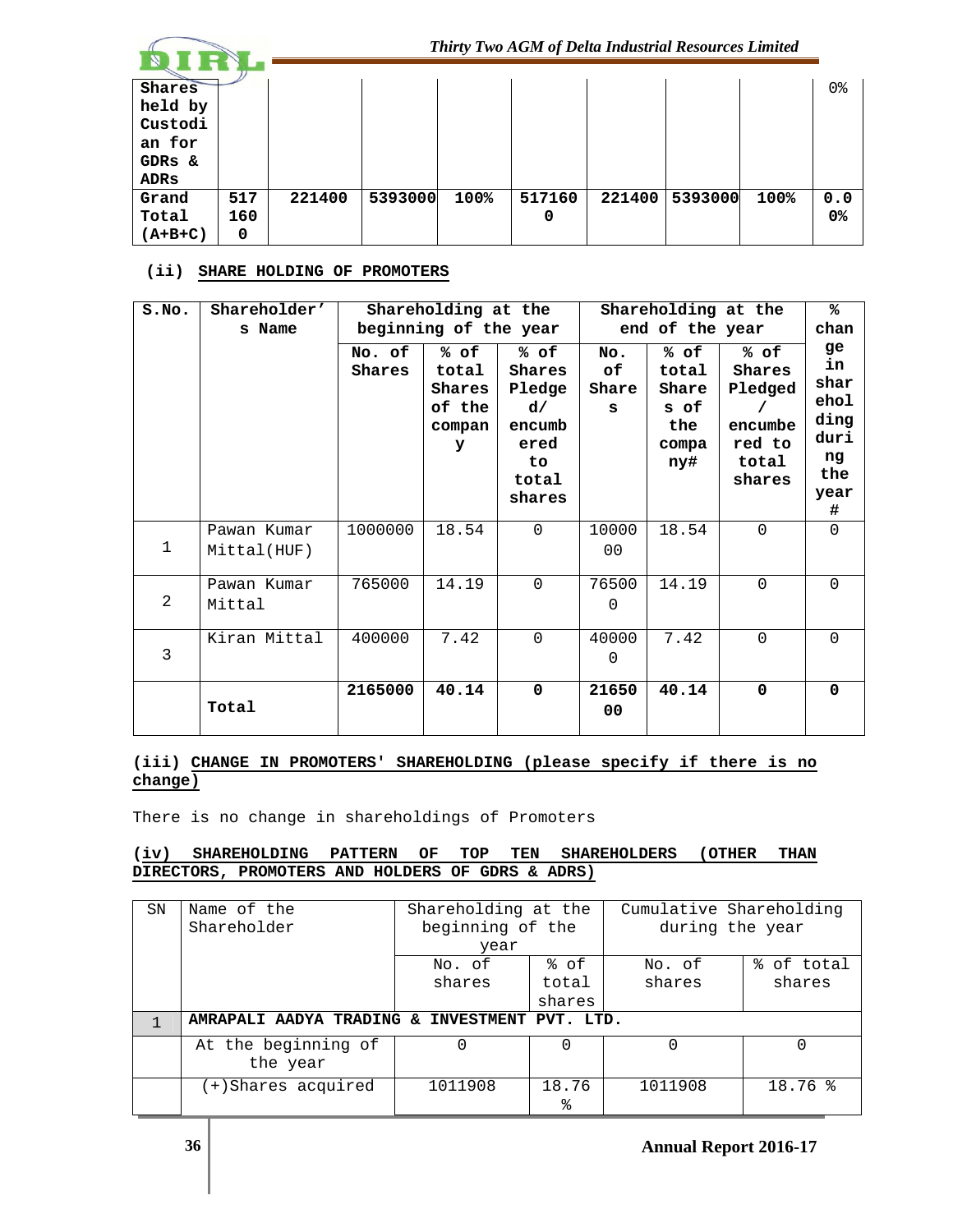|                |                                           |                 |                | Thirty Two AGM of Delta Industrial Resources Limited |              |  |  |  |
|----------------|-------------------------------------------|-----------------|----------------|------------------------------------------------------|--------------|--|--|--|
|                |                                           |                 |                |                                                      |              |  |  |  |
|                | -)Shares sold                             | 602616          | 11.17%         | 409292                                               | 7.59%        |  |  |  |
|                | At the end of the                         | 409292          | 7.59%          | 409292                                               | 7.59%        |  |  |  |
|                | year                                      |                 |                |                                                      |              |  |  |  |
| 2              | NAMASKAR DEALCOM PRIVATE LIMITED          |                 |                |                                                      |              |  |  |  |
|                | At the beginning of                       | $\Omega$        | $\Omega$       | $\Omega$                                             | $\Omega$     |  |  |  |
|                | the year                                  |                 |                |                                                      |              |  |  |  |
|                | (+)Shares acquired<br>$(-)$ Shares sold   | 415000<br>34900 | 7.69%<br>0.65% | 415000<br>380100                                     | 7.05%        |  |  |  |
|                | At the end of the                         | 380100          | 7.05%          | 380100                                               | 7.05%        |  |  |  |
|                | year                                      |                 |                |                                                      |              |  |  |  |
| 3              | LAGAN BARTER PRIVATE LIMITED              |                 |                |                                                      |              |  |  |  |
|                | At the beginning of                       | $\Omega$        | $\Omega$       | $\overline{0}$                                       | $\Omega$     |  |  |  |
|                | the year                                  |                 |                |                                                      |              |  |  |  |
|                | $(+)$ Shares acquired                     | 285500          | 5.29%          | 285500                                               | 5.29%        |  |  |  |
|                | (-)Shares sold                            | 35000           | 0.65%          | 250500                                               | 4.64%        |  |  |  |
|                | At the end of the                         | 250500          | 4.64%          | 250500                                               | 4.64%        |  |  |  |
|                | year                                      |                 |                |                                                      |              |  |  |  |
| $\overline{4}$ | MULTIPLEX CAPITAL LTD                     |                 |                |                                                      |              |  |  |  |
|                | At the beginning of                       | $\Omega$        | $\mathbf 0$    | $\Omega$                                             | $\mathsf{O}$ |  |  |  |
|                | the year                                  |                 |                |                                                      |              |  |  |  |
|                | Shares acquired                           | 222033          | 4.12%          | 222033                                               | 4.12%        |  |  |  |
|                | $(-)$ Shares sold                         | 26700           | 0.49%          | 195333                                               | 3.62%        |  |  |  |
|                | At the end of the<br>year                 | 195333          | 3.62%          | 195333                                               | 3.62%        |  |  |  |
| 5              | BMA WEALTH CREATORS LTD.                  |                 |                |                                                      |              |  |  |  |
|                | At the beginning of                       | $\Omega$        | 0              | $\Omega$                                             | 0            |  |  |  |
|                | the year                                  |                 |                |                                                      |              |  |  |  |
|                |                                           |                 |                |                                                      |              |  |  |  |
|                | Shares acquired                           | 119634          | 2.22%          | 119634                                               | 2.22%        |  |  |  |
|                | $(-)$ Shares sold                         | 0               | 0              | 0                                                    | 0            |  |  |  |
|                | At the end of the                         | 119634          | 2.22%          | 119634                                               | 2.22%        |  |  |  |
|                | year                                      |                 |                |                                                      |              |  |  |  |
| 6              | <b>GAURAV AGARWAL HUF</b>                 |                 |                |                                                      |              |  |  |  |
|                | At the beginning of                       | 100000          | 1.85%          | 100000                                               | 1.85%        |  |  |  |
|                | the year                                  |                 |                |                                                      |              |  |  |  |
|                | Shares acquired/sold                      | $\Omega$        | $\Omega$       | $\Omega$                                             | 0            |  |  |  |
|                | At the end of the                         | 100000          | 1.85%          | 100000                                               | 1.85%        |  |  |  |
|                | year                                      |                 |                |                                                      |              |  |  |  |
| 7              | SHIVENDRA KUMAR SRIVASTAVA HUF            |                 |                |                                                      |              |  |  |  |
|                | At the beginning of                       | 100000          | 1.85%          | 100000                                               | 1.85%        |  |  |  |
|                | the year                                  | $\Omega$        | $\mathbf 0$    | $\mathbf 0$                                          | 0            |  |  |  |
|                | Shares acquired/sold<br>At the end of the | 100000          | 1.85%          | 100000                                               | 1.85%        |  |  |  |
|                | year                                      |                 |                |                                                      |              |  |  |  |
| 8              | RISHABH ANEJA                             |                 |                |                                                      |              |  |  |  |
|                | At the beginning of                       | 100000          | 1.85%          | 100000                                               | 1.85%        |  |  |  |
|                | the year                                  |                 |                |                                                      |              |  |  |  |
|                | Shares acquired/sold                      | $\Omega$        | $\mathbf 0$    | $\mathbf 0$                                          | 0            |  |  |  |
|                | At the end of the<br>year                 | 100000          | 1.85%          | 100000                                               | 1.85%        |  |  |  |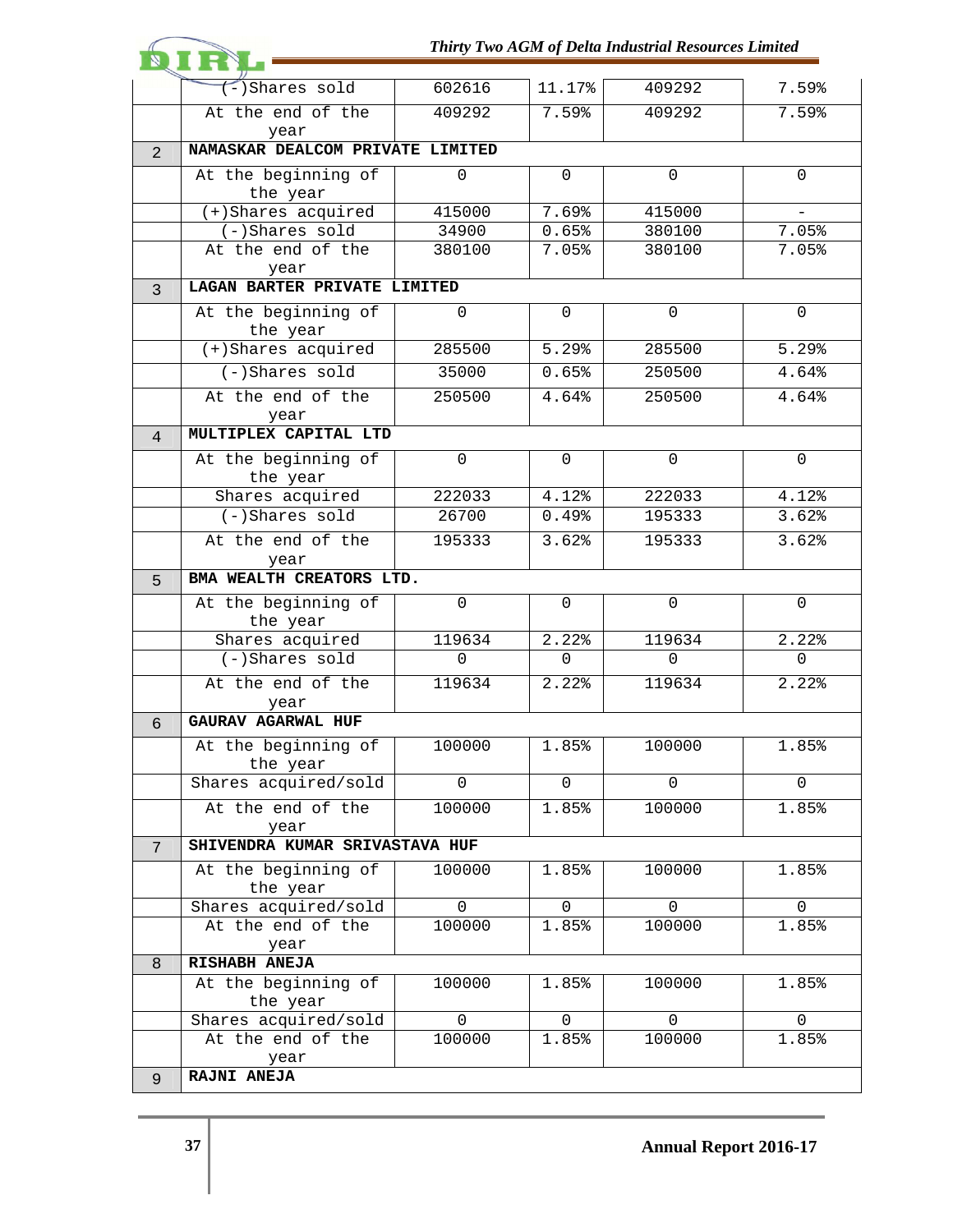|    |                      |        | Thirty Two AGM of Delta Industrial Resources Limited |          |       |  |  |
|----|----------------------|--------|------------------------------------------------------|----------|-------|--|--|
|    |                      |        |                                                      |          |       |  |  |
|    | At the beginning of  | 100000 | 1.85%                                                | 100000   | 1.85% |  |  |
|    | the year             |        |                                                      |          |       |  |  |
|    | Shares acquired/sold | 0      | 0                                                    | $\Omega$ |       |  |  |
|    | At the end of the    | 100000 | 1.85%                                                | 100000   | 1.85% |  |  |
|    | year                 |        |                                                      |          |       |  |  |
| 10 | PRANAY ANEJA         |        |                                                      |          |       |  |  |
|    | At the beginning of  | 100000 | 1.85%                                                | 100000   | 1.85% |  |  |
|    | the year             |        |                                                      |          |       |  |  |
|    | Shares acquired/sold | 0      | 0                                                    | $\Omega$ |       |  |  |
|    | At the end of the    | 100000 | 1.85%                                                | 100000   | 1.85% |  |  |
|    | year                 |        |                                                      |          |       |  |  |

# **(v) SHAREHOLDING OF DIRECTORS AND KEY MANAGERIAL PERSONNEL**

| SN             | Shareholding of each<br>Directors and each Key | Shareholding at the<br>beginning of the |          |          | Cumulative Shareholding<br>during the year |
|----------------|------------------------------------------------|-----------------------------------------|----------|----------|--------------------------------------------|
|                | Managerial Personnel                           | year                                    |          |          |                                            |
|                |                                                | No. of                                  | % of     | No. of   | % of total                                 |
|                |                                                | shares                                  | total    | shares   | shares                                     |
|                |                                                |                                         | shares   |          |                                            |
| $\mathbf{1}$   | PAWAN KUMAR MITTAL                             |                                         |          |          |                                            |
|                | At the beginning of                            | 765,000                                 | 14.19%   | 765,000  | 14.19%                                     |
|                | the year                                       |                                         |          |          |                                            |
|                | Shares acquired/sold                           | $\Omega$                                | $\Omega$ | $\Omega$ | O                                          |
|                | At the end of the year                         | 765,000                                 | 14.19%   | 765,000  | 14.19%                                     |
| $\overline{2}$ | KIRAN MITTAL                                   |                                         |          |          |                                            |
|                | At the beginning of                            | 400,000                                 | 7.42%    | 400,000  | 7.42%                                      |
|                | the year                                       |                                         |          |          |                                            |
|                | Shares acquired/sold                           |                                         | $\Omega$ | 0        | O                                          |
|                | At the end of the year                         | 400,000                                 | 7.42%    | 400,000  | 7.42%                                      |

Except the above, no other directors or KMPs are holding any shares in the Company.

# **(vi) INDEBTEDNESS**

Indebtedness of the Company including interest outstanding/accrued but not due for payment.

|                                                     |           |           |          | In      |
|-----------------------------------------------------|-----------|-----------|----------|---------|
|                                                     |           |           |          | lakh)   |
| Particulars                                         | Secured   | Unsecured | Deposits | Total   |
|                                                     | Loans     | Loans     |          | Indebte |
|                                                     | excluding |           |          | dness   |
|                                                     | deposits  |           |          |         |
| Indebtedness at the beginning of the financial year |           |           |          |         |
| $\pm$ )<br>Principal Amount                         |           |           |          |         |
| $\pm\pm$ )<br>Interest due but not paid             |           |           |          |         |
| iii)<br>Interest accrued but not                    |           |           |          |         |
| due                                                 |           |           |          |         |
| Total (i+ii+iii)                                    |           |           |          |         |

(Rs.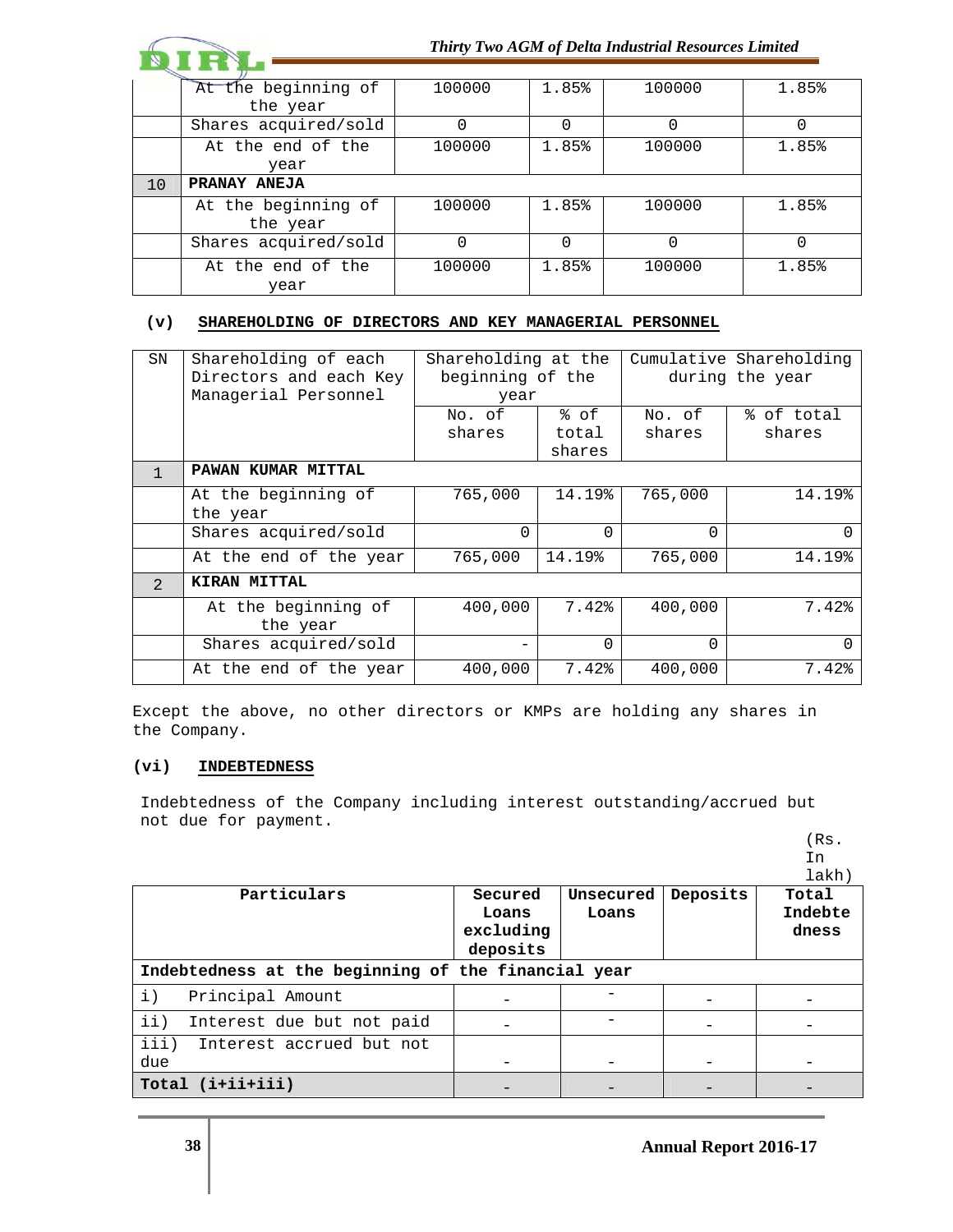

| Change in Indebtedness during the financial year |                          |        |                          |        |
|--------------------------------------------------|--------------------------|--------|--------------------------|--------|
| * Addition                                       |                          | 226.65 |                          | 226.65 |
| Reduction<br>$\star$                             | -                        | 220.24 |                          | 220.24 |
| Net Change                                       | $\overline{\phantom{0}}$ | 6.41   |                          | 6.41   |
| Indebtedness at the end of the financial year    |                          |        |                          |        |
| i) Principal Amount                              |                          | 6.00   |                          | 6.00   |
| ii) Interest due but not paid                    |                          | 0.41   |                          | 0.41   |
| iii)<br>Interest accrued but not<br>due          | -                        |        | $\overline{\phantom{0}}$ |        |
| $Total (i+iii+iii)$                              | -                        | 6.41   |                          | 6.41   |

# **(Vii) REMUNERATION OF DIRECTORS AND KEY MANAGERIAL PERSONNEL**

# **a. Remuneration to Managing Director, Whole time Director and/or Manager:**

| SI.          | Particulars of Remuneration    | of<br>the<br>Name | Total Amount (Rs.) |
|--------------|--------------------------------|-------------------|--------------------|
| No.          |                                | MD/WTD/Manager    |                    |
|              |                                |                   |                    |
| $\mathbf{1}$ | Gross salary                   |                   |                    |
|              |                                | N.A.              | N.A.               |
|              | (a) Salary as per provisions   |                   |                    |
|              | contained in section $17(1)$   |                   |                    |
|              | of the Income Tax 1961 (Rs.)   |                   |                    |
|              | (b) Value of perquisites $u/s$ |                   |                    |
|              | 17(2) of the Income tax Act,   |                   |                    |
|              | 1961 (Rs.)                     |                   |                    |
|              | (c) Profits in lieu of         |                   |                    |
|              | salary under section 17(3)     |                   |                    |
|              | of the Income<br>Tax Act,      |                   |                    |
|              | 1961(Rs.)                      |                   |                    |
| 2            | Stock option(Rs.)              |                   |                    |
|              | Sweat Equity                   |                   |                    |
|              | Commission                     |                   |                    |
|              | as % of profit                 |                   |                    |
|              | others (specify)               |                   |                    |
|              | Others, please specify         |                   |                    |
|              | Total (A)                      |                   |                    |
|              | Ceiling as per the Act         |                   |                    |

# **b. Remuneration to Other Directors:**

| SI.<br>No. | Particulars of Remuneration |        | Name of the Directors |       |        |
|------------|-----------------------------|--------|-----------------------|-------|--------|
|            | Independent Directors       | Prem   | Jatinde   Prakas      |       | Amount |
|            |                             | Prakas | r Kumar   h           |       |        |
|            |                             |        | Aggarwa               | Chand |        |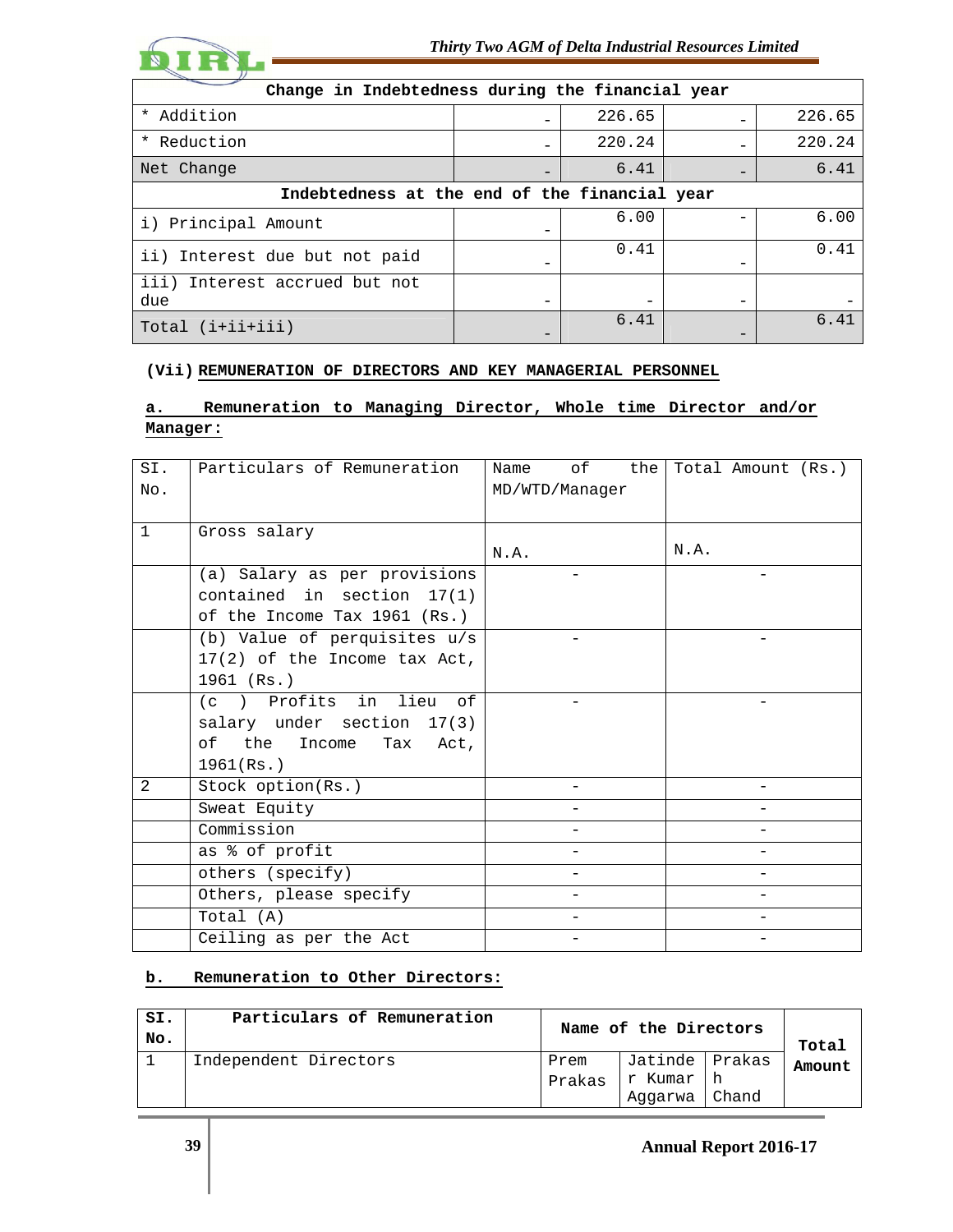

|                |                                 | h        |          | Jajori   |          |
|----------------|---------------------------------|----------|----------|----------|----------|
|                |                                 | Gandhi   |          | a        |          |
|                | (a) Fee for attending board     | 18000    | 18000    | 18000    | 54000    |
|                | committee meetings              |          |          |          |          |
|                | (b) Commission                  | $\Omega$ | $\Omega$ | $\Omega$ | $\Omega$ |
|                | (c) Others, please specify      | $\Omega$ | $\Omega$ | $\Omega$ | $\Omega$ |
|                | Total $(1)$                     | 18000    | 18000    | 18000    | 54000    |
| $\mathfrak{D}$ | Other Non Executive Directors   |          |          |          |          |
|                | (a) Fee for attending board     | $\Omega$ | $\Omega$ | $\Omega$ | $\Omega$ |
|                | committee meetings              |          |          |          |          |
|                | (b) Commission                  | U        | $\Omega$ | $\Omega$ | $\Omega$ |
|                | (c) Others, please specify.     | 0        | $\Omega$ | $\Omega$ | $\Omega$ |
|                | Total $(2)$                     | $\Omega$ | $\Omega$ | $\Omega$ | $\Omega$ |
|                | Total $(B)=(1+2)$               | O        | 0        | ∩        | $\Omega$ |
|                | Total Managerial Remuneration   | 0        | $\Omega$ | $\Omega$ | $\Omega$ |
|                | Overall Ceiling as per the Act. | U        | ∩        |          | $\Omega$ |

# **c. Remuneration to Key Managerial Personnel other than MD/Manager/WTD:**

|              | Particulars of Remuneration     |            | Key Managerial Personnel |          |          |
|--------------|---------------------------------|------------|--------------------------|----------|----------|
| SI.          | Gross Salary                    | <b>CEO</b> | Company                  | CFO      | Total    |
| No.          |                                 |            | Secretar                 |          |          |
|              |                                 |            | У                        |          |          |
| $\mathbf{1}$ | (a) Salary as per provisions    |            | 1,95,750                 | $\Omega$ | 1,95,750 |
|              | contained in section $17(1)$ of |            |                          |          |          |
|              | the Income Tax Act, 1961.       |            |                          |          |          |
|              | (b) Value of perquisites u/s    |            | $\Omega$                 | $\Omega$ |          |
|              | $17(2)$ of the Income Tax Act,  |            |                          |          |          |
|              | 1961                            |            |                          |          |          |
|              | (c) Profits in lieu of salary   |            | $\Omega$                 | $\Omega$ |          |
|              | under section $17(3)$ of the    |            |                          |          |          |
|              | Income Tax Act, 1961            |            |                          |          |          |
| 2            | Stock Option                    |            | $\Omega$                 | $\Omega$ |          |
| 3            | Sweat Equity                    |            | $\Omega$                 | $\Omega$ |          |
| 4            | Commission as % of profit       |            | $\Omega$                 | $\Omega$ |          |
|              | others, specify                 |            |                          |          |          |
| 5            | Others, please specify          |            | $\Omega$                 | $\Omega$ |          |
|              |                                 |            |                          |          |          |
|              | Total                           | 0          | 1,95,750                 | 0        | 1,95,750 |

# **Viii PENALTIES/PUNISHMENT/COMPOUNDING OF OFFENCES**

| Type | Section   | Brief   | Details      | of Authority  | made<br>Appeal |
|------|-----------|---------|--------------|---------------|----------------|
|      | the<br>оf | Descrip | Penalty/     | NCLT/<br>(RD) | give<br>if any |
|      | Companie  | tion    | Punishment/  | Court)        | details)       |
|      | s Act     |         | Compounding  |               |                |
|      |           |         | fees imposed |               |                |
|      |           |         |              |               |                |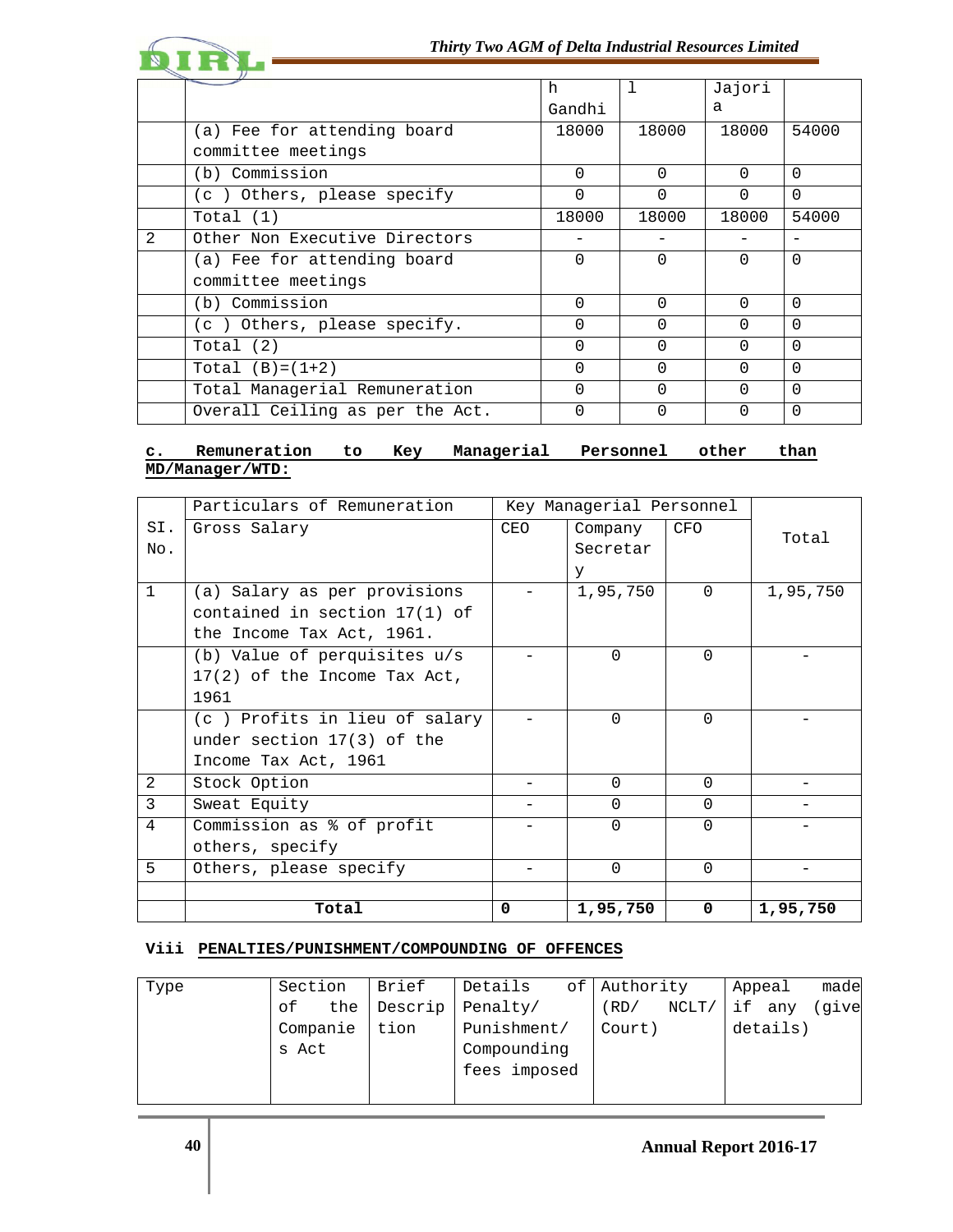|                                           |      |      | Thirty Two AGM of Delta Industrial Resources Limited |      |      |
|-------------------------------------------|------|------|------------------------------------------------------|------|------|
| <b>COMPANY</b><br>Α.                      |      |      |                                                      |      |      |
| Penalty                                   | N.A. | N.A. | N.A.                                                 | N.A. | N.A. |
| Punishment                                | N.A. | N.A. | N.A.                                                 | N.A. | N.A. |
| Compounding                               | N.A. | N.A. | N.A.                                                 | N.A. | N.A. |
| <b>B. DIRECTORS</b>                       |      |      |                                                      |      |      |
| Penalty                                   | N.A. | N.A. | N.A.                                                 | N.A. | N.A. |
| Punishment                                |      |      | N.A.                                                 | N.A. | N.A. |
| Compounding                               | N.A. | N.A. | N.A.                                                 | N.A. | N.A. |
| C. OTHER OFFICERS<br>IN<br><b>DEFAULT</b> |      |      |                                                      |      |      |
| Penalty                                   | N.A. | N.A. | N.A.                                                 | N.A. | N.A. |
| Punishment                                | N.A. | N.A. | N.A.                                                 | N.A. | N.A. |
| Compounding                               | N.A. | N.A. | N.A.                                                 | N.A. | N.A. |

 **By the order of the Board of Directors of Delta Industrial Resources Limited** 

|                         | $sd/-$              | $sd/-$             |  |  |
|-------------------------|---------------------|--------------------|--|--|
|                         | Rohit Mittal        | Pawan Kumar Mittal |  |  |
| <b>Date:</b> 02/09/2017 | (Managing Director) | (Director)         |  |  |
| <b>Place:</b> New Delhi | DIN: 02527072       | DIN: 00749265      |  |  |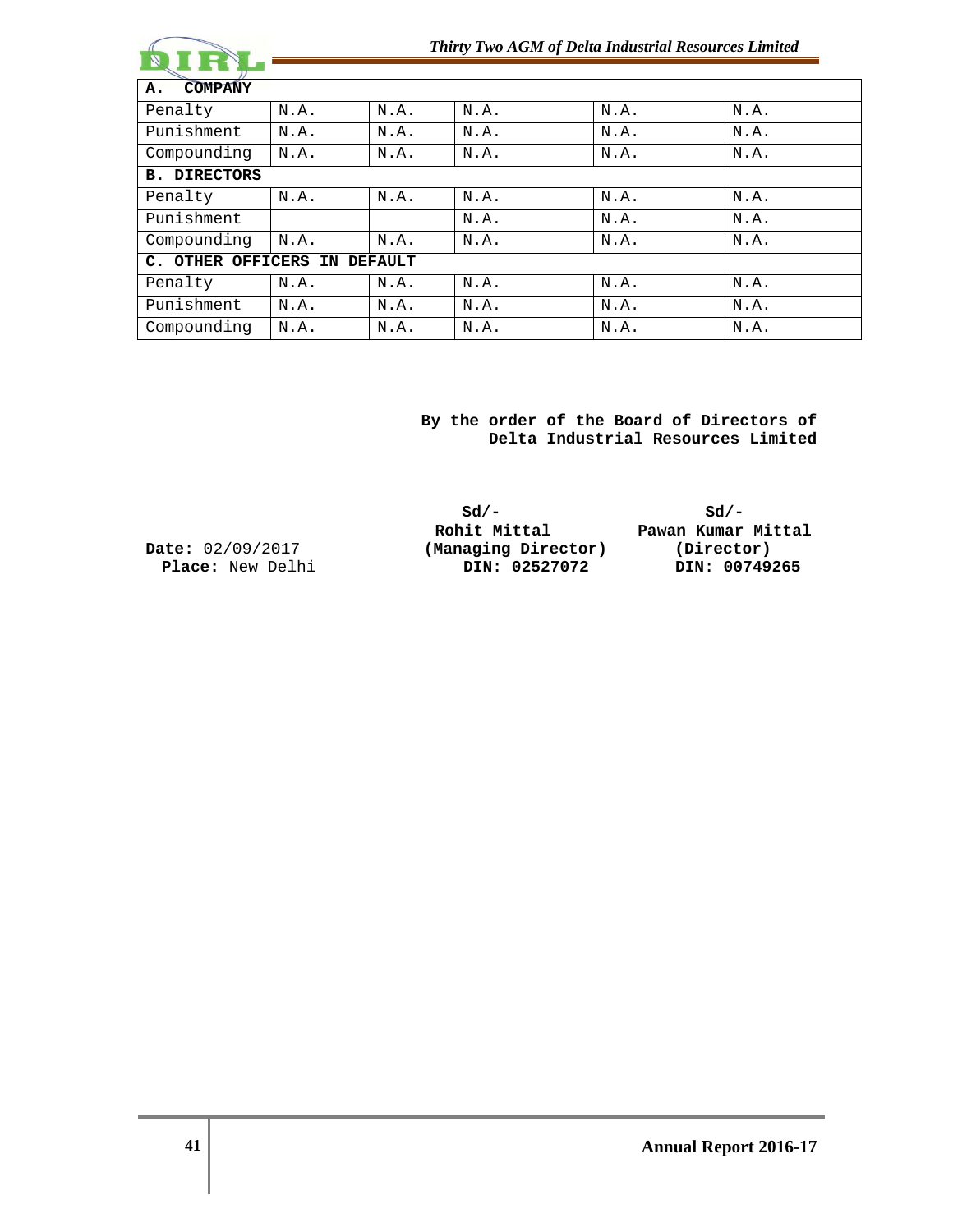

#### **MANAGEMENT DISCUSSION AND ANALYSIS REPORT**

### **I. INDUSTRY STRUCTURE AND DEVELOPMENT:**

The year witnessed a highly dynamic situation of our country, India must be consistent in regaining its position as a leading emerging market investment destination. This can only be possible if consistency and clarity is in our policies. In anticipation of the election results the equity markets have created an all time high and currency markets are buoyant but investors (private and foreign) are waiting for stability of governance. They will see policy actions before committing long term capital to India. Basically, India is experiencing a difficult economic situation on the growth, asset quality, inflation and fiscal deficit fronts. Growth estimation graph shows bottomward trends but recovery is predicated upon clarity of policy matters and decision making by the Government. Both of the factors are out of the control of private enterprises.

The past year has been a challenging year for our Industry with lots of ups and downs. Inspite of the above, the industry has been able to maintain its steady performance during the year under review. The Fabrics/Textile Industry has played a key role in the country's progress over the years and the situation is likely to gain momentum in the times ahead. The Industry continues to hold a dominant position in country's economic structure because of its huge contribution towards employment generation.

Your Company's performance for the year 2016-17 has to be viewed in the context of aforesaid economic and market environment.

#### **II. OPPORTUNITIES:**

The sector uses the loans for various business activities ranging from the business of hire Purchase Company and to acquire, to provide on all type hire purchase basis of industrial and official plant, equipment machinery, vehicles, Agriculture, Handicrafts, Trading, Services, Shops, Livestock, and Production to others. As banks are unable to appraise the credit requirements of the micro and small businesses they are unable to extend credit facilities with collateral security. The banking system will not be able to meet this demand and a wide gap exists giving the Company an opportunity to grow in its financing of Small Business/ Industrial Loans.

There is confidence of a revival in global the economic outlook in the coming years though this view is not presently supported by economic fundamentals driven by higher economic growth in the advance economies and constrained by moderate growth in emerging markets.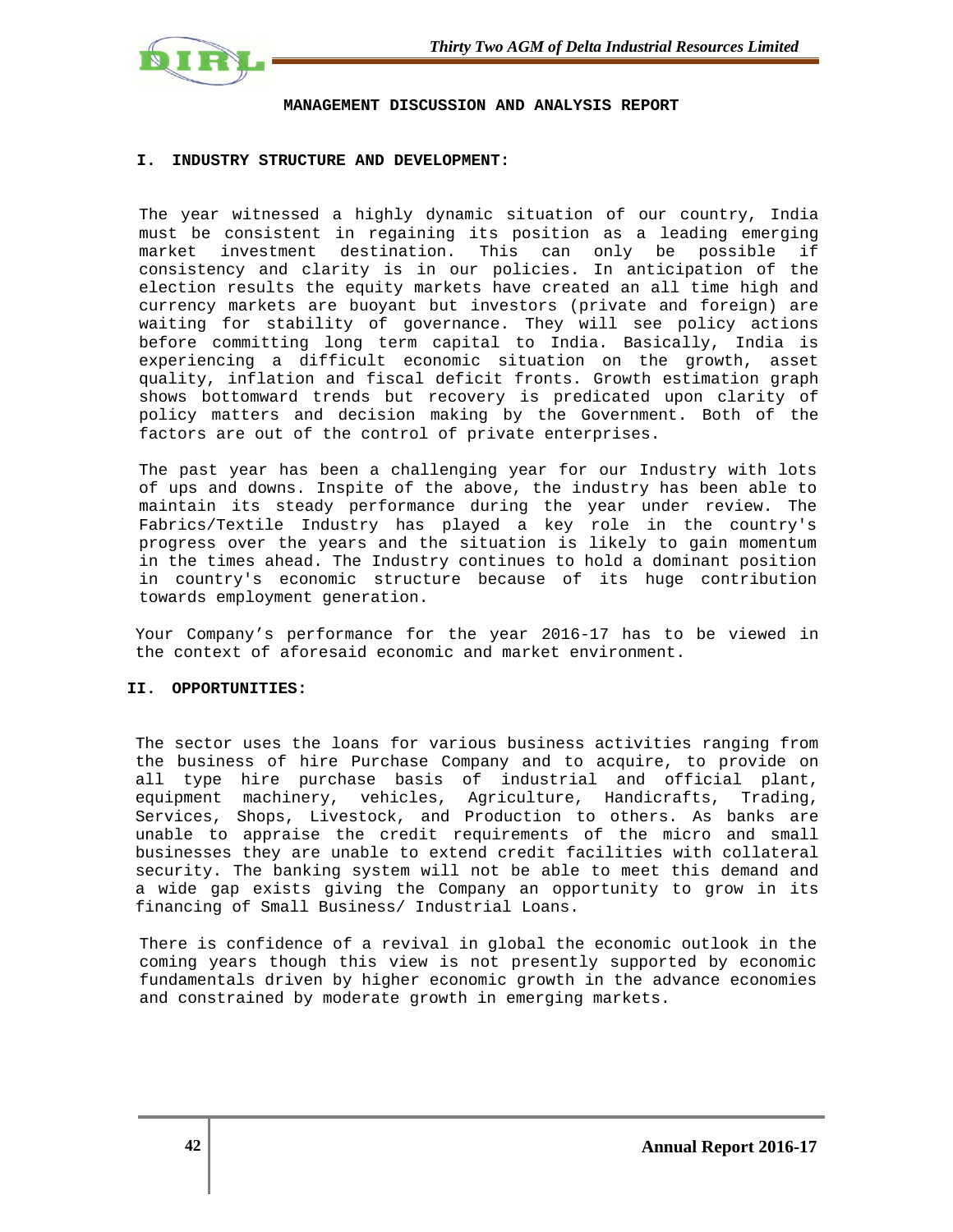

A 'Make in India' campaign has been veiled by the Prime Minister. The Make in India' scheme also puts in place the systems to address in a timely manner queries of potential investors. At present, the Government of India allows 100% Foreign Direct Investment (FDI) under the automatic route in the textile sector, subject to all applicable regulations and laws, which effectively backs the Make in India program for the textile and garment industry. Under the 'Make in India' initiative, investment opportunities for foreign companies and

entrepreneurs are available across the entire value chain of synthetics, value–added and specialty fabrics, fabric processing set– ups for all kinds of natural and synthetic textiles, technical textiles, garments, and retail brands.

Changes in China's Textile Policy severely affected the country's export to that country. In spite of the above, we are of the firmed opinion that the future of the Textile Industry is quite promising. We hope that with the recoveries in economies of U.S.A and European Union will propel the growth of the Textile Industry. Ever growing retailing sector and increased purchasing power of both urban and rural people are still present in the economy and will lead to the growth of the Industry. The shifting of orders from China to India, due to various favourable factors will also help the Industry to increase its global share.

## **III. THREATS:**

Major threat faced by Delta Industrial Resources Limited would be circumstances of not being able to raise funds for its future business operations.

# **IV. SEGMENT-WISE PERFORMANCE:**

The substantial part of the revenue of the Company is from two segment, currently engaged in a two segment i.e. Trading in Fabrics and Trading in Shares. Besides this, Company has also revenue from consultancy business. Details of performance have been provided in the Directors' Report.

# **V. OUTLOOK:**

Delta Industrial Resources Limited expects to improve its performance in financial year 2016- 17 and hopes to grow at rate faster than the growth of bank credit. The approach would be to continue with the growth momentum while balancing risk.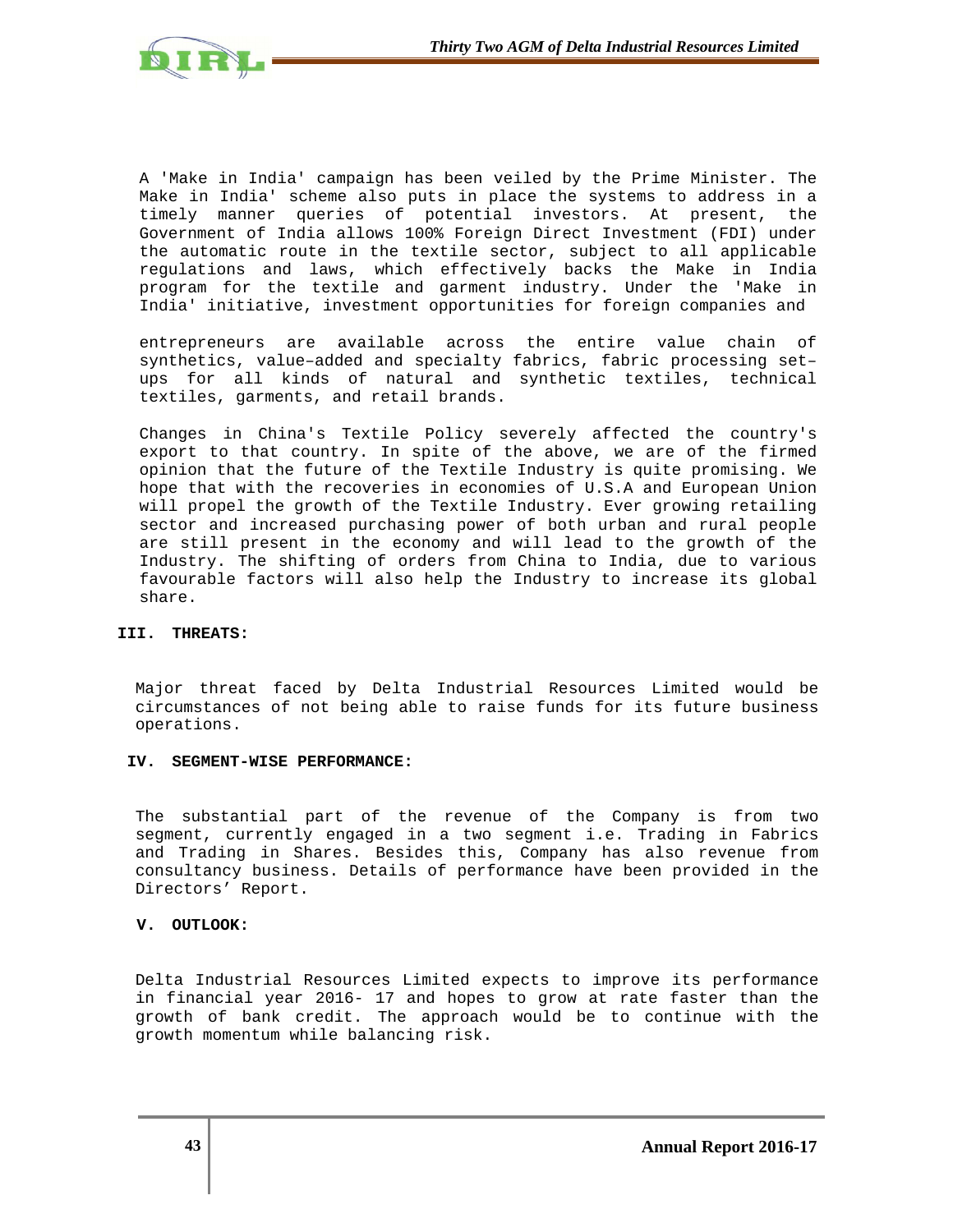

### **VI. RISK MANAGEMENT:**

Risk Management is an integral part of our Company's business strategy. A dedicated team is a part of the management processes governed by the senior management team. This team reviews compliance with risk policies, monitors risk tolerance limits, reviews and analyzes risk exposure related to specific issues and provides oversight of risk across the organization. The team nurtures a healthy and independent risk management function to avoid any kind of misappropriations in the Company. As part of the Risk Management framework, the management of Credit Risk, Market Risk, Operational Risk and Fraud Risk are placed under the Head – Risk. The Credit Risk management structure includes separate credit policies and procedures for various businesses. The risk policies define prudential limits, portfolio criteria, exceptional approval metrics, etc. and cover risk assessment for new product offerings. Concentration Risk is managed by analyzing counter-party, industry sector, geographical region, single borrower and borrower group. Retail Finance credit approval is based on product / programs and monitoring is primarily done at the portfolio level across products and programs. Causal analysis is carried out and corrective actions are implemented on key risk indicators. A Senior Management oversight committee meets periodically to review the operational risk profile of the organization. Fraud risks are mitigated through a fraud risk management team.

### **VII. INTERNAL CONTROL SYSTEMS AND THEIR ADEQUACY:**

The Company's internal control system is designed to ensure operational efficiency, protection and conservation of resources, accuracy and promptness in financial reporting and compliance with laws and regulations. The internal control system is supported by an internal audit process for reviewing the adequacy and efficiency of the Company's internal controls, including its systems and processes and compliance with regulations and procedures. Internal Audit Reports are discussed with the Management and are reviewed by the Audit Committee of the Board which also reviews the adequacy and effectiveness of the internal controls in the Company. The Company's internal control system is commensurate with the size, nature and operations of the Company.

## **VIII. MATERIAL DEVELOPMENTS IN HUMAN RESOURCES/ INDUSTRIAL RELATIONS FRONT, INCLUDING NUMBER OF PEOPLE EMPLOYED:**

We recognize people as our most valuable asset and we have built an open, transparent and meritocratic culture to nurture this asset. Talent Management is a key people planning tool that provides an integrated means of identifying, selecting, developing and retaining top talent within our Organization. Attrition has been managed well and has been below industry benchmarks. Delta Industrial Resources Limited has kept a sharp focus on Employee Engagement. We follow 360 degree feedback to ensure the satisfaction of our people. We have a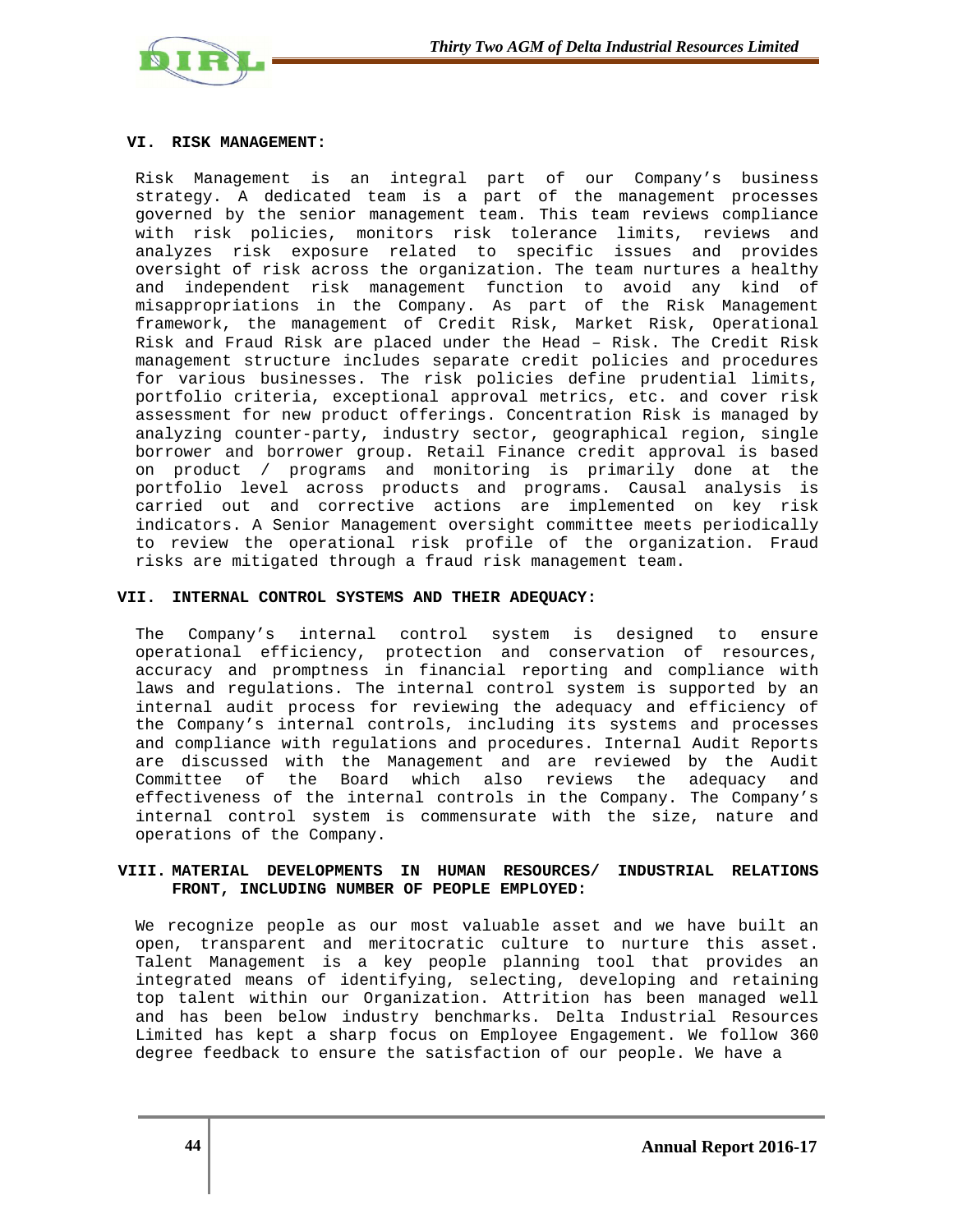

strong system of grievance handling too. No concern of our people goes without addressing. We strive for excellence by thriving on Delta Industrial Resources Limited's positivity. As on March 31, 2017, total number of employee on the pay roll of the Company is 2.

### **IX. COMPLIANCE:**

The Company has generally complied and continues to comply with all the applicable regulations, circulars and guidelines issued by the SEBI and Stock Exchange such as Securities/Debentures Issues, Net Owned Funds, Concentration of Credit and Investment, filings, etc.

The Company has complied with all applicable provisions of the Companies Act, 2013,and the SEBI Act, and SEBI (Listing Obligations and Disclosure Requirements) Regulations, 2015 and other applicable rules/regulations/guidelines issued from time to time.

> **By the order of the Board of Directors of Delta Industrial Resources Limited**

**Sd/- Sd/- Rohit Mittal Pawan Kumar Mittal Date:** 02/09/2017 **(Managing Director) (Director) Place:** New Delhi **DIN: 02527072 DIN: 00749265**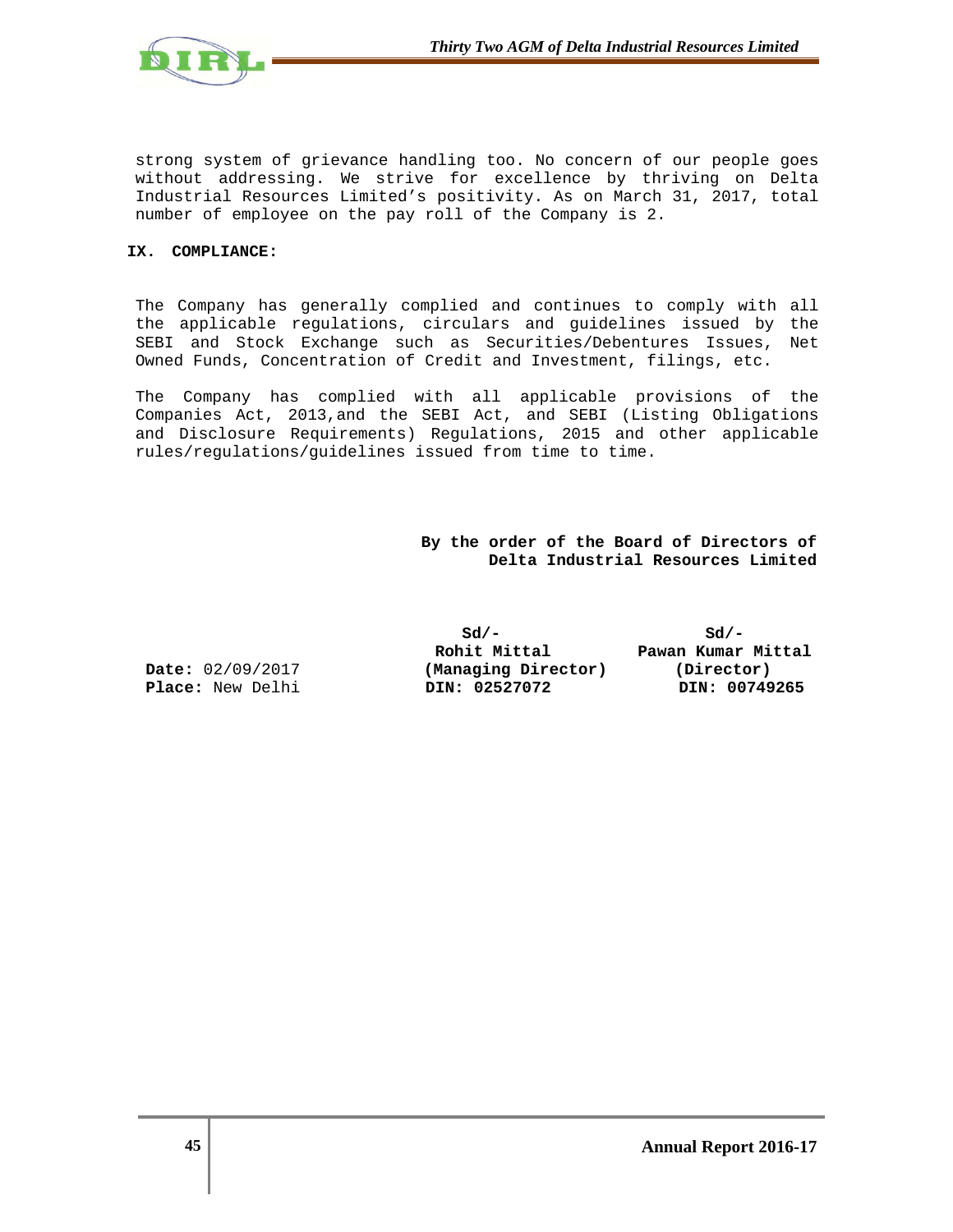



 Telefax: 43596011 E-mail: vnpdelhi@vnpaudit.com Website: www.vnpaudit.com

## **INDEPENDENT AUDITOR'S REPORT**

**To The Shareholders of DELTA INDUSTRIAL RESOURCES LIMITED** 

### **Report on Financial Statements**

We have audited the accompanying financial statements of **DELTA INDUSTRIAL RESOURCES LIMITED**, which comprise the Balance Sheet as at 31<sup>st</sup> March, 2017, the Statement of Profit and Loss and the Cash Flow Statement for the year then ended, and a summary of significant accounting policies and other explanatory information.

## **Management's Responsibility for the Financial Statements**

The Company's Board of Directors is responsible for the matters stated in Section 134(5) of the Companies Act, 2013 ("the Act") with respect to the preparation of these financial statements that give a true and fair view of the financial position, financial performance and cash flows of the Company in accordance with the accounting principles generally accepted in India, including the Accounting Standards specified under section 133 of the Act, read with Rule 7 of the Companies (Accounts) Rules, 2014. This responsibility also includes maintenance of adequate accounting records in accordance with the provisions of the Act for safeguarding of the assets of the Company and for preventing and detecting frauds and other irregularities; selection and application of appropriate accounting policies; making judgments and estimates that are reasonable and prudent; and design, implementation and maintenance of adequate internal financial controls, that were operating effectively for ensuring the accuracy and completeness of the accounting records, relevant to the preparation and presentation of the financial statements that give a true and fair view and are free from material misstatement, whether due to fraud or error.

## **Auditor's Responsibility**

Our responsibility is to express an opinion on these financial statements based on our audit.We have taken into account the provisions of the Act, the accounting and auditing standards and matters which are required to be included in the audit report under the provisions of the Act and the Rules made there under.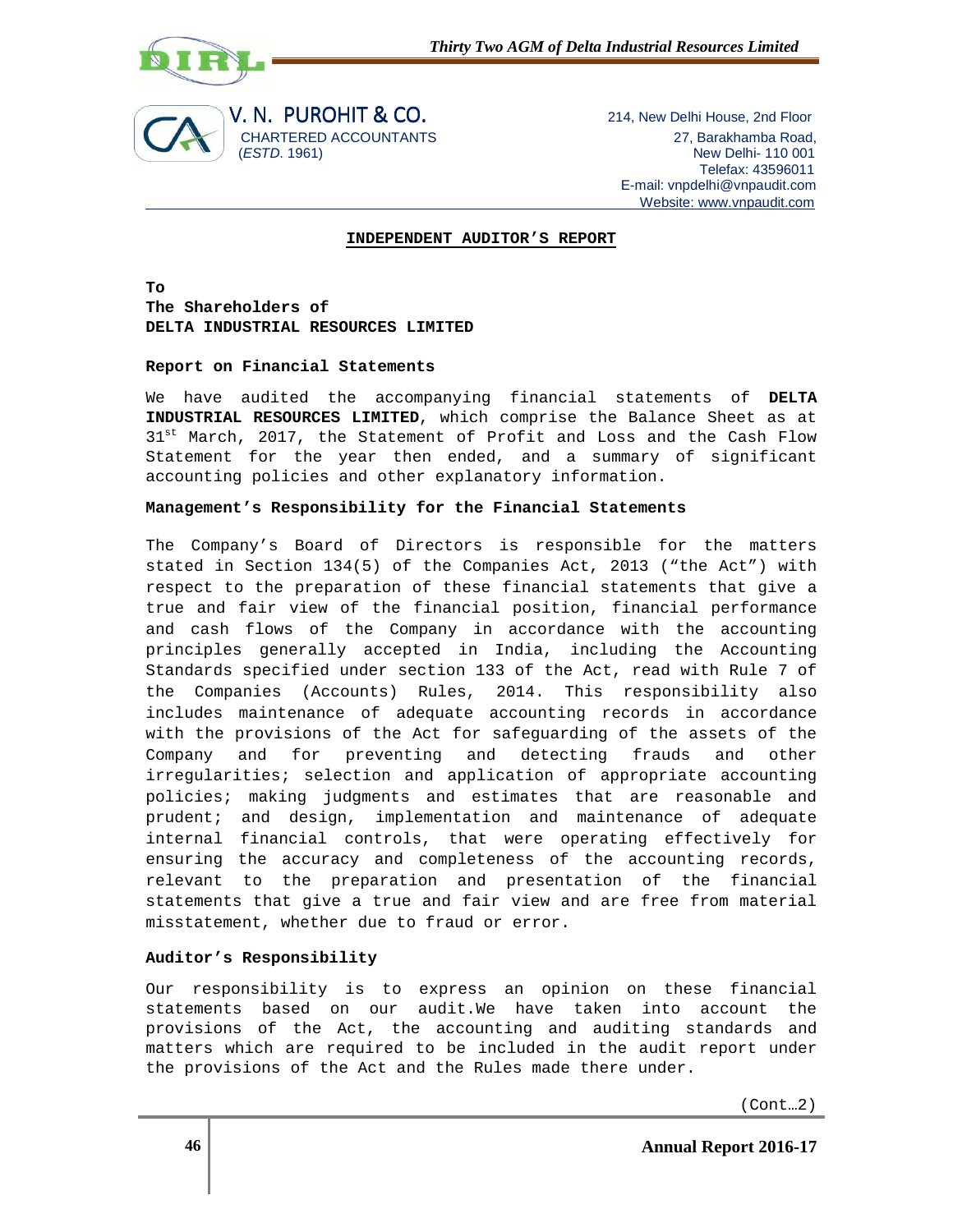

We conducted our audit in accordance with the Standards on Auditing specified under Section 143(10) of the Act. Those Standards require that we comply with ethical requirements and plan and perform the audit to obtain reasonable assurance about whether the financial statements are free from material misstatement.

An audit involves performing procedures to obtain audit evidence about the amounts and the disclosures in the financial statements. The procedures selected depend on the auditor's judgment, including the assessment of the risks of material misstatement of the financial statements, whether due to fraud or error. In making those risk assessments, the auditor considers internal financial control relevant to the Company's preparation of the financial statements that give a true and fair view in order to design audit procedures that are appropriate in the circumstances but not for the purpose of expressing an opinion on whether the Company has in place the adequate internal financial control system over financial reporting and the operating effectiveness of such controls.

An audit also includes evaluating the appropriateness of the accounting policies used and the reasonableness of the accounting estimates made by the Company's Directors, as well as evaluating the overall presentation of the financial statements.

We believe that the audit evidence we have obtained is sufficient and appropriate to provide a basis for our audit opinion on the financial statements.

## **Opinion**

In our opinion and to the best of our information and the explanations given to us, the financial statements give the information required by the Act in the manner so required and give a true and fair view in conformity with accounting principles generally accepted in India:

- i. In case of the Balance Sheet, of the **state of affairs** of the company as at 31st March 2017;
- ii. In case of Statement of Profit and Loss, of the**profit**for the year ended on that date; and
- iii. In case of Cash Flow Statement, of the **cash flows** for the year ended on that date.

## **Report on Other Legal and Regulatory Requirements**

1. As required by the Companies (Auditor's Report) Order 2016 (the Order), as amended, issued by the Central Government of India in terms of sub- section (11) of Section 143 of the Act, we give in the **Annexure- A**, a statement on the matters specified in paragraphs 3 and 4 of the said Order.

(Cont…3)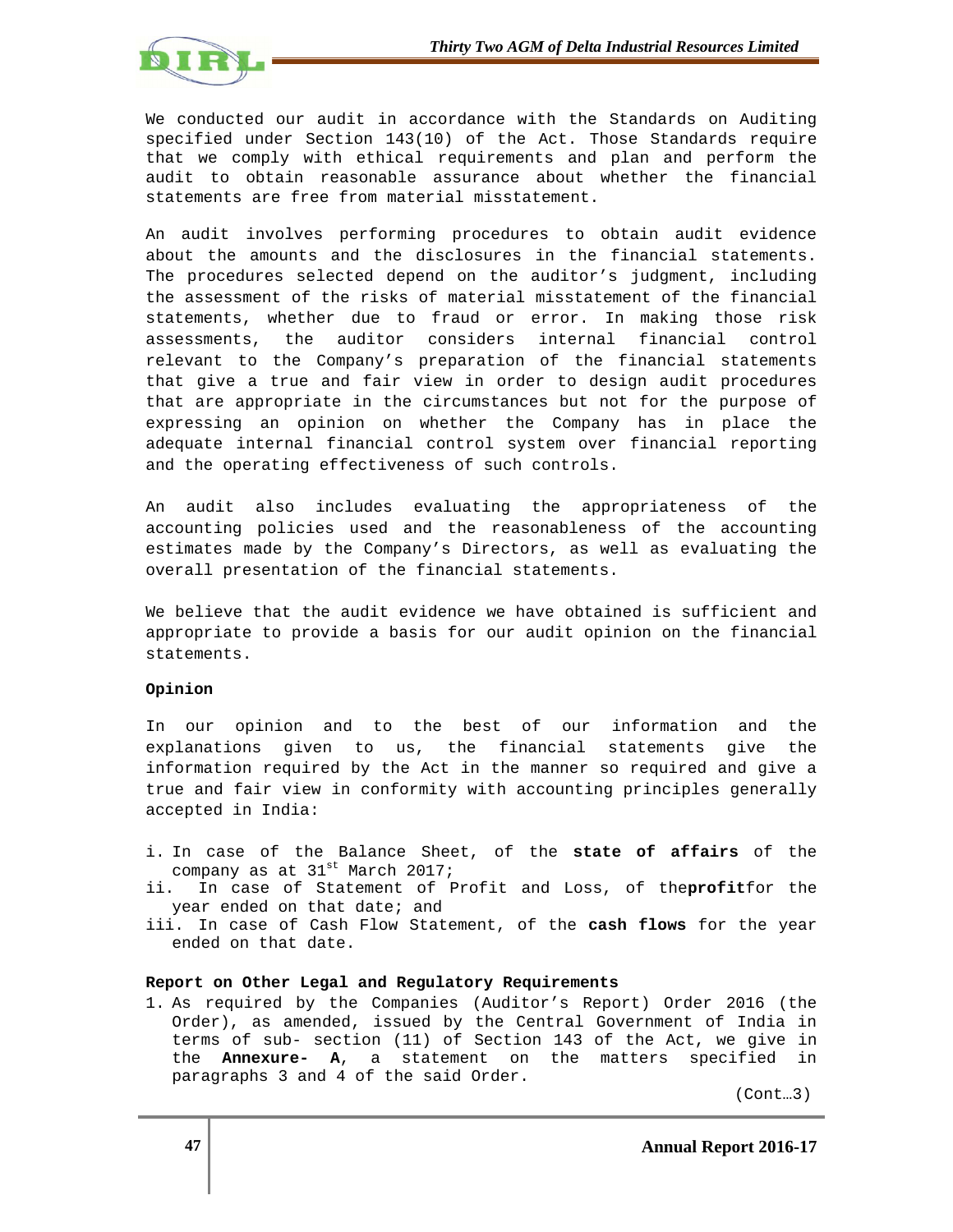

- 2. As required by Section 143(3) of the Act, we report that:
	- a. We have sought and obtained all the information and explanations which to the best of our knowledge and belief were necessary for the purposes of our audit.
	- b. In our opinion, proper books of account as required by law have been kept by the Company so far as it appears from our examination of those books.
	- c. The Balance Sheet, the Statement of Profit and Loss, and the Cash Flow Statement dealt with by this Report are in agreement with the books of account.
	- d. In our opinion, the aforesaid financial statements comply with the Accounting Standards specified under Section 133 of the Act, read with Rule 7 of the Companies (Accounts) Rules, 2014.
	- e. On the basis of the written representations received from the directors as on 31st March, 2017 taken on record by the Board of Directors, none of the directors is disqualified as on 31st March, 2017 from being appointed as a director in terms of Section 164 (2) of the Act.
	- f. The observation of financial transactions does not reveal any matter which has any adverse effect on the functioning of the Company.
	- g. With respect to adequacy of internal financial controls over financial reporting of the Company and the operating effectiveness of such controls, refer to our separate Report in **Annexure- B**.
	- h. With respect to the other matters to be included in the Auditor's Report in accordance with Rule 11 of the Companies (Audit and Auditors) Rules, 2014, in our opinion and to the best of our information and according to the explanations given to us:
		- i) The Company does not have any pending litigations in its financial statements;
		- ii) The Company has made provision, as required under the applicable law or accounting standards, for material foreseeable losses. However, company doesnot enter into any long-term contracts including derivative during the specified period;
		- iii) The Company is not required to transfer any amount to theInvestor Education and Protection Fund.

(Cont…4)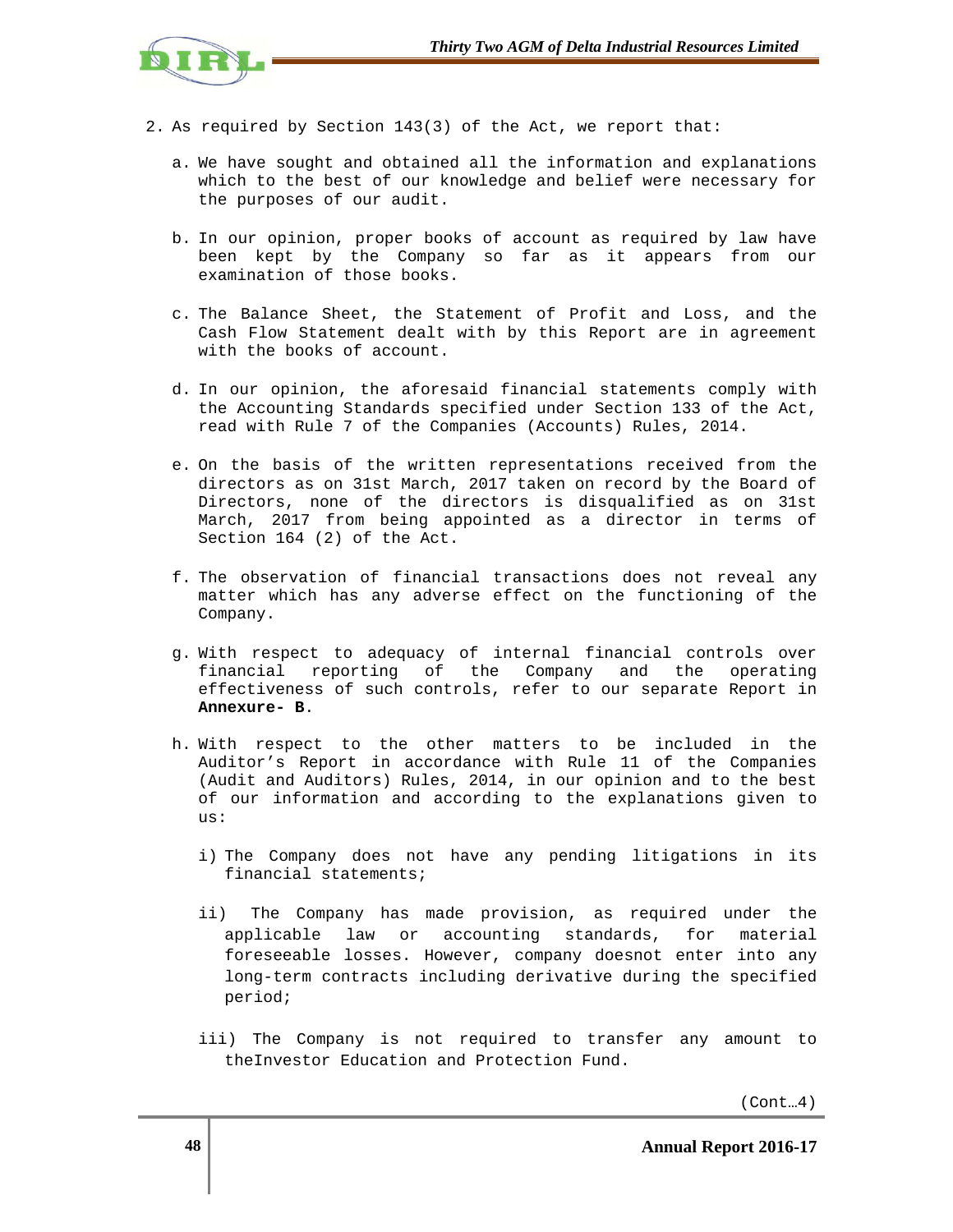

iv) The company had provided requisite disclosures in its financial statements as to holdings as well as dealings in Specified Bank Notes during the period from 8th November, 2016 to 30th December, 2016 and these are in accordance with the books of accounts maintained by the company.

Signed for the purpose of identification

**FOR V.N. PUROHIT & CO. Chartered Accountants**  Firm Regn. No. 304040E

 $Sd/-$ 

**Gaurav Joshi**  Partner Membership No. 516027

New Delhi, the 25<sup>th</sup>day of May 2017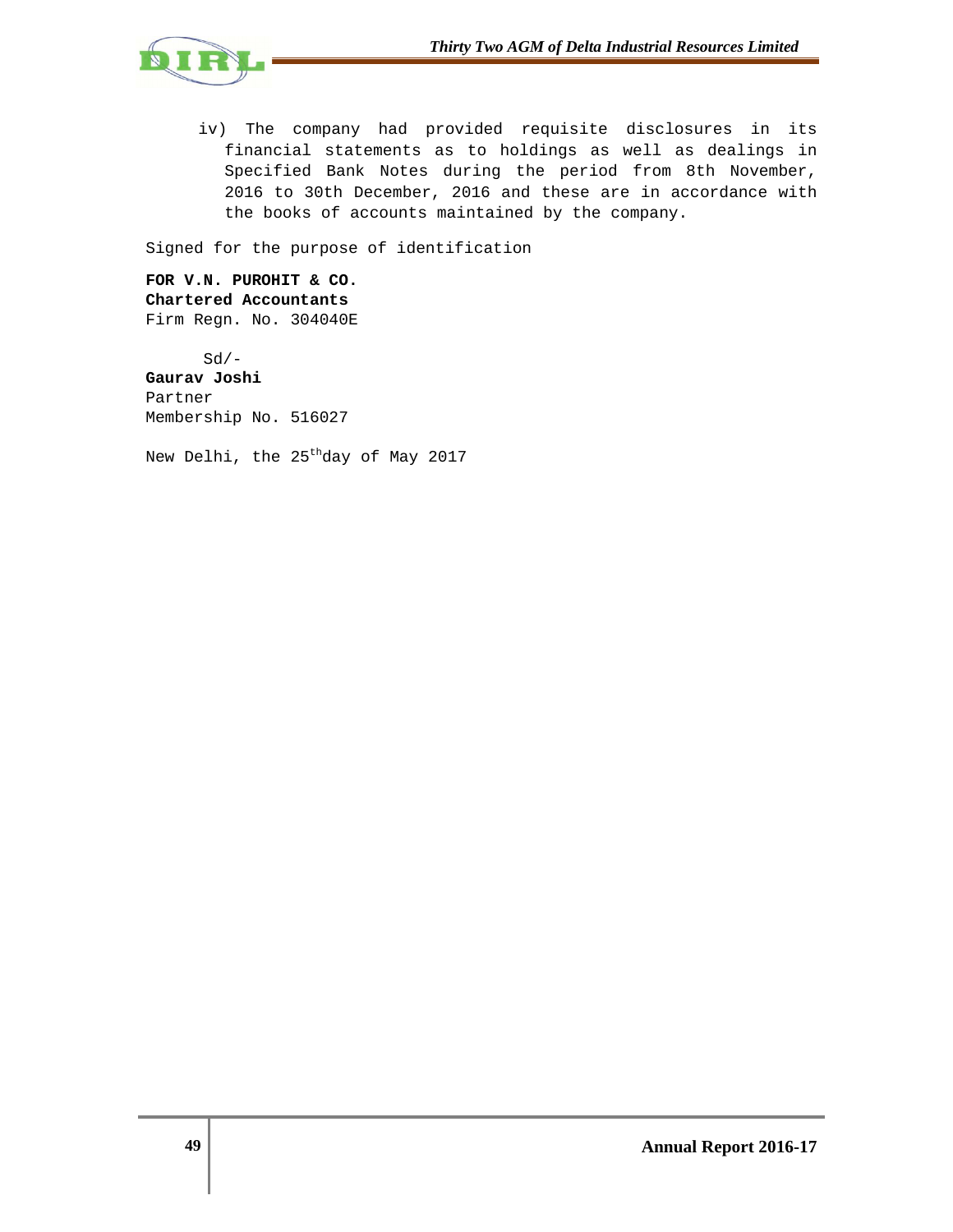

## **ANNEXURE- A TO THE AUDITOR'S REPORT**

The Annexure referred to in Paragraph 1 under the heading of "Report on other Legal and Regulatory Requirements" of our report of even date to the members of **Delta Industrial Resources Limited** (the Company) for the year ended on  $31^{st}$  March 2017.

(i) (a) As per information and explanation given to us, the Company is maintaining proper records showing full disclosures of the fixed assets;

(b) As per information and explanation given to us, physical verification of fixed assets has been conducted once in a year by the management and no material discrepancies were noticed during the course of verification;

(c) According to information and explanation given to us, the company does not hold any immovable property during the period dealt with by this report;

- (ii) As per information and explanation given to us, physical verification of inventory has been conducted once in a year by the management and no material discrepancies were noticed during the course of verification;
- (iii) According to information and explanations given to us, the Company has not granted unsecured loans to parties covered in register maintained under section 189 of the Companies Act, 2013 and hence provisions of this sub- clause are not applicable;
- (iv) According to information and explanations given to us, the Company has complied with the provisions of Section 185 of the Companies Act, 2013.However, the companyhas not passed special resolution of members in respect of loans, investments, guarantees and security given above the limit as prescribed under section 186 of the Companies Act, 2013 and accordingly has not complied with such provisions;
- (v) According to information and explanations given to us, the Company has not accepted public deposits and the provision of section 73 to 76 or other relevant provisions of the Companies Act, 2013 and rules framed thereunder are not applicable to the Company;
- (vi) According to information and explanations given to us, the Company is not liable to maintain cost records as prescribed under section 148(1) of the Companies Act, 2013;
- (vii) (a) According to information and explanations given to us, the company is regular in depositing undisputed statutory dues related to Service Tax and Tax Deducted at Source to the appropriate authorities and there are no outstanding statutory dues related to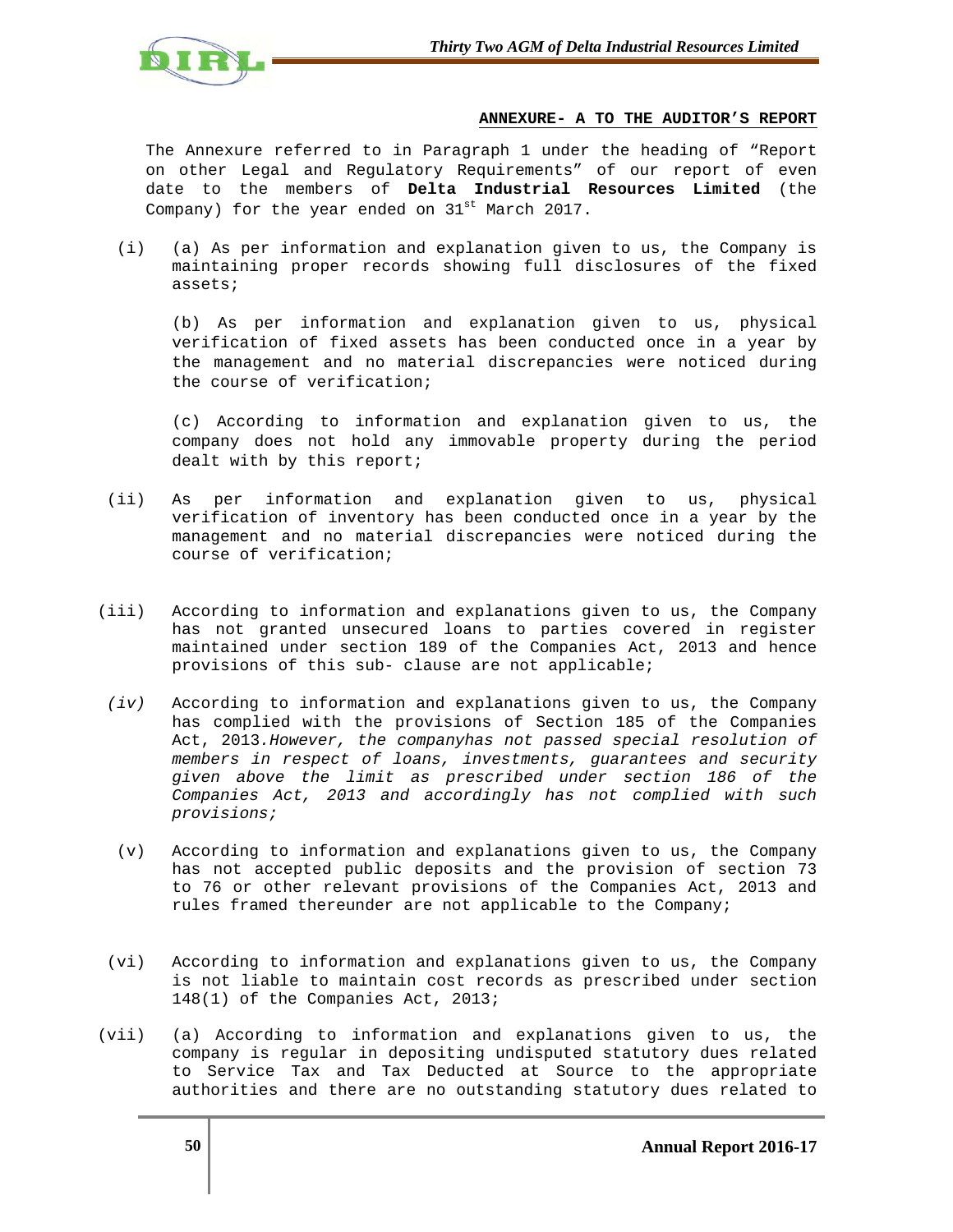

Service Tax and Tax Deducted at Source as on the last day of the financial year concerned for a period of more than six months from the date they became payable;

(b) According to information and explanations given to us, there are no outstanding statutory dues on the part of Company which is not deposited on account of dispute;

- (viii) According to information and explanations given to us, the company has not obtained any loans and borrowings from any financial institution, bank, government or dues to debenture holders, and hence question of default of repayment does not arise;
	- (ix) According to information and explanations given to us, the Company has not raised money by way of initial public offer or further public offer. The Company has not taken any term loans from any bank or financial institution;
	- (x) According to information and explanations given to us, there is no noticed or unreported fraud on or by the Company during the year under audit;
	- (xi) According to information and explanations given to us, the Company has paid managerial remuneration in accordance with applicable provisions of the Companies Act, 2013;
- (xii) As per information, the Company is not a Nidhi Company, hence provisions of sub- clause (xii) of the Paragraph 3 of the Order are not applicable;
- (xiii) According to information and explanations given to us,all transactions with the related parties are in compliance with sections 177 and 188 of Companies Act, 2013 wherever applicable and the details have been disclosed in the financial statements etc., as required by the applicable accounting standards;
- (xiv) According to information and explanations given to us, the Company has not made any preferential allotment or private placement of shares or fully or partly convertible debentures during the year under review;
- (xv) According to information and explanations given to us, the Company has not entered into non- cash transactions with directors or persons connected with him;
- (xvi) According to information and explanations given to us, the Company isnot a Non- Banking Financial Companyand does not requiredto be registered under Section 45-IA of the Reserve Bank of India Act, 1934.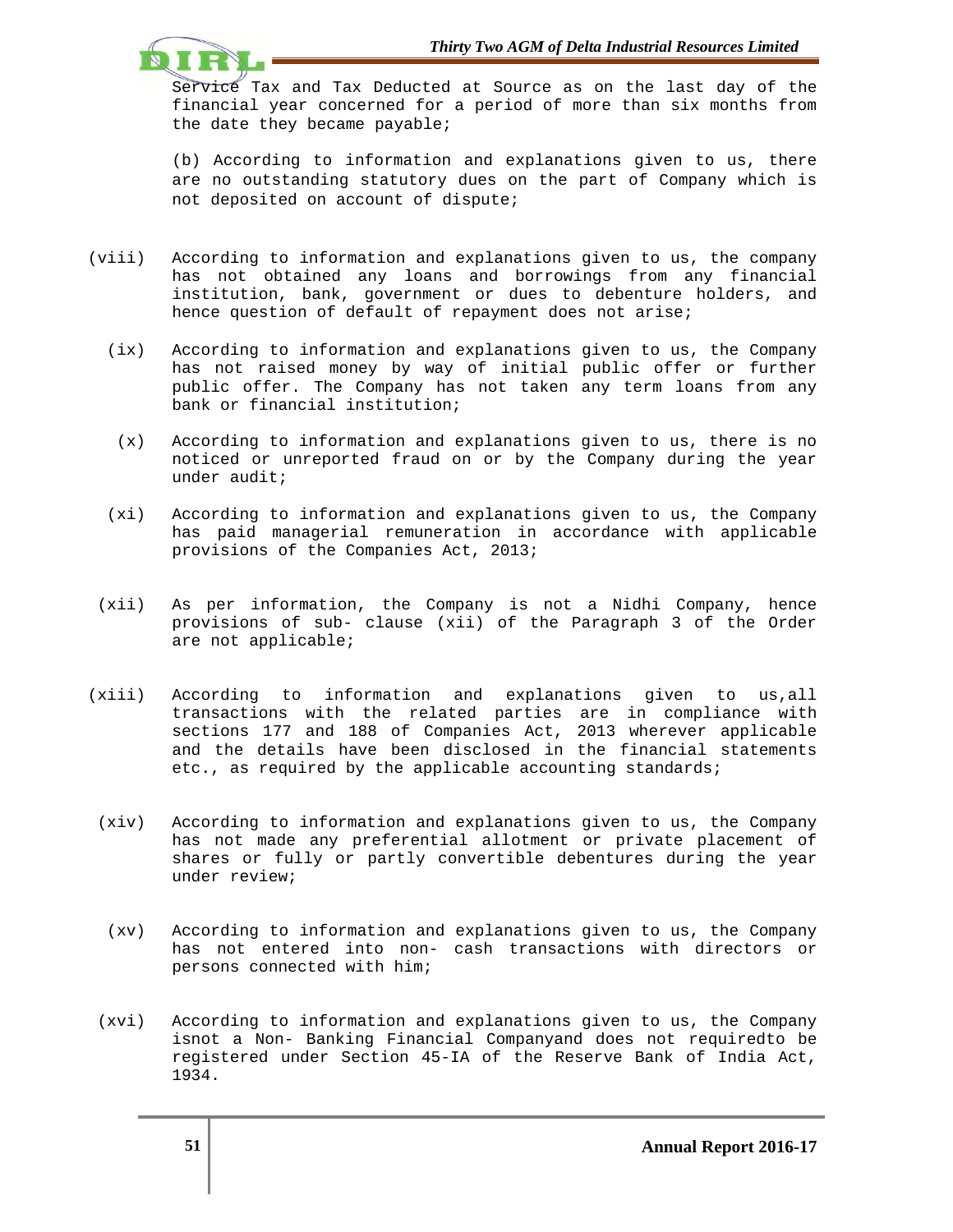

Signed for the purpose of identification

**FOR V.N. PUROHIT & CO. Chartered Accountants**  Firm Regn. No. 304040E

 $Sd/-$ 

**Gaurav Joshi**  Partner Membership No. 516027

New Delhi, the 25<sup>th</sup>day of May 2017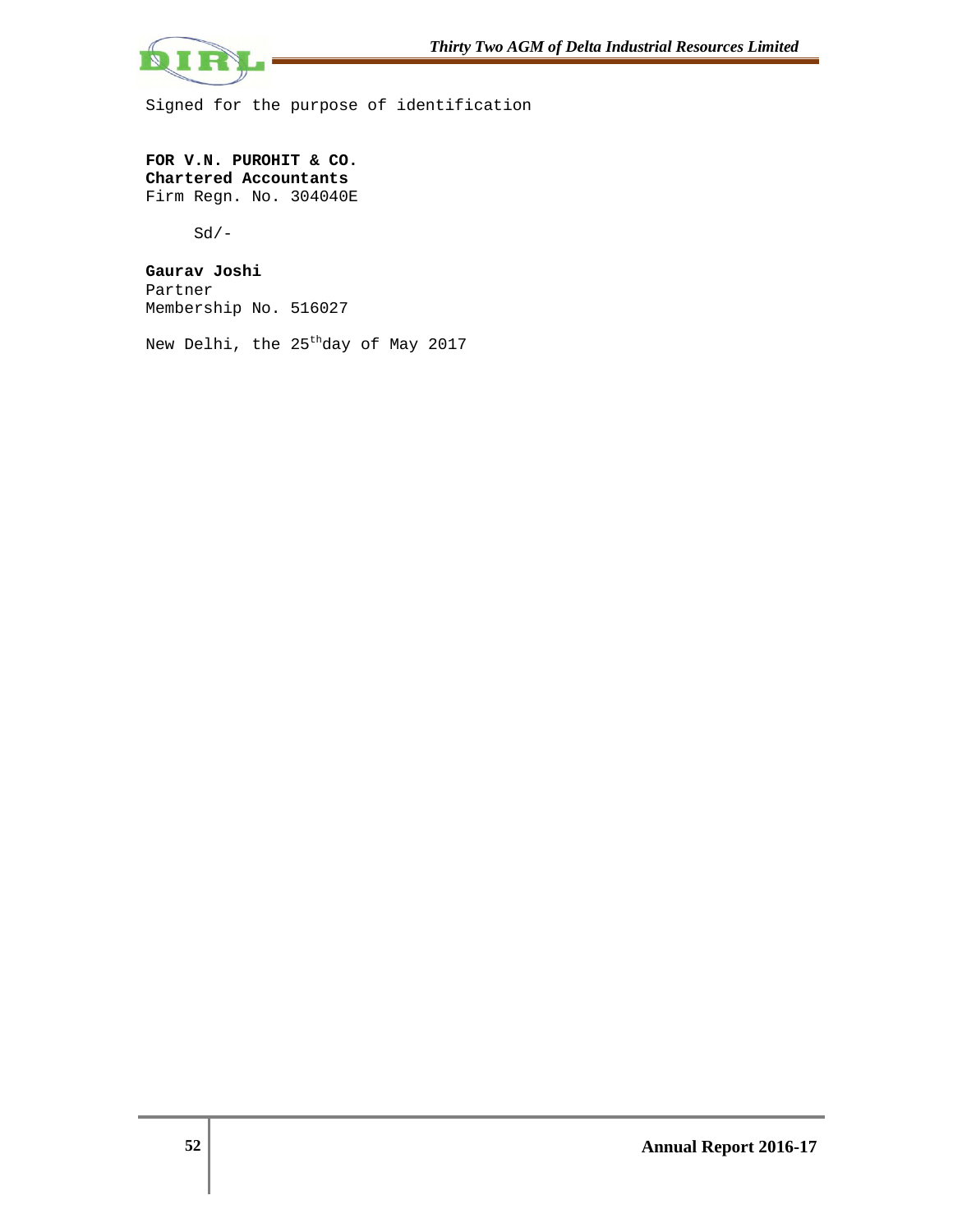

**ANNEXURE- B TO THE AUDITOR'S REPORT**

## **Report on the Internal Financial Controls under Clause (i) of Sub- section (3) of Section 143 of the Companies Act, 2013**

We have audited the internal financial controls over financial reporting of DELTA INDUSTRIAL RESOURCES LIMITED (the Company) as on 31<sup>st</sup> March 2017 in conjunction with our audit of the financial statements of the Company for the year ended on that date.

### **Management's Responsibility for the Internal Financial Controls**

The Company's management is responsible for establishing and maintaining internal financial controls based on the internal control over financial reporting criteria established by the Company considering the essential components of internal controls stated in the Guidance Note on Audit of Internal Financial Control over Financial Reporting issued by the Institute of Chartered Accountants of India (ICAI). These responsibilities include the design, implementation and maintenance of adequate internal financial controls that were operating effectively for ensuring the orderly and efficient conduct of its business, including adherence to company's policies, the safeguarding of its assets, the prevention and detection of fraud and errors, the accuracy and completeness of accounting records, and the timely preparation of reliable financial information, as required under the Companies Act, 2013.

#### **Auditor's Responsibility**

Our responsibility is to express an opinion on the Company's internal financial controls over financial reporting based on our audit. We conducted our audit in accordance with the Guidance Note on Audit of Internal Financial Controls over Financial Reporting (the Guidance Note) and the Standards on Auditing, issued by ICAI and deemed to be prescribed under Section 143(10) of the Companies Act, 2013 to the extent applicable to an audit of internal financial controls, both applicable to an audit of Internal Financial Controls and, both issued by the ICAI. Those Standards and the Guidance Note require that we comply with ethical requirements and plan and perform the audit to obtain reasonable assurance about whether adequate internal financial controls over financial reporting was established and maintained and if such controls operated effectively in all material aspects.

Our audit involves performing procedures to obtain audit evidence about the adequacy of the internal financial control system over financial reporting and their operating effectiveness. Our audit of internal financial controls over financial reporting included obtaining an understanding of internal financial controls over financial reporting, assessing the risk that a material weakness exists, and testing and evaluating the design and operating effectiveness of internal control based on the assessed risk. The procedures selected depend on the auditor's judgment, including the assessment of risks of material misstatement of the financial statements, whether due to fraud or error.

We believe that the audit evidences we have obtained is sufficient and appropriate to provide a basis for our audit opinion on the Company's internal financial controls system over financial reporting.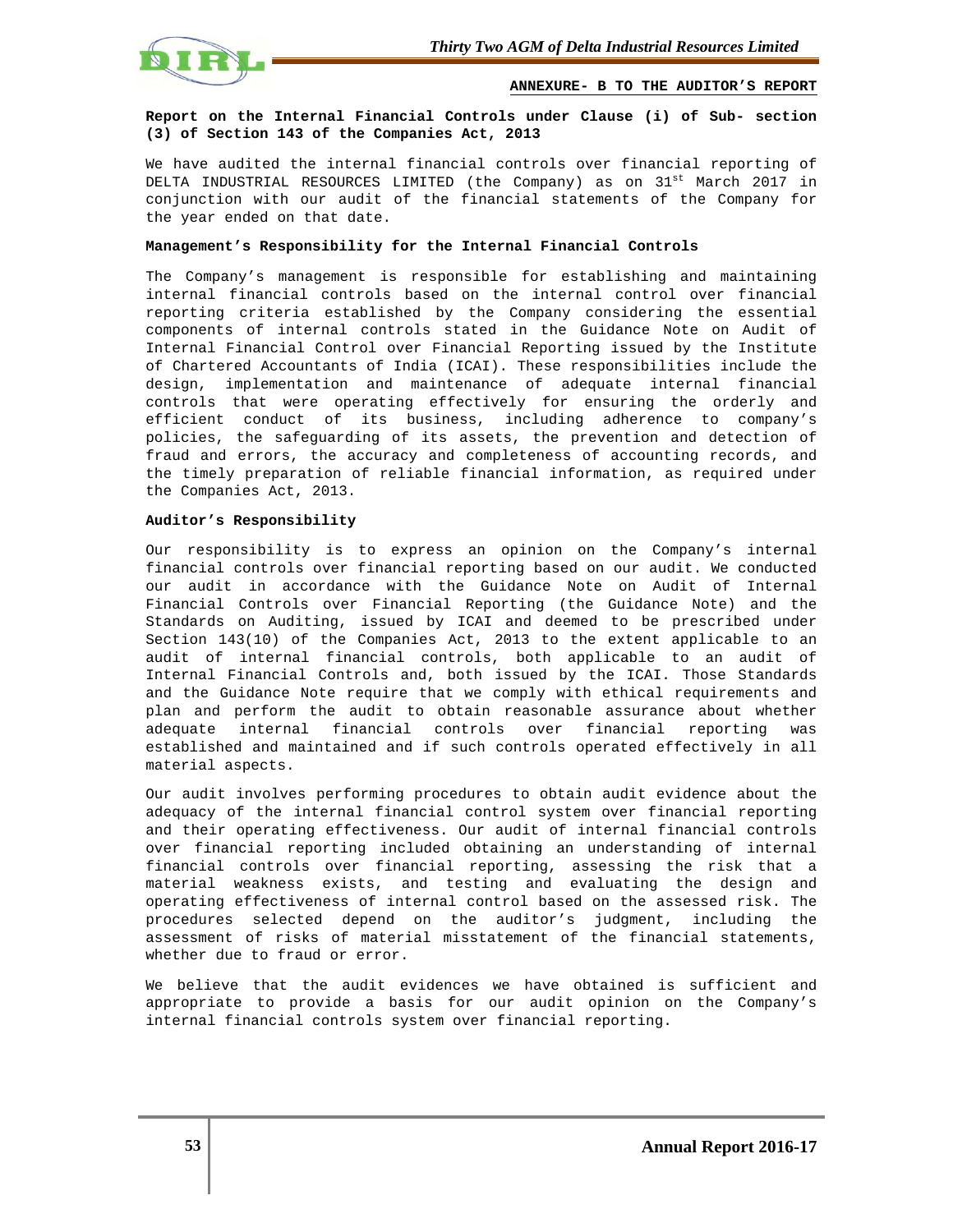

#### **Meaning of Internal Financial Controls over Financial Reporting**

A Company's internal financial control over financial reporting is a process designed to provide reasonable assurance regarding the reliability of financial reporting and the preparation of financial statements for external purposes in accordance with generally accepted accounting principles. A Company's internal financial control over financial reporting includes those policies and procedures that: -

- (1) Pertain to the maintenance of records that, in reasonable detail, accurately and fairly reflect the transactions and dispositions of the assets of the Company;
- (2) Provide reasonable assurance that transactions are recorded as necessary to permit preparation of financial statements in accordance with generally accepted accounting principles, and the receipt and expenditures of the Company are being only in accordance with authorisations of management and directors of the Company; and
- (3) Provide reasonable assurance regarding prevention or timely detection of unauthorised acquisition, use or disposition of the Company's assets that could have a material effect on the financial statements.

#### **Inherent Limitations of Internal Financial Controls over Financial Reporting**

Because of the inherent limitations of internal financial controls over financial reporting, including the possibility of collusion or improper management override of controls, material misstatements due to error or fraud may occur and could not be detected. Also, projections of any evaluation of the internal financial control over financial reporting to future periods are subject to the risk that the internal financial controls over financial reporting may became inadequate because of changes in conditions, or that the degree of compliance with the policies or procedures may deteriorate.

#### **Opinion**

In our opinion, the Company has, in all material aspects, an adequate internal financial controls system over financial reporting and such internal financial controls over financial reporting were operating effectively as at  $31^{st}$  March 2017, based on "the internal financial controls over financial reporting criteria considering the essential components of internal control stated in the Guidance Note on Audit of Internal Financial Controls over Financial Reporting issued by the Institute of Chartered Accountants of India".

**FOR V.N. PUROHIT & CO. Chartered Accountants**  Firm Regn. No. 304040E  $Sd/-$ 

**Gaurav Joshi**  Partner Membership No. 516027

New Delhi, the 25th day of May 2017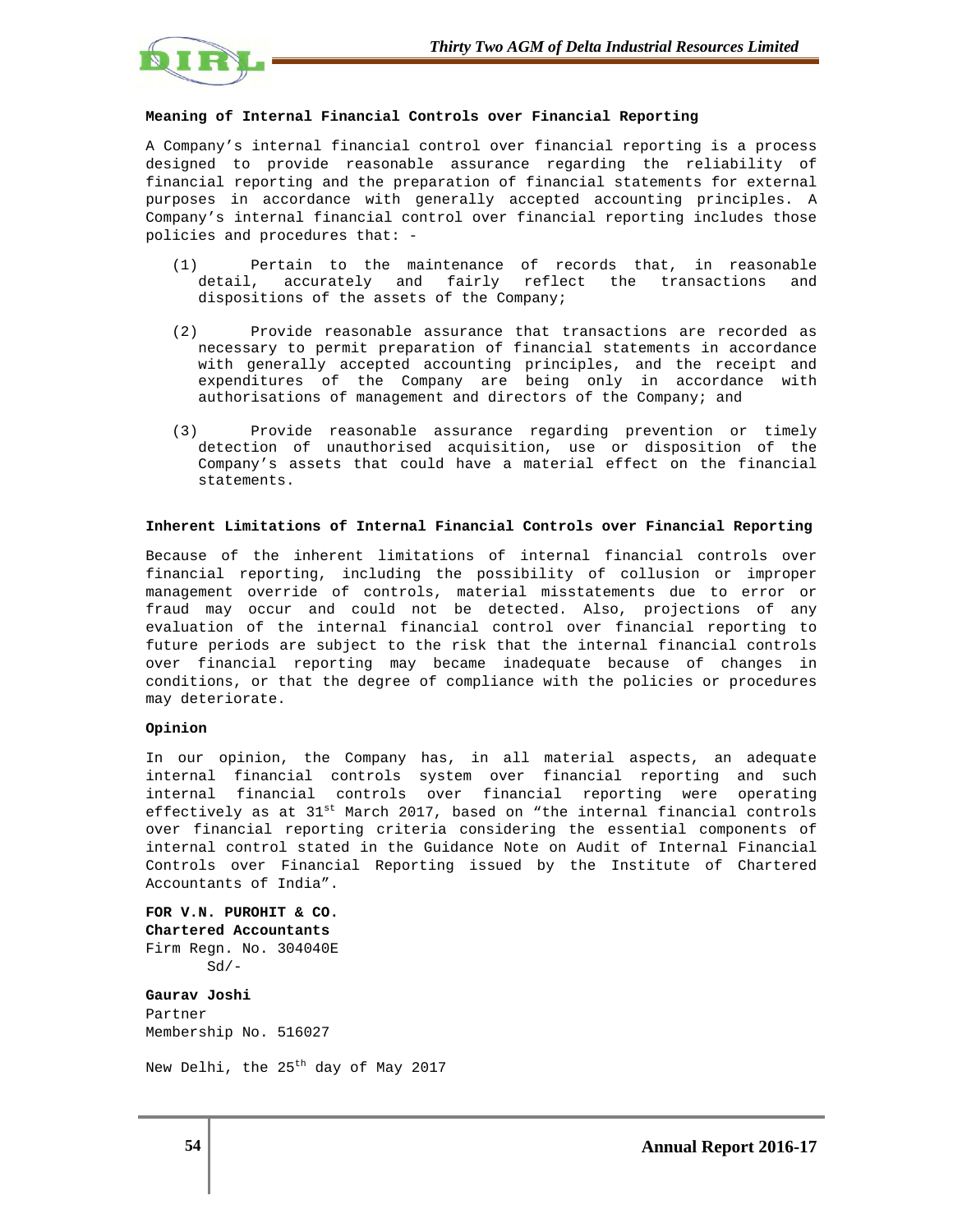

# **CIN:L52110DL1984PLC019625**

BALANCE SHEET AS AT 31ST MARCH 2017

|                               | <b>Notes</b>   | <b>31st March 2017</b> | 31st March 2016 |
|-------------------------------|----------------|------------------------|-----------------|
|                               |                | (Rupees)               | (Rupees)        |
| <b>EQUITY AND LIABILITIES</b> |                |                        |                 |
| Shareholders' fund            |                |                        |                 |
| Share capital                 | $\mathbf{2}$   | 53,930,000             | 53,930,000      |
| Reserves and surplus          | 3              | (2, 298, 068)          | (2,956,184)     |
| Non-current liabilities       |                |                        |                 |
| Long-term borrowings          | 4              |                        | 641,000         |
| Deferred Tax Liabilties (Net) | 5              |                        | 9,313           |
| <b>Current liabilities</b>    |                |                        |                 |
| Other current liabilities     | 6              | 49,599                 | 76,524          |
| <b>Short term Provisions</b>  | $\overline{7}$ | 82,122                 |                 |
| <b>Total</b>                  |                | 51,763,653             | 51,700,653      |
|                               |                |                        |                 |
| <b>ASSETS</b>                 |                |                        |                 |
| Non-current assets            |                |                        |                 |
| <b>Fixed Assets</b>           |                |                        |                 |
| Tangible assets               | 8              | 77,962                 | 158,977         |
| Non current investments       | 9              | 78,286                 | 78,286          |
| Long-term loans & advances    | 10             |                        | 440,790         |
| Deferred Tax Asset            | 11             | 4,064                  |                 |
| <b>Current Assets</b>         |                |                        |                 |
| Short- term loans & advances  | 10             | 49,892,717             | 47,943,717      |
| Trade receivable              | 12             | 16,025                 | 1,575,625       |
| Cash and cash equivalents     | 13             | 1,694,600              | 1,496,517       |
| Other current assets          | 14             |                        | 6,741           |
| <b>Total</b>                  |                | 51,763,653             | 51,700,653      |
|                               |                |                        |                 |

Summary of significant acounting polices **1**

The accompanying notes are an integral part of the financial statements. As per our report of even date

| FOR V.N. PUROHIT & CO.<br><b>Chartered Accountants</b> | For and on behalf of the Board of Directors of<br>Delta Industrial Resources Limited |                    |
|--------------------------------------------------------|--------------------------------------------------------------------------------------|--------------------|
| Firm Regn. No. 304040E                                 |                                                                                      |                    |
| Sd/-                                                   | Sd/-                                                                                 | Sd/-               |
| Gaurav Joshi                                           | <b>Rohit Mittal</b>                                                                  | Pawan Kumar Mittal |
| Partner                                                | <b>Managing Director</b>                                                             | <b>Director</b>    |
| Membership No. 516027                                  | DIN: 02527072                                                                        | DIN: 00749265      |

New Delhi, the 25th day of May, 2017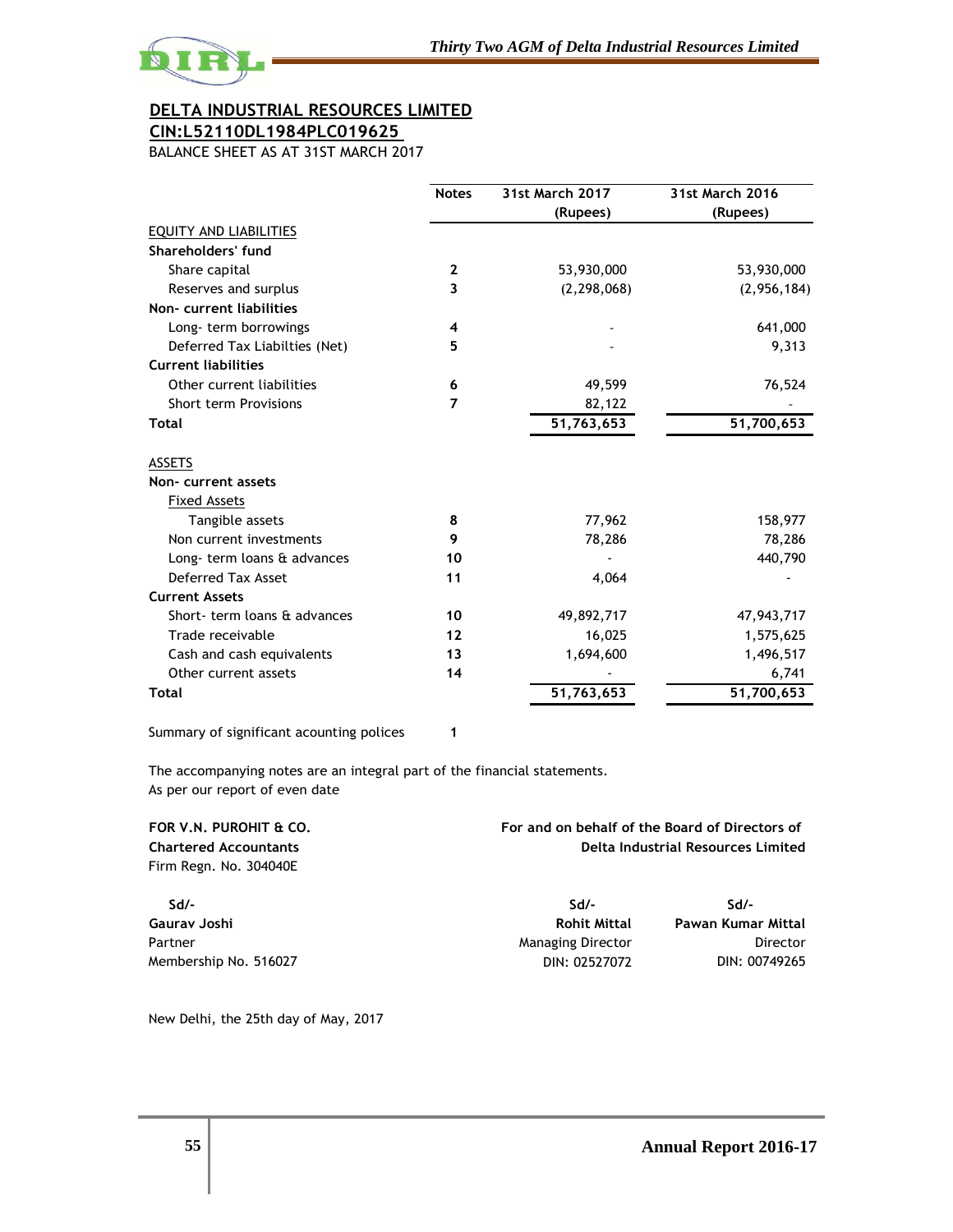

# **DELTA INDUSTRIAL RESOURCES LIMITED CIN:L52110DL1984PLC019625**

STATEMENT OF PROFIT AND LOSS FOR THE YEAR ENDED ON 31ST MARCH 2017

|                                       | <b>Notes</b> | <b>31st March 2017</b> | 31st March 2016 |
|---------------------------------------|--------------|------------------------|-----------------|
|                                       |              | (Rupees)               | (Rupees)        |
| Income                                |              |                        |                 |
| Revenue from Operations               | 15           | 9,640,998              | 68,788,419      |
| Other Income                          | 16           | 3,205,860              | 4,000,199       |
| Profit on Sale of Investments         |              |                        | 59,500          |
| Total Revenue (I)                     |              | 12,846,858             | 72,848,118      |
| <b>Expenses</b>                       |              |                        |                 |
| Purchases of stock in trade           | 17           | 9,099,760              | 67,773,981      |
| <b>Employee Benefit Expenses</b>      | 18           | 307,607                | 942,388         |
| Depreciation and amortization expense | 8            | 92,915                 | 64,591          |
| Other administrative expenses         | 19           | 2,174,539              | 3,286,783       |
| Loss on sale of Investments           |              |                        | 528,194         |
| Total (II)                            |              | 11,674,822             | 72,595,937      |
| Profit/ (loss) before tax             |              | 1,172,036              | 252,182         |
| <b>Tax Expense</b>                    |              |                        |                 |
| <b>Current Tax</b>                    |              | (362, 200)             | (77, 900)       |
| Deferred Tax                          |              | 13,377                 | (9, 313)        |
| Profit/ (loss) for the year           |              | 823,213                | 164,969         |
| Earning per equity share (EPS)        |              |                        |                 |
| [nominal value of share Rs. 10]       |              |                        |                 |
| <b>Basic</b>                          |              | 0.15                   | 0.03            |
| Diluted                               |              | 0.15                   | 0.03            |
|                                       |              |                        |                 |

Summary of significant acounting polices **1**

The accompanying notes are an integral part of the financial statements. As per our report of even date

| FOR V.N. PUROHIT & CO.       | For and on behalf of the Board of Directors of<br>Delta Industrial Resources Limited |                    |
|------------------------------|--------------------------------------------------------------------------------------|--------------------|
| <b>Chartered Accountants</b> |                                                                                      |                    |
| Firm Regn. No. 304040E       |                                                                                      |                    |
| $Sd$ /-                      | $Sd/-$                                                                               | $Sd/-$             |
| Gaurav Joshi                 | <b>Rohit Mittal</b>                                                                  | Pawan Kumar Mittal |
| Partner                      | <b>Managing Director</b>                                                             | Director           |
| Membership No. 516027        | DIN: 02527072                                                                        | DIN: 00749265      |

New Delhi, the 25th day of May, 2017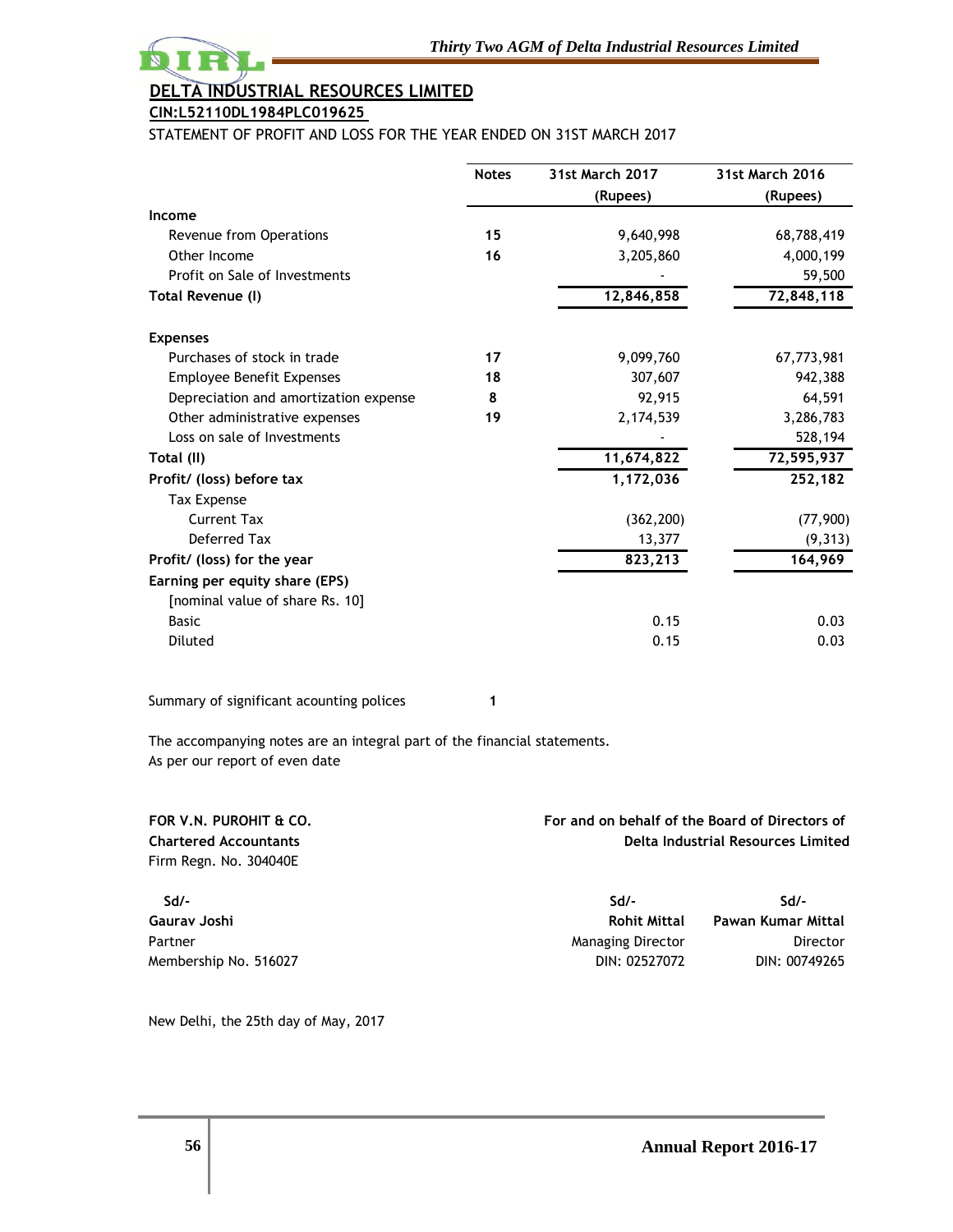

### **CIN:L52110DL1984PLC019625**

CASH FLOW STATEMENT FOR THE YEAR ENLENDED ON 31ST MARCH 2017

|                                                   | 31st March 2017 | 31st March 2016 |
|---------------------------------------------------|-----------------|-----------------|
|                                                   | (Rupees)        | (Rupees)        |
| CASH FLOW FROM OPERATING ACTIVITIES               | 1,006,938       | (376, 494)      |
| Net profit/ (loss) before tax and after           |                 |                 |
| extra- ordinary items                             |                 |                 |
| Adjustments for items: -                          |                 | 528,194         |
| Loss on Sale of Investments                       | (3,204,260)     | (4,000,199)     |
| Interest Received                                 | (1,600)         |                 |
| Dividend Income                                   |                 | (59, 500)       |
| Profit on Sale of Investments                     | 92,915          | 64,591          |
| Depreciation on Fixed Assets                      | (2, 106, 006)   | (3,843,408)     |
| Operating Profit before working capital changes   |                 |                 |
| Working capital adjustments: -                    | 1,559,600       | (545, 015)      |
| (Increase)/ decrease in trade receivables         | 6,742           | 3,045           |
| (Increase)/ decrease in Other Current Assets      | (1, 950, 155)   | (10, 106, 238)  |
| (Increase)/ decrease in loans and advances        | (26, 925)       | 20,744          |
| Increase/ (decrease) in Other current liabilities | (2, 516, 745)   | (14, 470, 872)  |
| Cash generated from operations                    | 161,867         | (172, 023)      |
| <b>Direct Taxes Paid</b>                          | (2, 354, 878)   | (14, 642, 895)  |
| Net cash flow from operating activities (A)       |                 |                 |
| CASH FLOW FROM INVESTING ACTIVITIES               | (11,900)        | (223, 568)      |
| Sale/ (Purchase) of Fixed Assets                  |                 | 8,740,648       |
| Sale/ (Purchase) of Non- current investments      | 1,600           |                 |
| Dividend Income                                   | 3,204,260       | 4,000,199       |
| <b>Interest Received</b>                          | 3,193,960       | 12,517,279      |
| Net cash flow from investing activities (B)       |                 |                 |
| CASH FLOW FROM FINANCING ACTIVITIES               | (641,000)       | 641,000         |
| Net proceeds from borrowings                      | (641,000)       | 641,000         |
| Net cash flow from financing activities (C)       |                 |                 |
|                                                   | 198,082         | (1,484,616)     |
| Net cash flow during the year $(A + B + C)$       | 1,496,517       | 2,981,133       |
| Add: Opening cash and cash equivalents            | 1,694,600       | 1,496,517       |
| Closing cash and cash equivalents                 |                 |                 |
| Components of cash and cash equivalents           | 149,049         | 256,566         |
| Cash in hand                                      | 1,545,551       | 1,239,951       |
| Deposit with banks in current accounts            | 1,694,600       | 1,496,517       |
| Total cash and cash equivalents (Note 10)         |                 |                 |

The accompanying notes are an integral part of the financial statements.

As per our report of even date

| FOR V.N. PUROHIT & CO.<br><b>Chartered Accountants</b><br>Firm Regn. No. 304040E | For and on behalf of the Board of Directors of | <b>Delta Industrial Resources Limited</b> |
|----------------------------------------------------------------------------------|------------------------------------------------|-------------------------------------------|
| Sd/-                                                                             | Sd/-                                           | $Sd/-$                                    |
| Gaurav Joshi                                                                     | <b>Rohit Mittal</b>                            | Pawan Kumar Mittal                        |
| Partner                                                                          | <b>Managing Director</b>                       | Director                                  |
| Membership No. 516027                                                            | DIN: 02527072                                  | DIN: 00749265                             |

New Delhi, the 25th day of May, 2017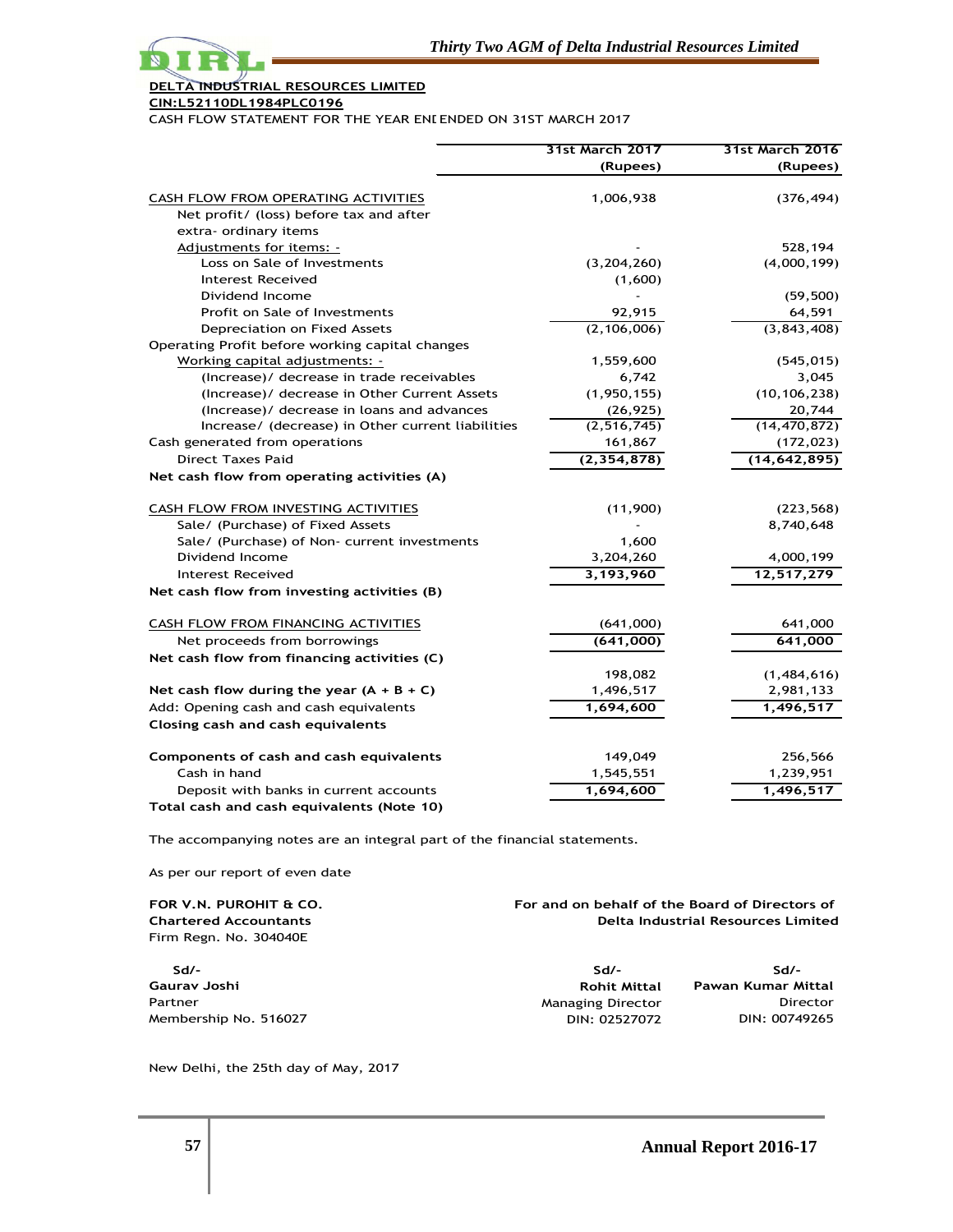

NOTES TO THE FINANCIAL STATEMENTS FOR THE YEAR ENDED 31ST MARCH 2017

# **1. SIGNIFICANT ACCOUNTING POLICIES**

### **a. Basis of preparation of Financial Statements**

These financial statements have been prepared to comply with the Generally Accepted Accounting Principles (Indian GAAP), including Accounting Standards notified under the relevant provisions of the Companies Act, 2013.

The financial statements have been prepared on accrual basis under the historical cost convention. The accounting policies not specifically referred, are consistently applied from the past accounting periods.

### **b. Investments**

Investments are stated at cost. Provision for diminution in the value of investments is made only if such a decline is of permanent nature.

### **c. Inventories**

Inventories if any are stated at cost.

### **d. Revenue Recognition**

Having regard to the size, nature and level of operation of the business, the company is applying accrual basis of accounting for recognition of income earned and expenses incurred in the normal course of business.

### **e. Tax Expenses**

Tax expense comprises of current tax and deferred tax. Current tax is measured at the amount expected to be paid to the tax authorities, using the applicable tax rates. Deferred income tax reflect the current period timing differences between taxable income and accounting income for the period and reversal of timing differences of earlier years/period. Deferred tax assets and liabilities are measured using the tax rates and tax law that have been enacted or substantively enacted by the Balance Sheet date.

## **f. Earnings Per Share**

Basic earnings per share is computed by dividing the profit / (loss) after tax (including the posttax effect of extraordinary items, if any) by the weighted average number of equity shares outstanding during the year.

Diluted earnings per share is computed by dividing the profit / (loss) after tax (including the post-tax effect of extraordinary items, if any) as adjusted for dividend, interest and other charges to expense or income (net of any attributable taxes) relating to the dilutive potential equity shares, by the weighted average number of equity shares considered for deriving basic earnings per share and the weighted average number of equity shares which could have been issued on the conversion of all dilutive potential equity shares.

> **For and on behalf of the Board of Directors of Delta Industrial Resources Limited**

 **Sd/- Sd/-**  DIN: 02527072

**Rohit Mittal Pawan Kumar Mittal** Managing Director **Director** Director<br>DIN: 02527072 DIN: 00749265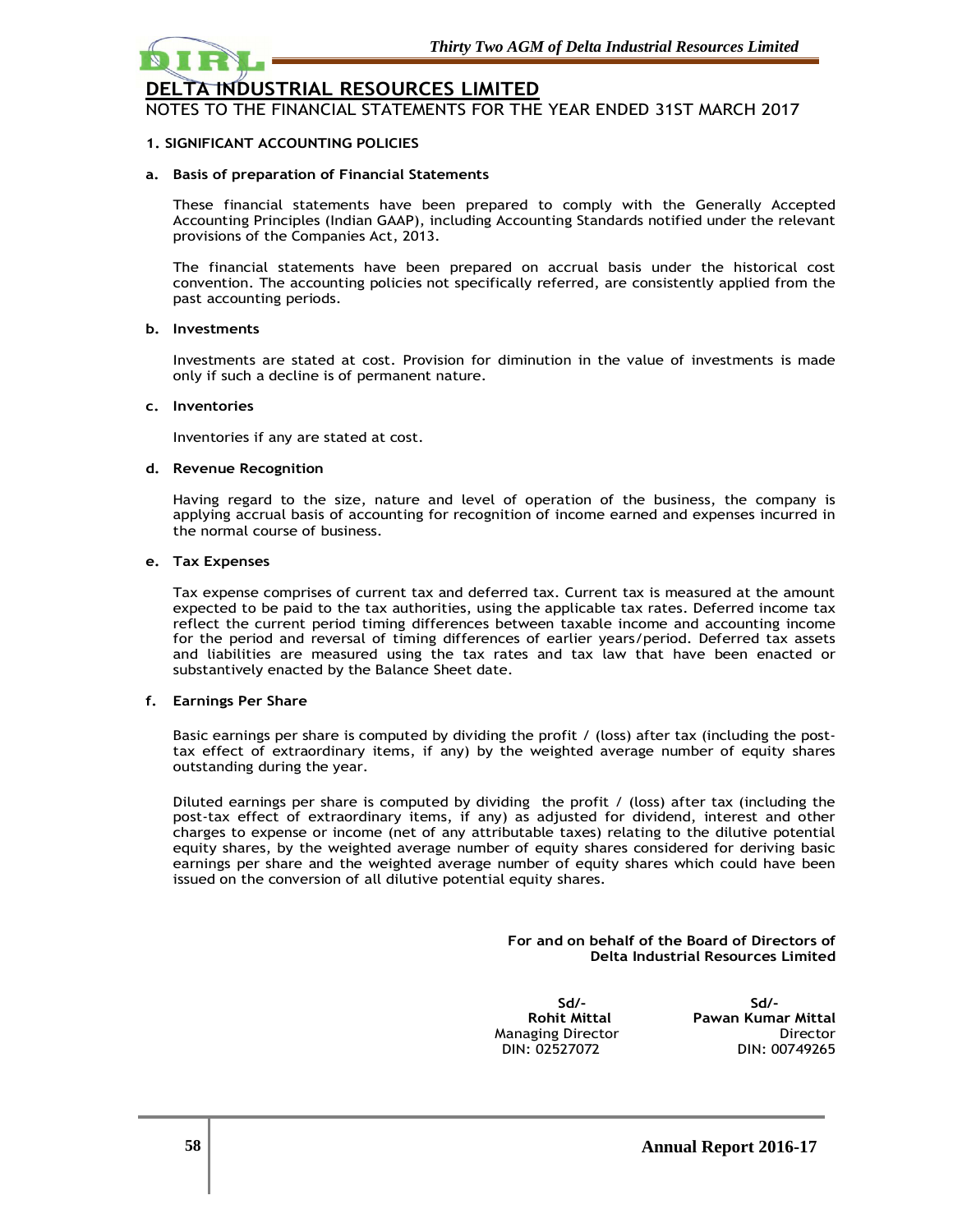# **DERIAL RESOURCES LIMITED CIN:L52110DL1984PLC019625**

NOTES TO THE FINANCIAL STATEMENTS

**2. Share capital As at As at (Rupees) (Rupees) Authorised shares** 65,00,000 (31 March 16: 65,00,000) equity shares of Rs.10 each 65,000,000 65,000,000 **Issued, subscribed and fully paid- up shares** 53,93,000 (31 March 16: 53,93,000) equity shares of the shares of  $53,930,000$  and  $53,930,000$   $53,930,000$ **Total issued, subscribed and fully paid- up share capital 53,930,000 53,930,000 31st March 2017 31st March 2016**

# **2.1 Reconciliation of Shares outstanding at the beginning and at the end of reporting period**

|                                                                        | As at 31st March 2017 |            | As at 31st March 2016 |            |
|------------------------------------------------------------------------|-----------------------|------------|-----------------------|------------|
|                                                                        | No.                   | (Rupees)   | No.                   | (Rupees)   |
| Equity shares at the beginning of the<br>period Issued during the year | 5.393.000             | 53,930,000 | 5.393.000             | 53,930,000 |
| Outstanding at the end of the period                                   | 5.393.000             | 53,930,000 | 5,393,000             | 53,930,000 |

# **2.2 Terms and rights attached to equity shares**

(i) The company has issued only one class of equity share having a par value of Rs. 10 per share. Each holder of equity shares is entitled to vote per share. The company declares and pays dividend if any, in Indian Rupees. The dividend proposed by the Bo

(ii) In the event of liquidation of the company, the holders of equity shares will be entitled to receive remaining assets of the company, after distribution of all the preferential amount. The distribution will be in proportion to the number of equity sh

# **2.3 Details of shareholders holding more than 5% shares in the company**

|                                          | As at 31st March 2017 |           | As at 31st March 2016 |           |
|------------------------------------------|-----------------------|-----------|-----------------------|-----------|
|                                          | Nos.                  | % holding | Nos.                  | % holding |
| Kiran Mittal                             | 400,000               | 7.42%     | 400,000               | 7.42%     |
| Pawan Kumar Mittal                       | 765,000               | 14.19%    | 640,000               | 11.87%    |
| Pawan Kumar Mittal (HUF)                 | 1,000,000             | 18.54%    | 1,000,000             | 18.54%    |
| Namaskar Dealcom Private Limited         | 380,100               | 7.05%     |                       |           |
| Amrapali Aadya Trading & Investment Pvt. | 409,292               | 7.59%     |                       |           |

As per records including registers and other declarations received from shareholders regarding beneficial interest, the above shareholding represents both legal and beneficial ownership of shares.

# **For and on behalf of the Board of Directors of Delta Industrial Resources Limited**

| $Sd$ /-             | $Sd$ /-            |
|---------------------|--------------------|
| <b>Rohit Mittal</b> | Pawan Kumar Mittal |
| Managing Director   | Director           |
| DIN: 02527072       | DIN: 00749265      |
|                     |                    |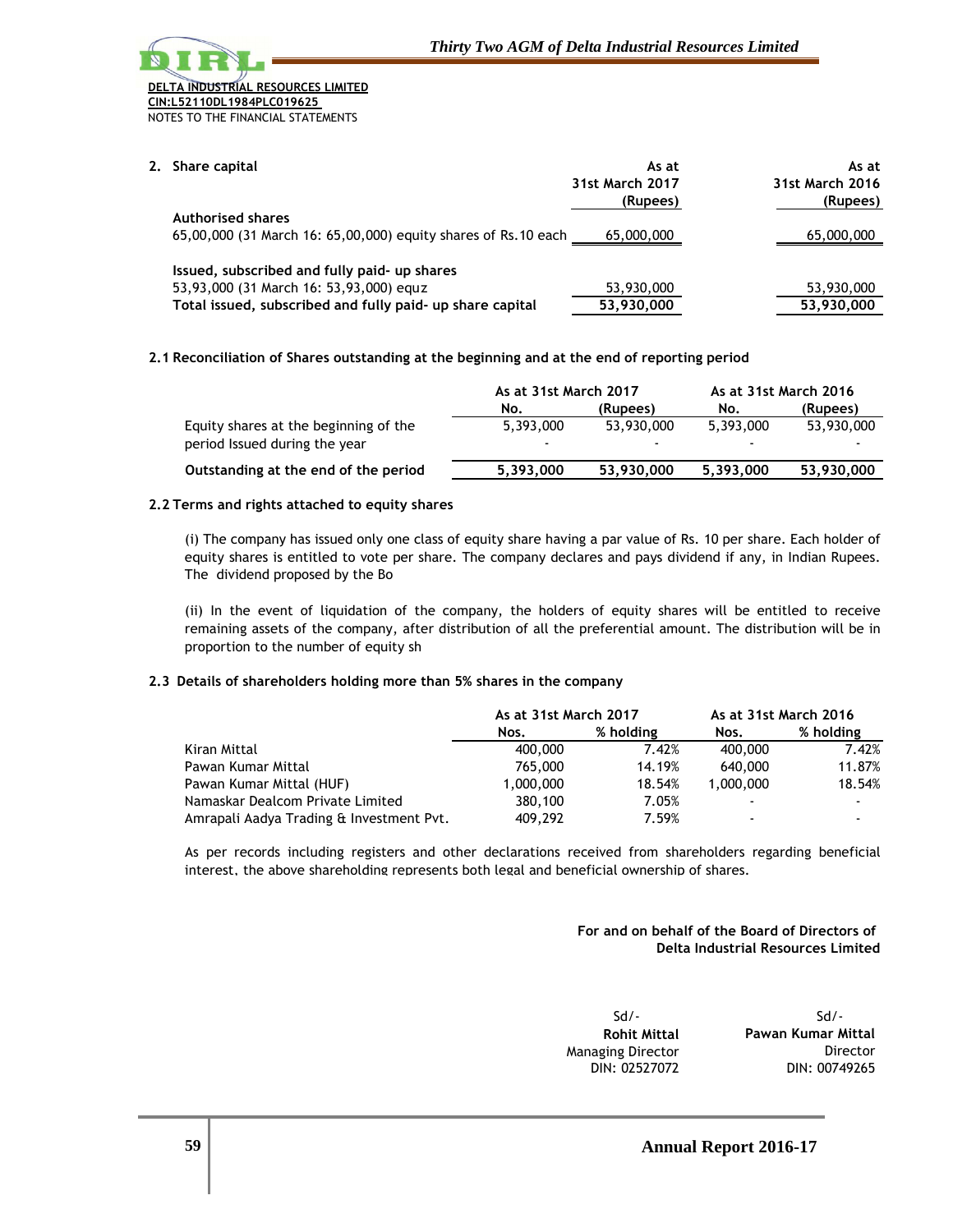

| <u>DELTA INDUSTRIAL RESOURCES LIMITED</u>               |                                                |                                    |
|---------------------------------------------------------|------------------------------------------------|------------------------------------|
| CIN:L52110DL1984PLC019625                               |                                                |                                    |
| NOTES TO THE FINANCIAL STATEMENTS                       |                                                |                                    |
|                                                         |                                                |                                    |
|                                                         |                                                |                                    |
| 3. Reserves and Surplus                                 | As at                                          | As at                              |
|                                                         | <b>31st March 2017</b>                         | <b>31st March 2016</b>             |
|                                                         | (Rupees)                                       | (Rupees)                           |
| Surplus/ (deficit) in the statement of profit and loss  |                                                |                                    |
| Balance as per last financial statements                | (2,956,184)                                    | (2, 492, 477)                      |
| Income Tax adjustments for earlier years                | (165, 097)                                     | (628, 676)                         |
| Profit/ (loss) for the year                             | 823,213                                        | 164,969                            |
| Net surplus / (deficit) in statement of profit and loss | (2, 298, 068)                                  | (2,956,184)                        |
|                                                         |                                                |                                    |
| 4. Long term borrowings                                 | As at                                          | As at                              |
|                                                         | 31st March 2017                                | 31st March 2016                    |
|                                                         | (Rupees)                                       | (Rupees)                           |
| Loans from Body corporate (Unsecured)                   |                                                | 641,000                            |
|                                                         | $\overline{\phantom{a}}$                       | 641,000                            |
|                                                         |                                                |                                    |
| 5. Deferred tax liabilities (net)                       | As at                                          | As at                              |
|                                                         | 31st March 2017                                | 31st March 2016                    |
|                                                         | (Rupees)                                       | (Rupees)                           |
| On account of timing difference between the written     |                                                | 9,313                              |
| down value of fixed assets under Companies Act, 2013    |                                                |                                    |
| with that of under Income tax Act, 1961                 |                                                |                                    |
|                                                         | $\sim$                                         | 9,313                              |
|                                                         |                                                |                                    |
|                                                         |                                                |                                    |
| 6. Other current liabilities                            |                                                |                                    |
|                                                         | As at                                          | As at<br>31st March 2016           |
|                                                         | 31st March 2017                                |                                    |
|                                                         | (Rupees)                                       | (Rupees)                           |
| Audit Fees Payable                                      | 31,500                                         | 25,375                             |
| Service Tax Payable                                     |                                                | 5,510                              |
| <b>TDS Payable</b>                                      | 3,500                                          | 12,737                             |
| Salary Payable                                          | 9,550                                          | 29,957                             |
| <b>Other Expenses Payable</b>                           | 5,049                                          | 2,945                              |
|                                                         | 49,599                                         | 76,524                             |
|                                                         |                                                |                                    |
| 7. Short term provisions                                | As at                                          | As at                              |
|                                                         | <b>31st March 2017</b>                         | 31st March 2016                    |
|                                                         | (Rupees)                                       | (Rupees)                           |
| For income tax ( Net of Advances )                      | 82,122                                         |                                    |
|                                                         | 82,122                                         |                                    |
|                                                         |                                                |                                    |
| 9. Non- Current Investments                             | As at                                          | As at                              |
|                                                         | <b>31st March 2017</b>                         | <b>31st March 2016</b>             |
|                                                         | (Rupees)                                       | (Rupees)                           |
| <b>Investment in Equity Shares (Quoted)</b>             |                                                |                                    |
| 500 (31 March 16: 500) fully paid up equity shares of F | 78,286                                         | 78,286                             |
| each in Uflex Limited                                   |                                                |                                    |
|                                                         | 78,286                                         | 78,286                             |
| 9.1 Aggregated market value of quoted investments       | 138,950                                        | 87,125                             |
|                                                         |                                                |                                    |
|                                                         |                                                |                                    |
|                                                         | For and on behalf of the Board of Directors of |                                    |
|                                                         |                                                | Delta Industrial Resources Limited |
|                                                         |                                                |                                    |
|                                                         |                                                |                                    |
|                                                         |                                                |                                    |
|                                                         | $Sd/-$                                         | $Sd/-$                             |
|                                                         | <b>Rohit Mittal</b>                            | Pawan Kumar Mittal                 |
|                                                         | <b>Managing Director</b>                       | Director                           |
|                                                         | DIN: 02527072                                  | DIN: 00749265                      |
|                                                         |                                                |                                    |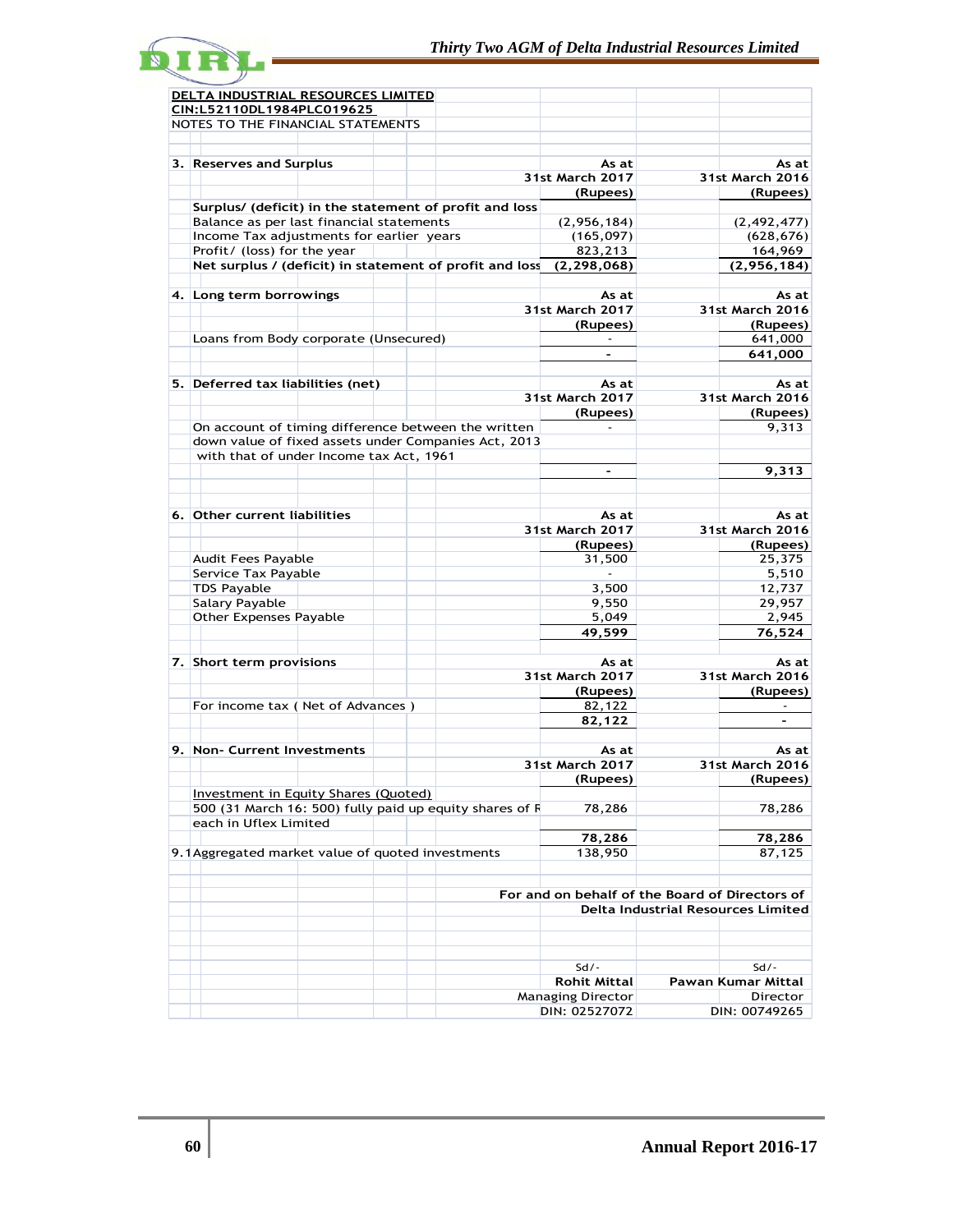

#### **DELTA INDUSTRIAL RESOURCES LIMITED CIN:L52110DL1984PLC019625 NOTES TO THE FINANCIAL STATEMENTS**

**10. Loans & Advances**

|                                        |     | Long-term                          |                                    | Short-term                         |                                    |
|----------------------------------------|-----|------------------------------------|------------------------------------|------------------------------------|------------------------------------|
|                                        |     | As at<br>31st March 17<br>(Rupees) | As at<br>31st March 16<br>(Rupees) | As at<br>31st March 17<br>(Rupees) | As at<br>31st March 16<br>(Rupees) |
| Loans and advances                     |     |                                    |                                    |                                    |                                    |
| Unsecured, considered good             |     |                                    |                                    |                                    |                                    |
| To Body Corporates                     |     |                                    |                                    | 27,038,212                         | 18,644,431                         |
| To Others                              |     |                                    |                                    | 22,732,358                         | 29,285,124                         |
|                                        | (A) |                                    |                                    | 49,770,570                         | 47,929,555                         |
| Other loans and advances               |     |                                    |                                    |                                    |                                    |
| Advance income tax (net of provisions) |     |                                    | 440,790                            |                                    | 1,155                              |
| Other advances                         |     |                                    |                                    | 122,147                            | 13,007                             |
|                                        | (B) |                                    | 440.790                            | 122.147                            | 14,162                             |
| Total $(A + B)$                        |     |                                    | 440,790                            | 49,892,717                         | 47,943,717                         |

| 11. Deferred tax assets (net)                        | As at                  | As at           |
|------------------------------------------------------|------------------------|-----------------|
|                                                      | 31st March 2017        | 31st March 2016 |
|                                                      | (Rupees)               | (Rupees)        |
| On account of timing difference between the written  | 4,063                  |                 |
| down value of fixed assets under Companies Act, 2013 |                        |                 |
| with that of under Income tax Act, 1961              |                        |                 |
|                                                      | 4,063                  |                 |
| 12. Trade Receivables                                | As at                  | As at           |
|                                                      | 31st March 2017        | 31st March 2016 |
|                                                      | (Rupees)               | (Rupees)        |
| Outstanding for a period exceeding 6 months          |                        |                 |
| (from the date they are due for payment)             |                        |                 |
| Other Receivables                                    | 16,025                 | 1,575,625       |
|                                                      | 16,025                 | 1,575,625       |
|                                                      |                        |                 |
| 13. Cash and cash equivalents                        | As at                  | As at           |
|                                                      | <b>31st March 2017</b> | 31st March 2016 |
|                                                      | (Rupees)               | (Rupees)        |
| Balances with banks:                                 |                        |                 |
| In current accounts                                  | 1,545,551              | 1,239,951       |
| Cash in hand (as certified)                          | 149,049                | 256,566         |
|                                                      | 1,694,600              | 1,496,517       |
| 14. Other Current Assets                             | As at                  | As at           |
|                                                      | 31st March 2017        | 31st March 2016 |
|                                                      | (Rupees)               | (Rupees)        |
| <b>Prepaid Expenses</b>                              |                        | 6,741           |
|                                                      |                        | 6,741           |
|                                                      |                        |                 |

**For and on behalf of the Board of Directors of Delta Industrial Resources Limited**

| $Sd$ .             | $Sd$ .                   |
|--------------------|--------------------------|
| Pawan Kumar Mittal | <b>Rohit Mittal</b>      |
| Director           | <b>Managing Director</b> |
| DIN: 00749265      | DIN: 02527072            |

 $Sd/-$ **Rohit Mittal Pawan Kumar Mittal** DIN: 00749265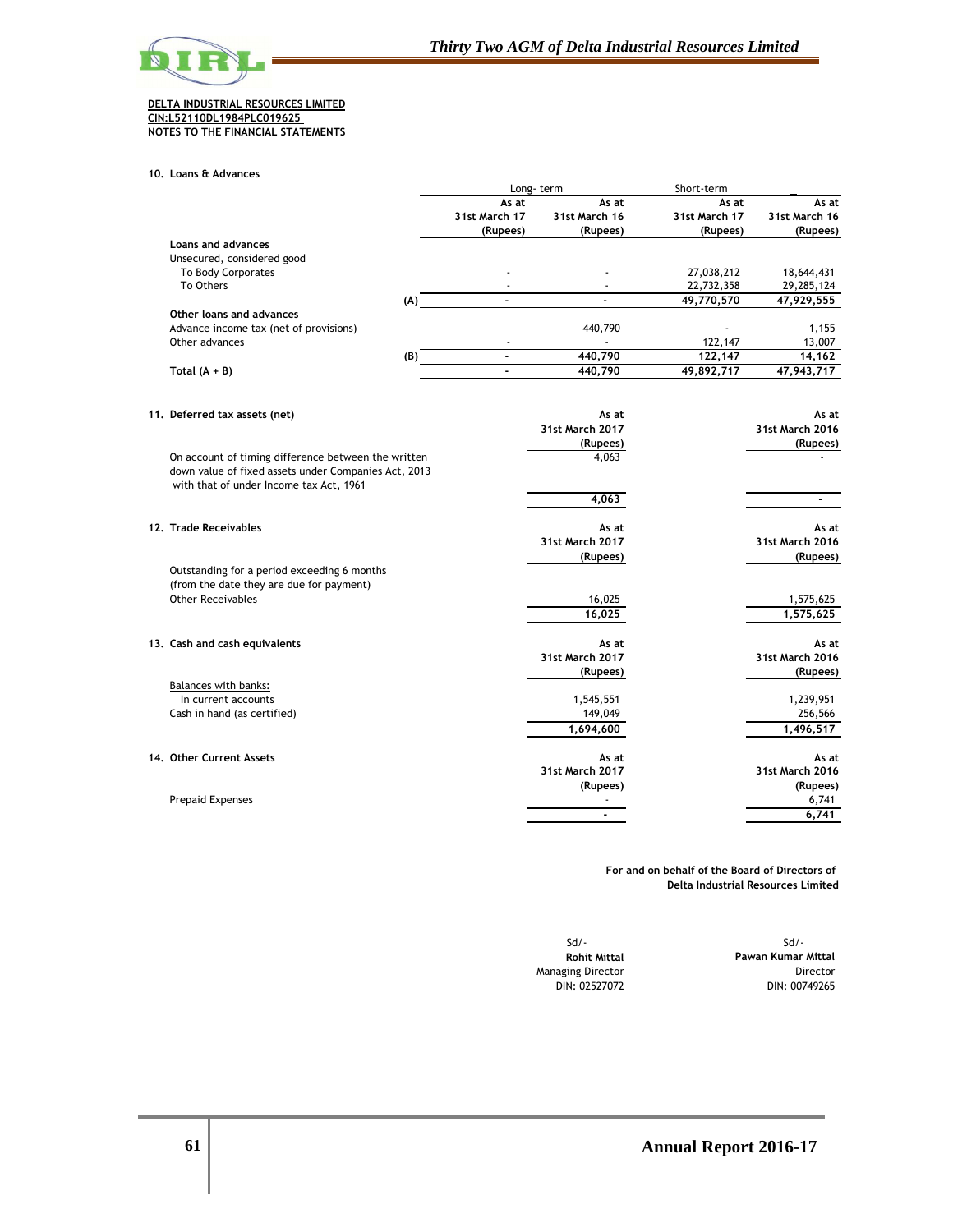

**CIN:L52110DL1984PLC019625** 

NOTES TO THE FINANCIAL STATEMENTS

| For the year ended | For the year ended |
|--------------------|--------------------|
| 31st March 2017    | 31st March 2016    |
| (Rupees)           | (Rupees)           |
| 9,311,739          | 34,007,855         |
| 29,259             | 31,280,564         |
| 300,000            | 3,500,000          |
| 9,640,998          | 68,788,419         |
| For the year ended | For the year ended |
| 31st March 2017    | 31st March 2016    |
| (Rupees)           | (Rupees)           |
| 3,204,260          | 4,000,199          |
| 1,600              |                    |
| 3,205,860          | 4,000,199          |
| For the year ended | For the year ended |
| 31st March 2017    | 31st March 2016    |
| (Rupees)           | (Rupees)           |
| 9,099,760          | 33,436,899         |
|                    | 34,337,082         |
| 9,099,760          | 67,773,981         |
|                    |                    |

**For and on behalf of the Board of Directors of Delta Industrial Resources Limited**

Sd/- Sd/-

**Rohit Mittal Pawan Kumar Mittal** Managing Director **Director** Director DIN: 02527072 DIN: 00749265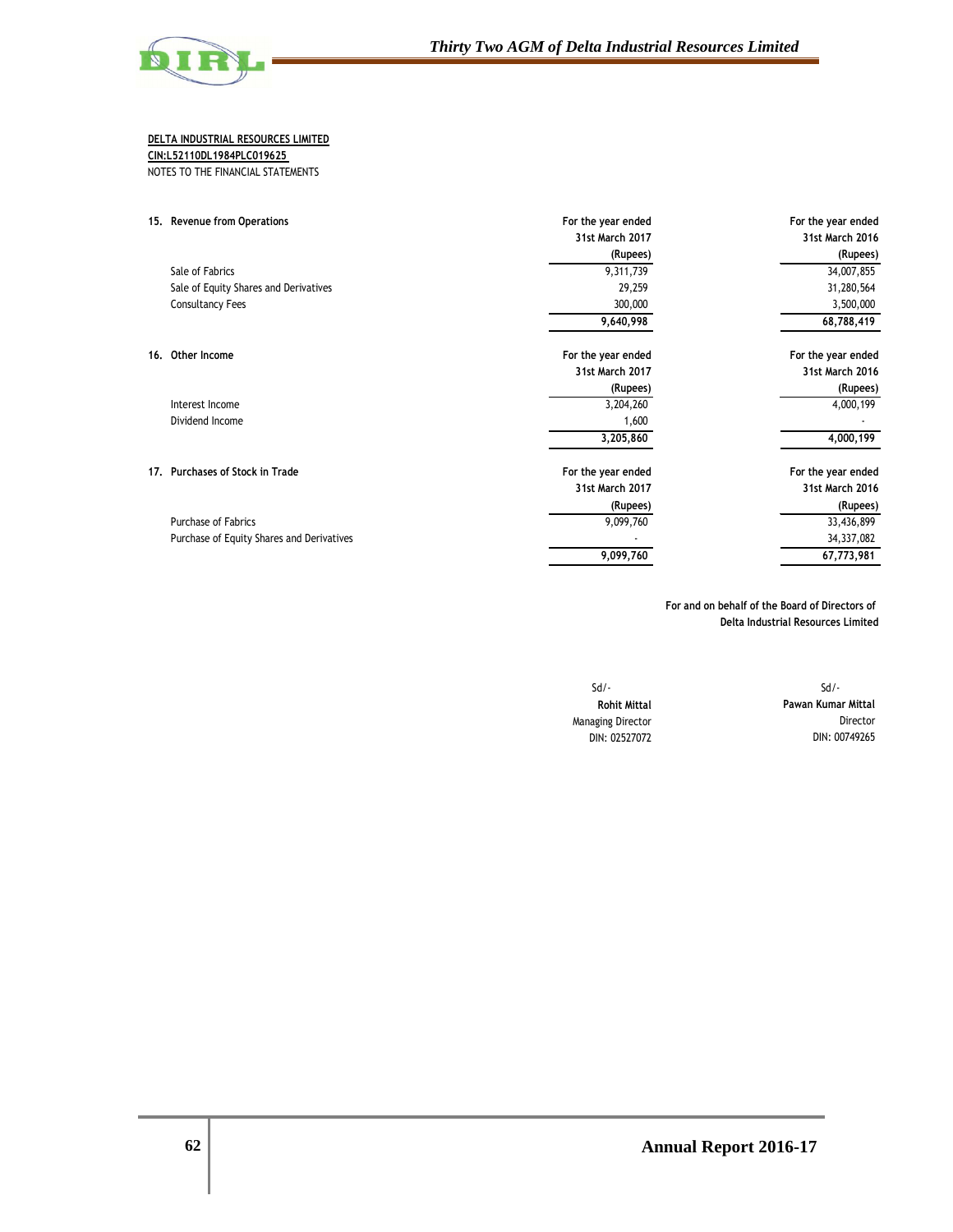| 18. Employee Benefit Expenses       | For the year ended     | For the year ended |
|-------------------------------------|------------------------|--------------------|
|                                     | <b>31st March 2017</b> | 31st March 2016    |
|                                     | (Rupees)               | (Rupees)           |
| Salaries & Wages                    | 307,607                | 942,388            |
|                                     | 307,607                | 942,388            |
| 19. Other administrative expenses   | For the year ended     | For the year ended |
|                                     | 31st March 2017        | 31st March 2016    |
|                                     | (Rupees)               | (Rupees)           |
| Payment to auditors (note no. 27)   | 41,000                 | 32,500             |
| <b>Advertisement Expenses</b>       | 109,550                | 48,811             |
| <b>Bank charges</b>                 | 1,265                  | 1,167              |
| <b>Filing fees</b>                  | 31,200                 | 10,324             |
| Listing fees                        | 286,742                | 2,324,355          |
| Postage and courier                 | 5,529                  | 4,745              |
| Printing and stationery             | 8,660                  | 11,638             |
| Professional charges                | 1,584,442              | 71,093             |
| <b>Telephone Expenses</b>           | 3,307                  | 3,662              |
| Miscelleneous Expenses              | 28,110                 | 59,955             |
| Depository Participants Charges     | 1,183                  | 11,151             |
| <b>CDSL Fees</b>                    |                        | 16,583             |
| Freight Outward                     | 23,000                 | 36,000             |
| <b>Interest Paid</b>                | 871                    | 164,892            |
| Delay Charges on Derivative trading | 207                    | 15,739             |
| Penalty paid to Commodity Exchange  | 2,445                  | 27,135             |
| <b>Directors' Sitting Fees</b>      | 42,000                 | 38,000             |
| Stamp Duty                          |                        | 120,487            |
| Security Transaction Tax Paid       |                        | 288,547            |
| <b>Website Expenses</b>             | 5,028                  |                    |
|                                     | 2,174,539              | 3,286,783          |

**For and on behalf of the Board of Directors of Delta Industrial Resources Limited**

Sd/- Sd/- Managing Director<br>DIN: 02527072

**Rohit Mittal Pawan Kumar Mittal** DIN: 00749265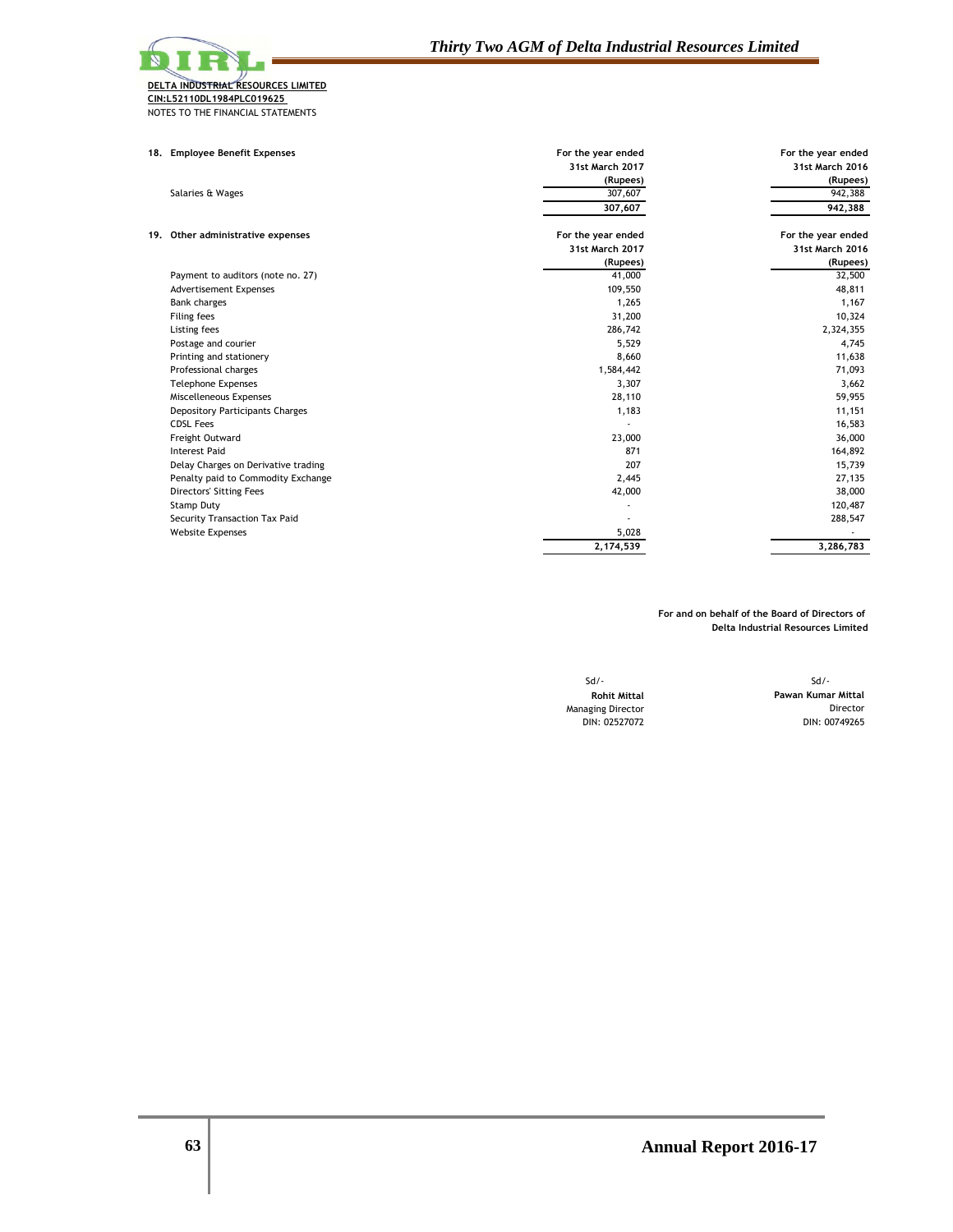

Annexure to Note No. 8 FIXED ASSETS:

| Description         |               |            |                        | <b>GROSS BLOCK</b>       | <b>DEPRECIATION</b>    |            |                                   |                          |         | <b>NET BLOCK</b> |            |            |
|---------------------|---------------|------------|------------------------|--------------------------|------------------------|------------|-----------------------------------|--------------------------|---------|------------------|------------|------------|
|                     | <b>Useful</b> | Cost as at | <b>Additions</b>       | Sales/ Adj.              | Cost as at             | Upto       | For the year Adjusted in Adjusted |                          |         | Upto             | As at      | As at      |
|                     | Life          |            | 01.04.2016 during year |                          | during year 31,03,2017 | 01.04.2016 |                                   | Retained                 | in Sale | 31.03.2017       | 31.03.2017 | 31.03.2016 |
|                     | (in Years)    |            |                        |                          |                        |            |                                   | <b>Earnings</b>          |         |                  |            |            |
| Computer            | 3             | 148,500    | 11,900                 | $\sim$                   | 160,400                | 48,823     | 66,189                            | $\overline{\phantom{a}}$ |         | 115,012          | 45,388     | 99,677     |
| Mobile              | 5             | 73,988     | ۰                      |                          | 73,988                 | 15,532     | 26,346                            |                          |         | 41,878           | 32,110     | 58,456     |
| Telephone           | 5             | 1,080      | ۰.                     | $\overline{\phantom{a}}$ | 1,080                  | 236        | 380                               | $\overline{\phantom{a}}$ |         | 616              | 464        | 844        |
| Total (Rs.)         |               | 223,568    | 11,900                 |                          | 235,468                | 64,591     | 92,915                            | $\overline{\phantom{a}}$ |         | 157,506          | 77,962     | 158,977    |
| Previous Year (Rs.) |               |            | 223,568                | $\overline{\phantom{a}}$ | 223,568                |            | 64,591                            | $\overline{\phantom{a}}$ |         | 64,591           | 158,977    |            |

**For and on behalf of the Board of Directors of Delta Industrial Resources Limited**

| Sd/-                     | Sd/-               |
|--------------------------|--------------------|
| <b>Rohit Mittal</b>      | Pawan Kumar Mittal |
| <b>Managing Director</b> | Director           |
| DIN: 02527072            | DIN: 00749265      |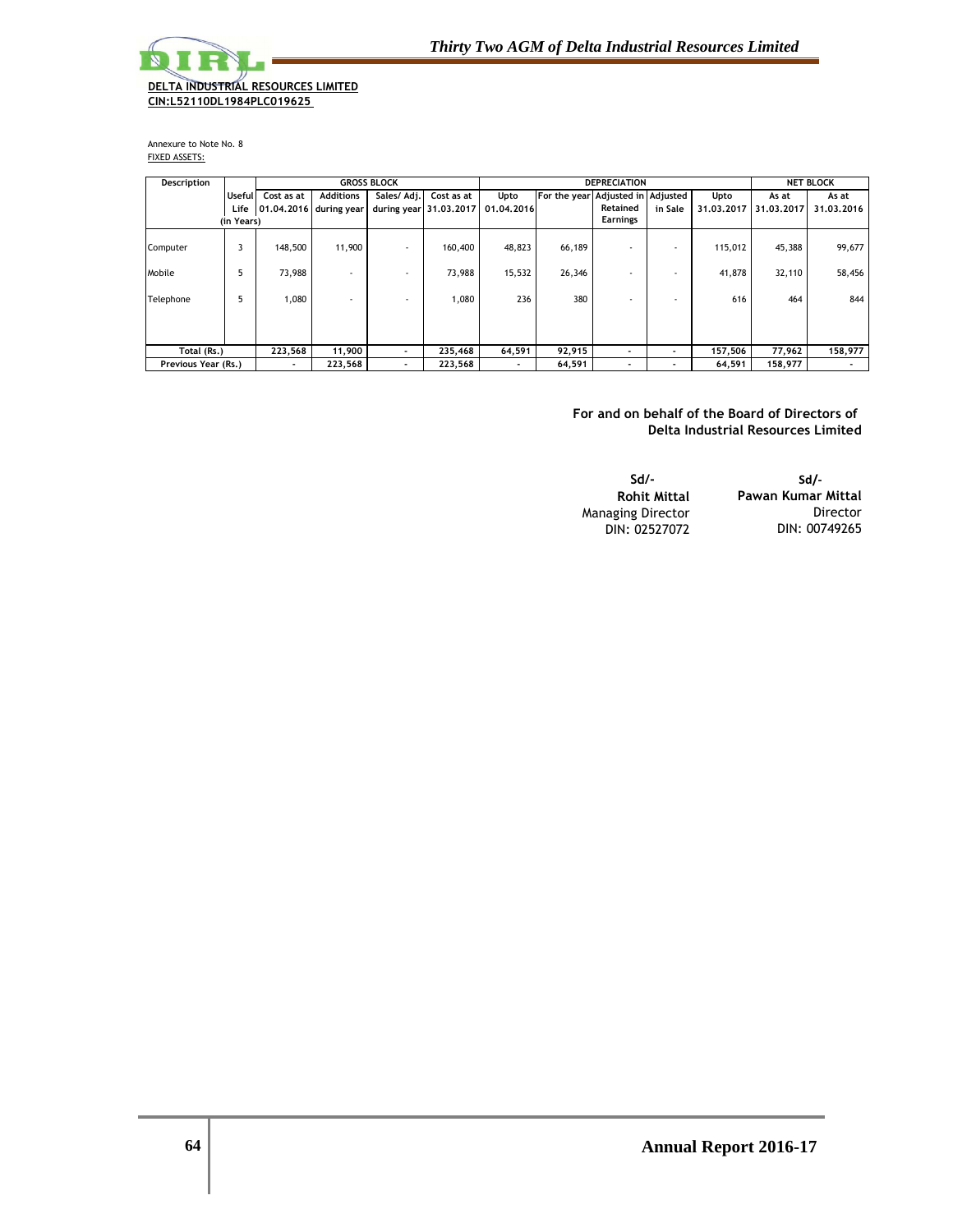

NOTES TO THE FINANCIAL STATEMENTS FOR THE YEAR ENDED 31ST MARCH 2017

 There is no Micro, Small and Medium Enterprises as defined under Micro, Small & Medium Enterprises Development Act, 2006 to which Company owes dues which are outstanding for a period more than 45 days as on Balance Sheet Date.

 The above information regarding Micro, Small and Medium Enterprises has been determined on the basis of information availed with the Company and has been duly relied by the auditors of the Company.

- 21. Provisions of Accounting Standard (AS) 17 on 'Segment Reporting' are not been applicable to the Company.
- 22. Disclosure of Specified Bank Notes pursuant to notification no. G.S.R 308(E) dated 30<sup>th</sup> March, 2017 :

|                                                          | <b>Specified</b><br><b>Bank Notes</b> | <b>Other</b><br>Denomination<br><b>Notes</b> | Total     |
|----------------------------------------------------------|---------------------------------------|----------------------------------------------|-----------|
| Closing Cash in Hand as<br>on.                           | 10,25,000                             | 5,209                                        | 10,30,209 |
| 08/11/2016                                               |                                       |                                              |           |
| <b>Add: Permitted Receipts</b>                           | Nil                                   | 5,000                                        | 5,000     |
| <b>Less: Permitted Payments</b>                          | Nil                                   | 6,160                                        | 6,160     |
| Less: Amount Deposited in Banks                          | 10,25,000                             | O                                            | 10,25,000 |
| Closing Cash in<br>Hand<br>as<br><b>on</b><br>31/12/2016 | <b>Nil</b>                            | 4,049                                        | 4,049     |

23. Necessary disclosures as per requirements of Accounting Standard (AS)- 18 on 'Related Party Disclosure' are made as under: -

(a) Related Parties Covered: -

| (i)   | Key Management Personnel                                                                                              | Sh. Pawan Kumar Mittal (Director)<br>Ms. Kiran Mittal (Director)<br>Sh. Rohit Mittal (Managing Director)<br>Sh. Alok Nath Singh (Company Secretary)               |
|-------|-----------------------------------------------------------------------------------------------------------------------|-------------------------------------------------------------------------------------------------------------------------------------------------------------------|
| (iii) | <b>Relatives</b><br>Kev<br>оf<br>Management Personnel                                                                 | None                                                                                                                                                              |
| (iii) | Enterprises<br>owned<br>or<br>significantly influenced by<br>Management<br>Kev<br>the<br>Personnel or their Relatives | Transnational Securities & Finlease Limited<br>Suave Technology Private Limited<br>Pawan Kumar Mittal (HUF)<br>Dolf Leasing Limited<br>Kailash Chand Mittal (HUF) |

#### (b) Transaction with Related Parties: -

|       | Transaction with                               | Nature of Transaction | 31/03/2017<br>(Rs.) | 31/03/201<br>(Rs.) |  |  |  |
|-------|------------------------------------------------|-----------------------|---------------------|--------------------|--|--|--|
|       | Key Management Personnel: -                    |                       |                     |                    |  |  |  |
|       | Sh. Alok Nath Singh                            | Salary                | 1.95.750            | 2,52,00            |  |  |  |
| (iii) | Relatives of Key Management Personnel : - None |                       |                     |                    |  |  |  |

**For and on behalf of the Board of Directors of Delta Industrial Resources Limited** 

ا العالمية التي تحت التي تحت العالمية التي تحت التي تحت العالمية التي تحت التي تحت التي تحت التي تحت التي تحت ا<br>التي تحت التي تحت التي تحت التي تحت التي تحت التي تحت التي تحت التي تحت التي تحت التي تحت التي تحت التي تحت DIN: 02527072

 **Rohit Mittal Pawan Kumar Mittal**  Managing Director Director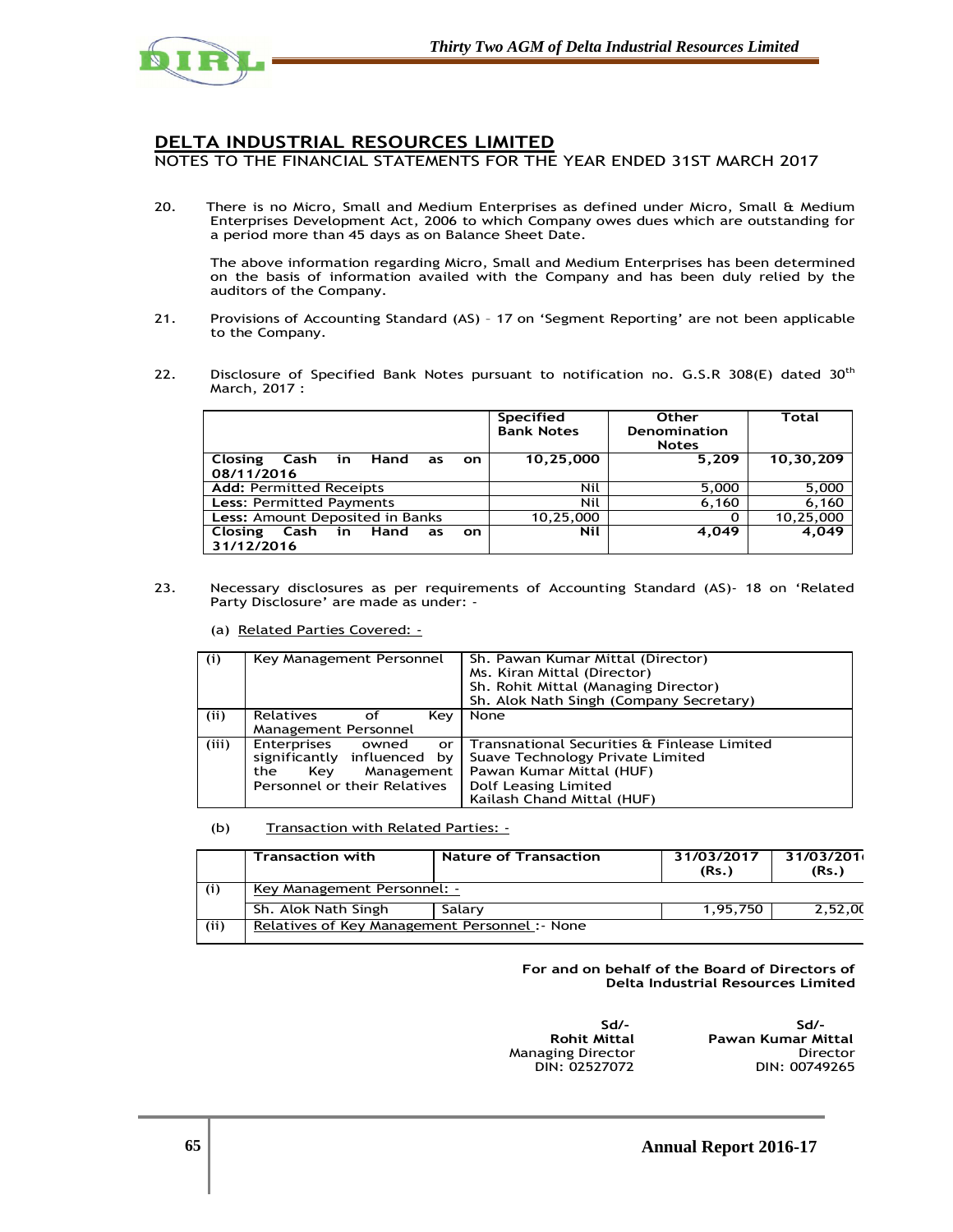

NOTES TO THE FINANCIAL STATEMENTS FOR THE YEAR ENDED 31ST MARCH 2017

| (iii) | Enterprises in which Key Management Personnel and Relatives are having |       |        |                       |           |             |  |  |  |  |
|-------|------------------------------------------------------------------------|-------|--------|-----------------------|-----------|-------------|--|--|--|--|
|       | significant influences: -                                              |       |        |                       |           |             |  |  |  |  |
|       | Pawan<br>(HUF)                                                         | Kumar | Mittal | Sale of Investment    | Nil       | 33,60,000   |  |  |  |  |
|       | Kailash<br>(HUF)                                                       | Chand | Mittal | Sale of Investment    | Nil       | 28,87,500   |  |  |  |  |
|       | Dolf Leasing Limited                                                   |       |        | Loan Received         | Nil       | 1,60,00,000 |  |  |  |  |
|       |                                                                        |       |        | Interest Paid on Loan | Nil       | 1,19,336    |  |  |  |  |
|       |                                                                        |       |        | Loan Given            | 48,00,000 | Nil         |  |  |  |  |
|       |                                                                        |       |        | Interest Received on  | 2,07,323  | Nil         |  |  |  |  |
|       |                                                                        |       |        | Loan                  |           |             |  |  |  |  |
|       |                                                                        |       |        | Loan Recovered        | 48,00,000 | Nil         |  |  |  |  |
|       |                                                                        |       |        | Loan Repaid           | Nil       | 1.60.00.000 |  |  |  |  |

20. Balance shown under head Sundry Debtors, Creditors and Advances are subject to confirmation.

21. **Particulars 31/03/2017 (Rs.) 31/03/2016 (Rs.)**  Earnings/ Remittances and/ or Expenditure in Foreign Currency Nil Nil

- 22. In the opinion of Board of Directors and to the best of their knowledge and belief, the realisable value of Current Assets, Loans and Advances would not be less than the amount at which they are stated in the Balance Sheet.
- 23. Break- up of Payments made to Statutory Auditors (excluding Service Tax) is disclosed as under: -

|                                                     | 31/03/2017<br>(Rs.) | 31/03/2016<br>(Rs.) |
|-----------------------------------------------------|---------------------|---------------------|
| In respect of Statutory Audit (including Tax Audit) | 35,000              | 25,000              |
| In respect of Certification                         | 6.000               | 7.500               |
| <b>TOTAL</b>                                        | 41.000              | 32.500              |

 **For and on behalf of the Board of Directors of Delta Industrial Resources Limited** 

| Sd/-                | Sd/-               |
|---------------------|--------------------|
| <b>Rohit Mittal</b> | Pawan Kumar Mittal |
| Managing Director   | Director           |
| DIN: 02527072       | DIN: 00749265      |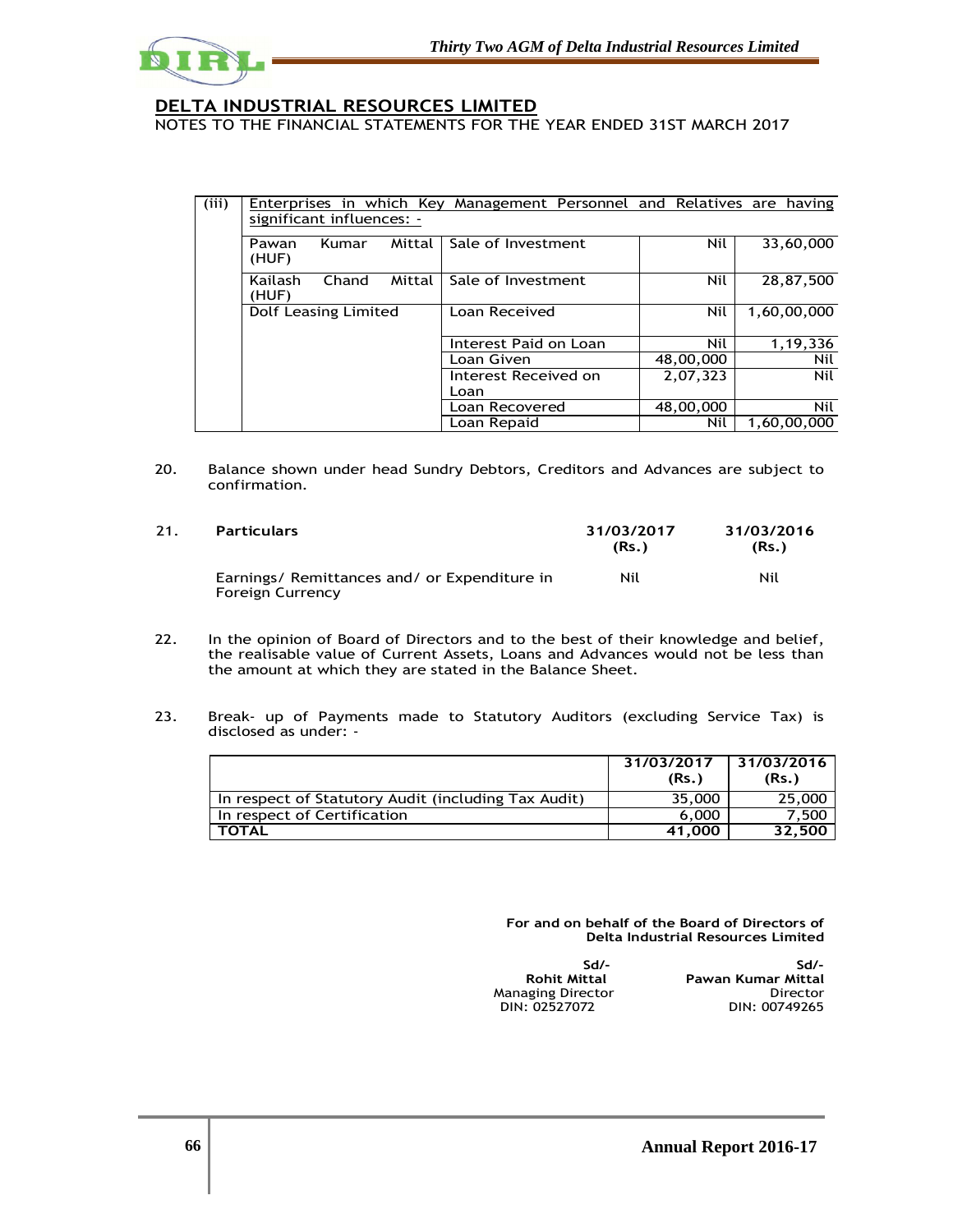

NOTES TO THE FINANCIAL STATEMENTS FOR THE YEAR ENDED 31ST MARCH 2017

| 20. | <b>Particulars</b>                    | 31/03/2017<br>(Rs.) | 31/03/2016<br>(Rs.) |
|-----|---------------------------------------|---------------------|---------------------|
|     | Contingent Liability not provided for | Nil                 | Nil                 |

- 21. Previous Year's Figures have been re- arranged or re- grouped wherever considered necessary.
- 22. Figures have been rounded off to the nearest rupees.
- 23. Figures in brackets indicate negative (-) figures.

Signed for the purpose of Identification

**FOR V.N. PUROHIT & CO. Chartered Accountants**  Firm Regn. 304040E

For and on behalf of Board of Directors of **Delta Industrial Resources Limited**

|                       | $S$ d / -                | -/h2               |
|-----------------------|--------------------------|--------------------|
| $Sd$ .                | <b>Rohit Mittal</b>      | Pawan Kumar Mittal |
| Gauray Joshi          | <b>Managing Director</b> | Director           |
| Partner               | DIN: 02527072            | DIN: 00749265      |
| Membership No. 516027 |                          |                    |

New Delhi, the 25<sup>th</sup> day of May 2017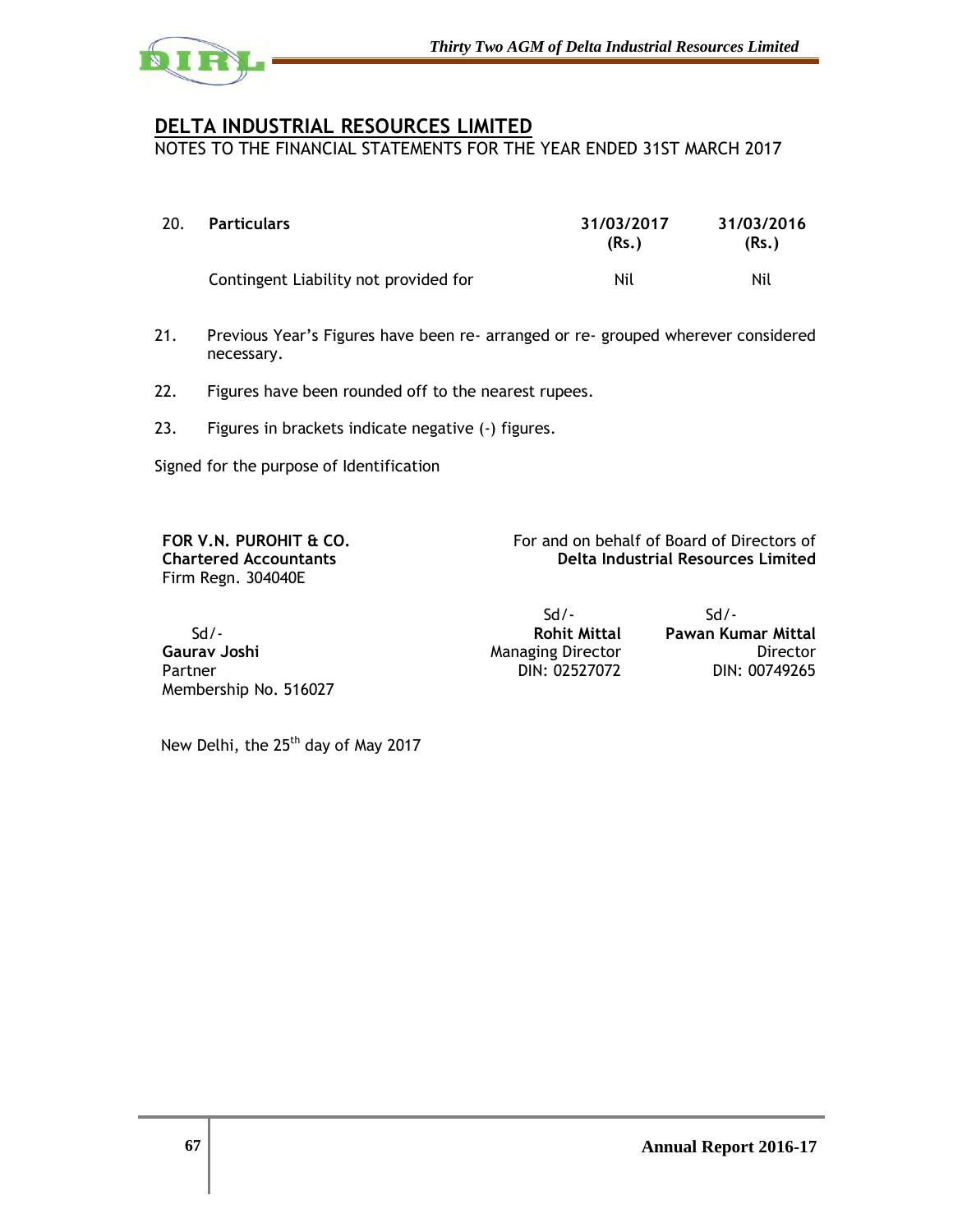

# **ATTENDANCE SLIP**

**PLEASE FILL ATTENDANCE SLIP AND HAND IT OVER AT THE ENTRANCE OF THE MEETING VENUE** 

| Name                                |  |
|-------------------------------------|--|
|                                     |  |
| Address                             |  |
| DP-ID/CLIENT-ID*                    |  |
| Regd. Folio No.                     |  |
| No. of shares held                  |  |
|                                     |  |
| Whether the member is attending the |  |
| meeting in person or by proxy or by |  |
| authorized representative.          |  |
| Name of the proxy (to be filed in   |  |
| if proxy attends instead of the     |  |
| member).                            |  |

\*Applicable for investors holding shares in Electronic form.

I certify that I am a registered Shareholders/Proxy for the registered Shareholder of the Company. I/we hereby record my/our presence at the Annual General Meeting of the Company held on Thursday, the 28<sup>th</sup> day of September, 2017 at 01:00 P.M., at Shop No. 325, Third Floor, Aggarwal Plaza Sector-14, Rohini New Delhi 110085.

**Signature of the Member/Proxy (To be signed at the time of handing over the slip)**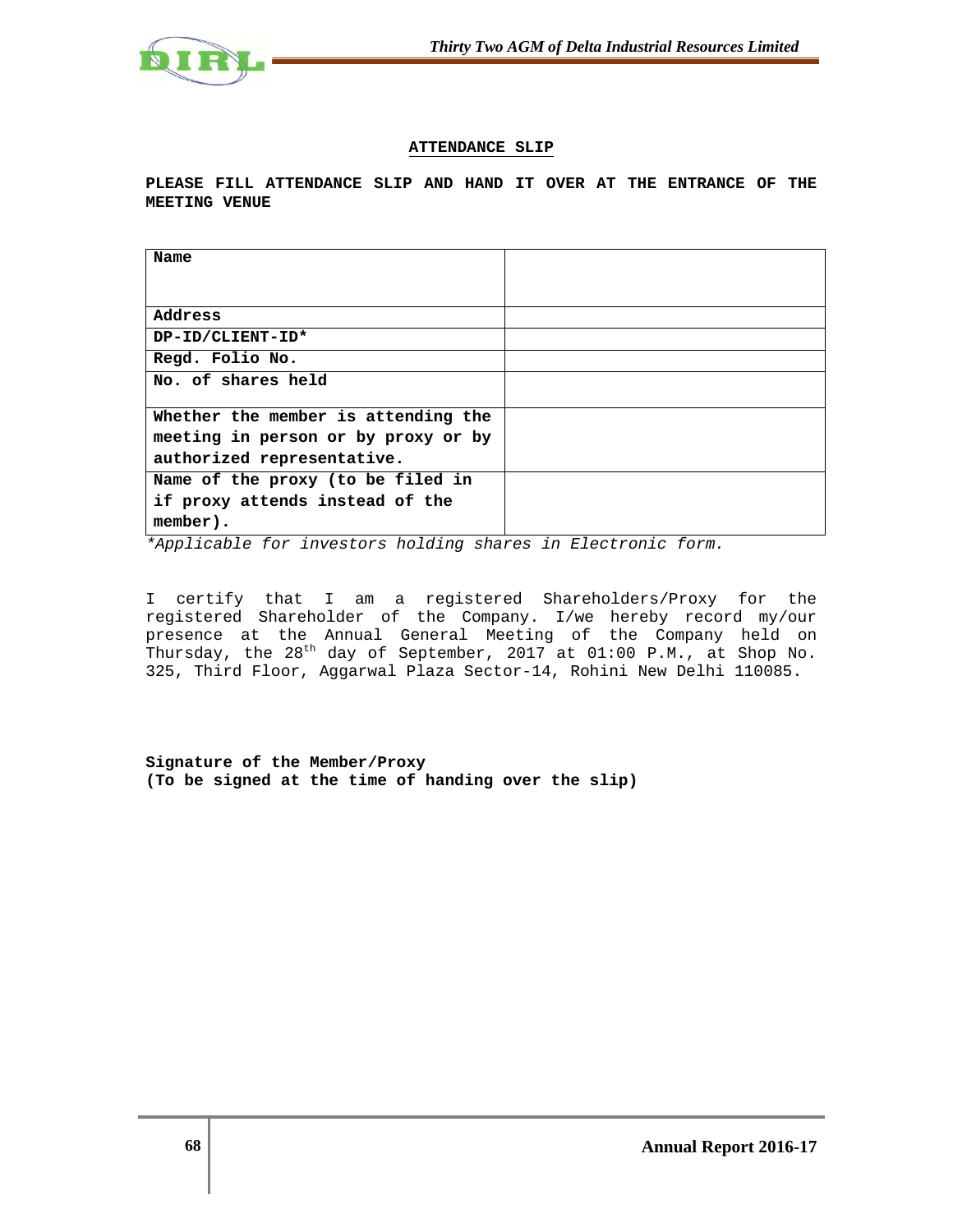

### **Form No. MGT-11**

**Proxy Form** 

[Pursuant to section 105(6) of the Companies Act, 2013 and rule 19(3) of the Companies (Management and Administration) Rules, 2014]

### CIN: **L52110DL1984PLC019625**

Name of the Company: **Delta Industrial Resources Limited**

Venue of the Meeting: **Shop No. 325, Third Floor, Aggarwal Plaza Sector-14, Rohini New Delhi 110085** 

Date and Time: **28<sup>h</sup> September, 2017 at 01:00 P.M.** 

**PLEASE FILL ATTENDANCE SLIP AND HAND IT OVER AT THE ENTRANCE OF THE MEETING VENUE** 

| Name               |  |
|--------------------|--|
|                    |  |
| Address            |  |
|                    |  |
| DP-ID/CLIENT-ID*   |  |
|                    |  |
| Regd. Folio No.    |  |
|                    |  |
| No. of shares held |  |
|                    |  |

\*Applicable for investors holding shares in Electronic form.

I/We, being the member(s) of …………. shares of the above named company, hereby appoint the following as my/our Proxy to attend vote (for me/us and on my/our behalf at the 32nd Annual General Meeting of the Company to be held o n Thursday, 28th September, 2017 at 01:00 P.M. at Shop No. 325, Third Floor, Aggarwal Plaza Sector-14, Rohini New Delhi 110085 and at any adjournment thereof in respect of such resolutions as are indicated below:

| 1. Name:      |  |
|---------------|--|
| Address:      |  |
| $E$ -mail ID: |  |
|               |  |
| him/her       |  |
|               |  |
| Address:      |  |
| $E$ -mail ID: |  |
|               |  |
| him/her       |  |
| 3. Name:      |  |
| Address:      |  |
| $E$ -mail ID: |  |
|               |  |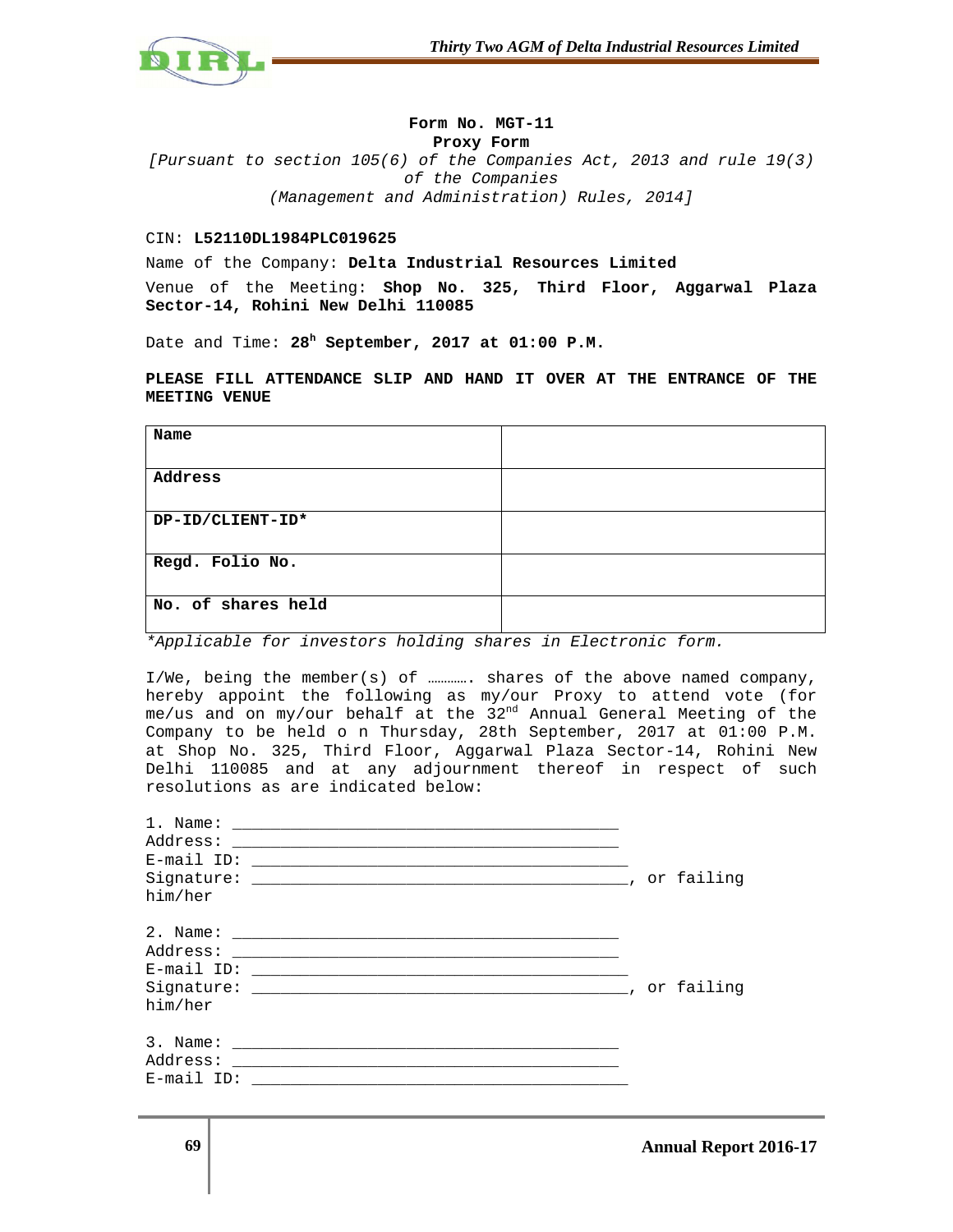

\*\* I/We direct my/our Proxy to vote on the Resolutions in the manner as indicated below:

| S. No.             | Resolution                                                                                                                                       | Number<br>оf<br>shares<br>held | For | Against |
|--------------------|--------------------------------------------------------------------------------------------------------------------------------------------------|--------------------------------|-----|---------|
| ORDINARY BUSINESS: |                                                                                                                                                  |                                |     |         |
| 1                  | Consideration of Financial<br>Statements and the reports of<br>the Board Of Directors and<br>Auditor Report for the F.Y.<br>ended March 31, 2017 |                                |     |         |
| $2$ .              | Appointment of Ms. Kiran<br>Mittal as a director Liable<br>to retire by rotation                                                                 |                                |     |         |
| 3.                 | Appointment of Statutory<br>Auditors of the Company                                                                                              |                                |     |         |

\*\* This is optional. Please put a tick mark (√) in the appropriate column against the resolutions indicated in the box. If a member leaves the "For" or "Against" column blank against any or all the Resolutions, the proxy will be entitled to vote in the manner he/she thinks appropriate. If a member wishes to abstain from voting on a particular resolution, he/she should write "Abstain" across the boxes against the Resolution.

| Signature of shareholder | Affix One        |
|--------------------------|------------------|
|                          | Rupee<br>Revenue |
|                          | Stamp            |

**Note:** 

- a. This form of proxy in order to be effective should be duly completed and deposited at the Registered Office of the Company, not less than 48 hours before the commencement of the Meeting.
- b. A Proxy need not be a member of the Company.
- c. The submission by a member of this form of proxy will not preclude such member from attending in person and voting at the meeting.